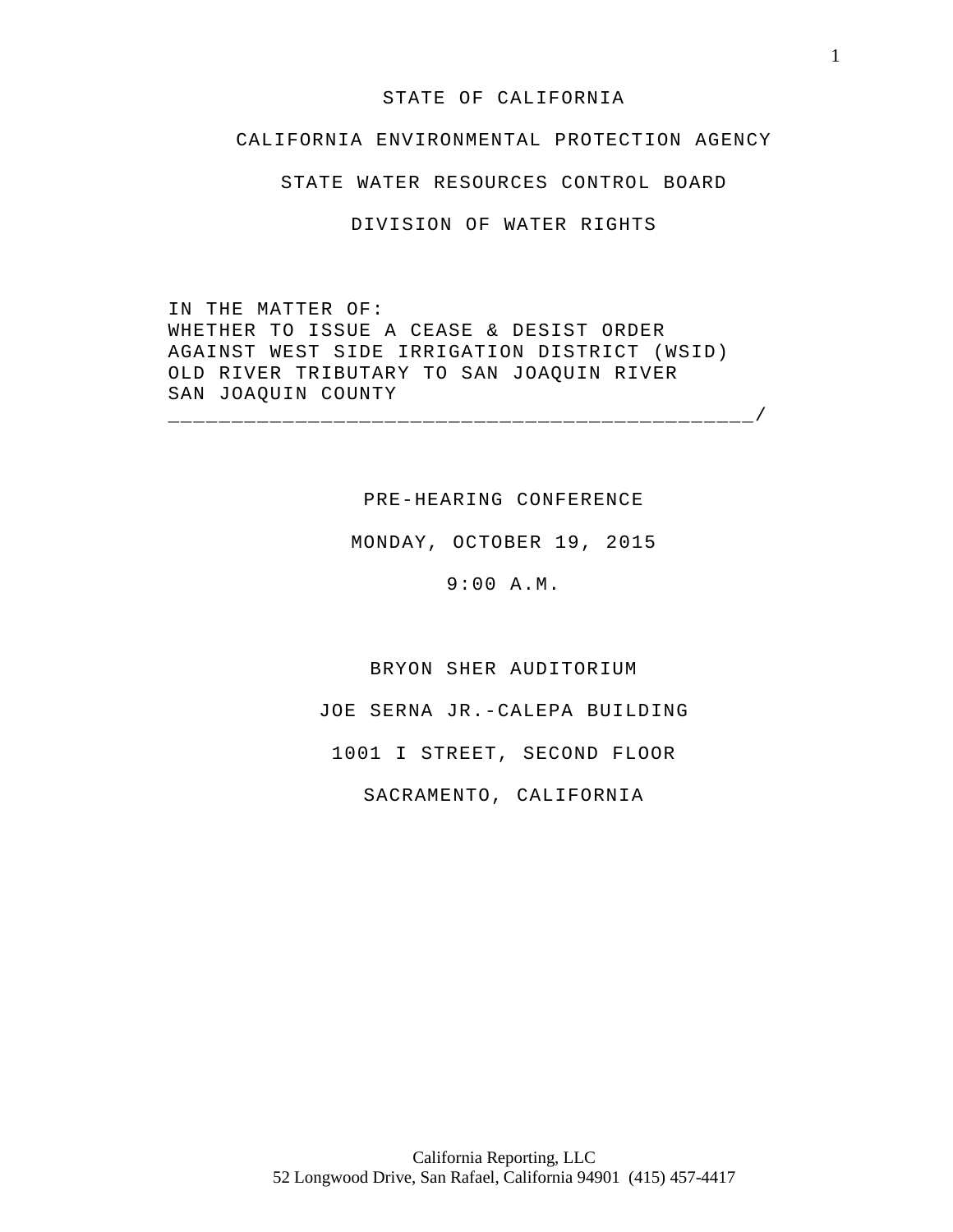### APPEARANCES

### HEARING OFFICER AND HEARING TEAM

FRANCES SPIVY-WEBER, Hearing Officer NICOLE KUENZI, Senior Staff Counsel ERNEST MONA, Water Resource Engineer JEAN McCUE, Water Resource Engineer MICHAEL BUCKMAN, Chief, Hearings Unit

## DIVISION OF WATER RIGHTS PROSECUTION TEAM

ANDREW TAURIAINEN, Attorney Ill JOHN PRAGER SWRCB Office of Enforcement 1001 I Street, 16th Floor Sacramento, CA 95814 Andrew.Tauriainen@waterboards.ca.gov John.Prager@waterboards.ca.gov

## WEST SIDE IRRIGATION DISTRICT

JEANNE M. ZOLEZZI JANELLE KRATTIGER Herum\Crabtree\Suntag 5757 Pacific Ave., Suite 222 Stockton, CA 95207 jzolezzi@herumcrabtree.com jkrattiger@herumcrabtree.com

## CALIFORNIA DEPARTMENT OF WATER RESOURCES

ROBIN MCGINNIS PO Box 942836 Sacramento, CA 94236-0001 robin.mcginnis@water.ca.gov

### BYRON BETHANY IRRIGATION DISTRICT

DANIEL KELLY Somach Simmons & Dunn 500 Capitol Mall, Suite 1000, Sacramento, CA 95814 dkelly@somachlaw.com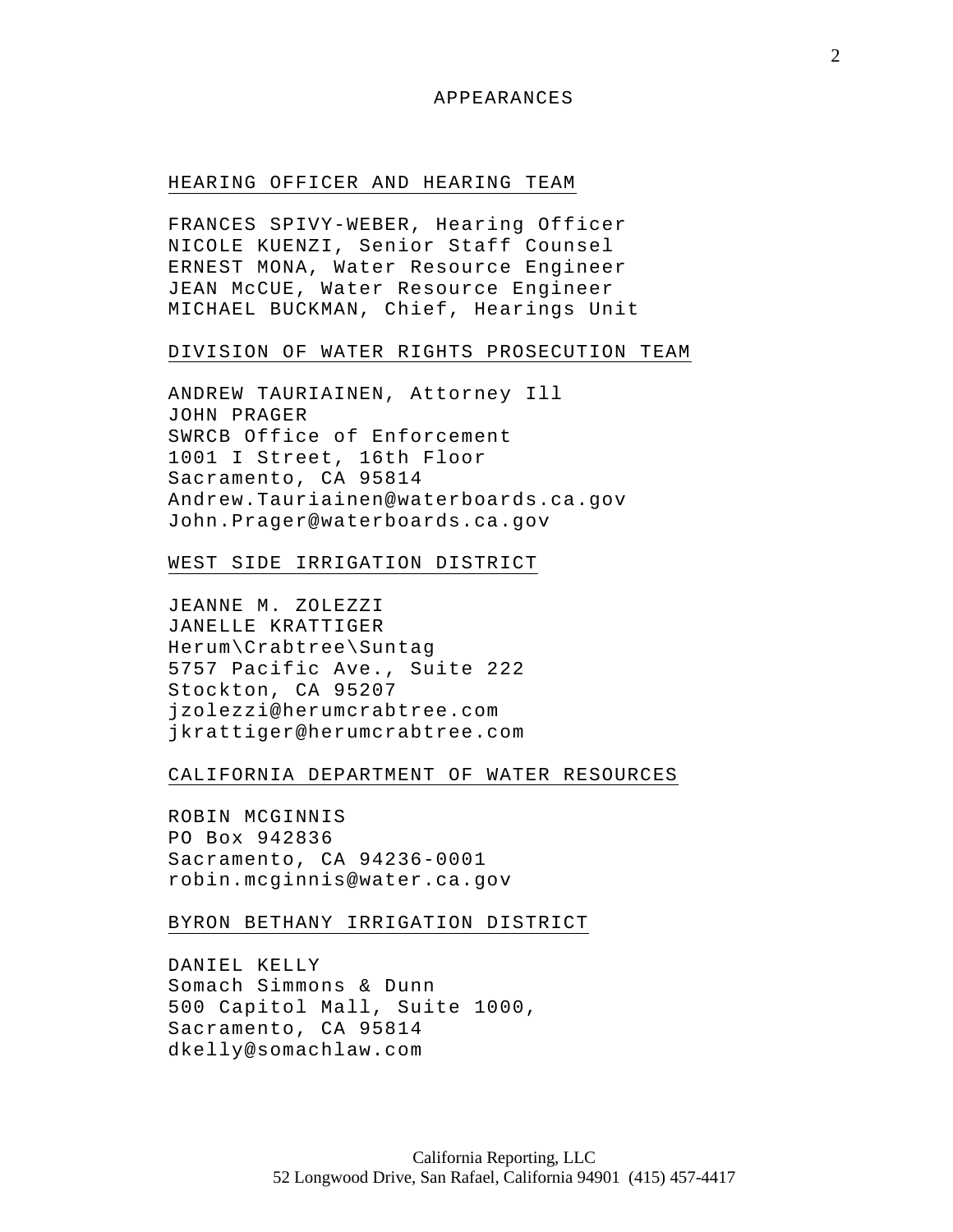### CENTRAL DELTA WATER AGENCY

JENNIFER SPALETTA Spaletta Law PC PO Box 2660 Lodi, CA 95241 jennifer@spalettalaw.com

## CITY AND COUNTY OF SAN FRANCISCO

JOHNATHAN KNAPP ROBERT DONLAN Office of the City Attorney 1390 Market Street, Suite 418 San Francisco, CA 94102 jonathan.knapp@sfgov.org

## SAN JOAQUIN TRIBUTARIES AUTHORITY

VALERI KINCAID TIMOTHY WASIEWSKI O'Laughlin & Paris LLP 2617 K Street, Suite 100 Sacramento, CA 95814 vkincaid@olaughlinparis.com

### SOUTH DELTA WATER AGENCY

DEAN RUIZ 4255 Pacific Ave., Suite 2 Stockton, CA 95207 dean@hprlaw.net

### STATE WATER CONTRACTORS

STEPHANIE MORRIS 1121 L Street, Suite 1050 Sacramento, CA 95814 smorris@swc.org

### WESTLANDS WATER DISTRICT

PHILIP WILLIAMS REBECCA AKROYD Kronick Moskovitz Tiedemann & Girard 400 Capitol Mall, 27th Floor Sacramento, CA 95814 pwilliams@westlandswater.org rakroyd@kmtg.com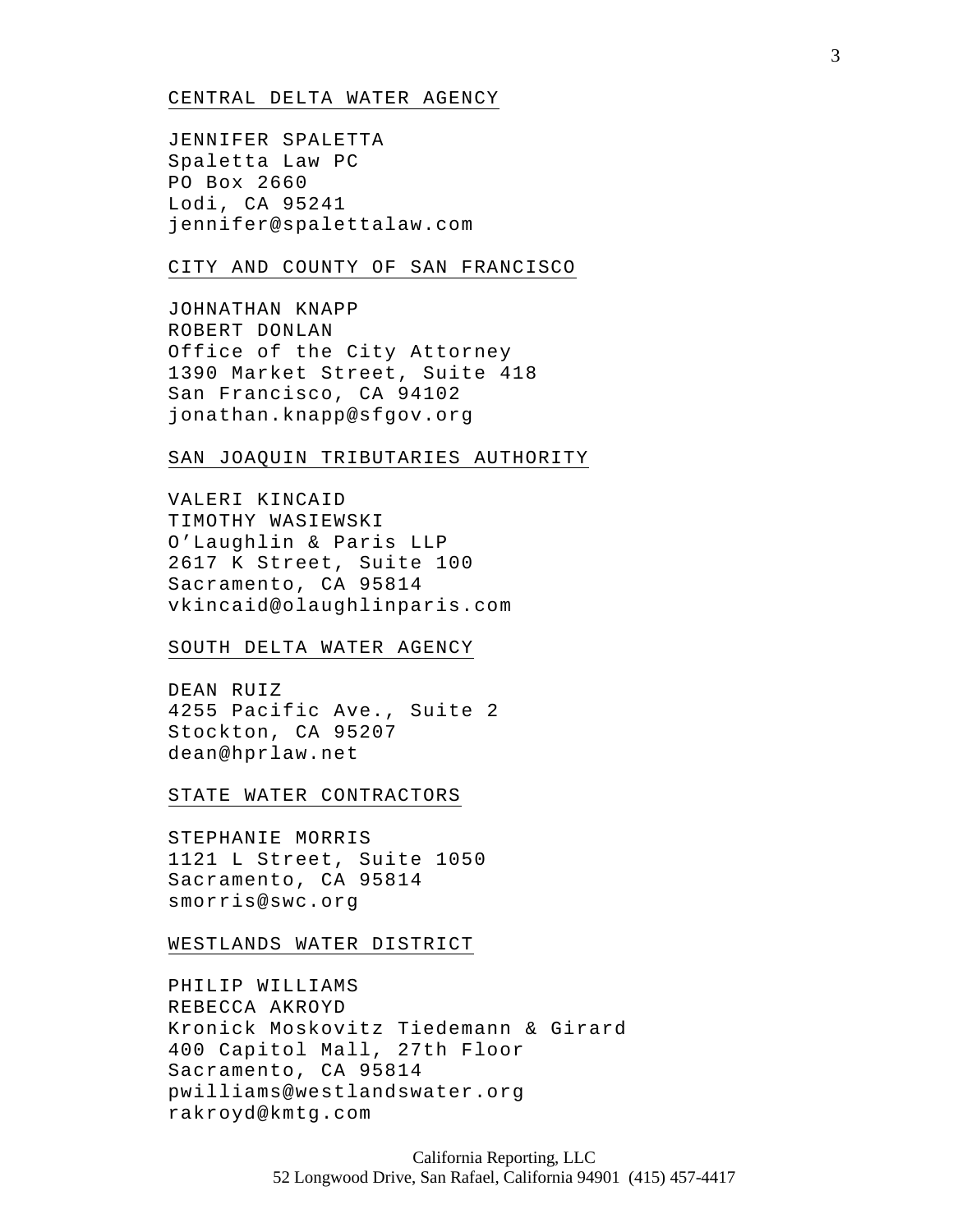# I N D E X

| Roll Call                    |  | 5.  |
|------------------------------|--|-----|
| Adjournment                  |  |     |
| Certification of Transcriber |  | 68. |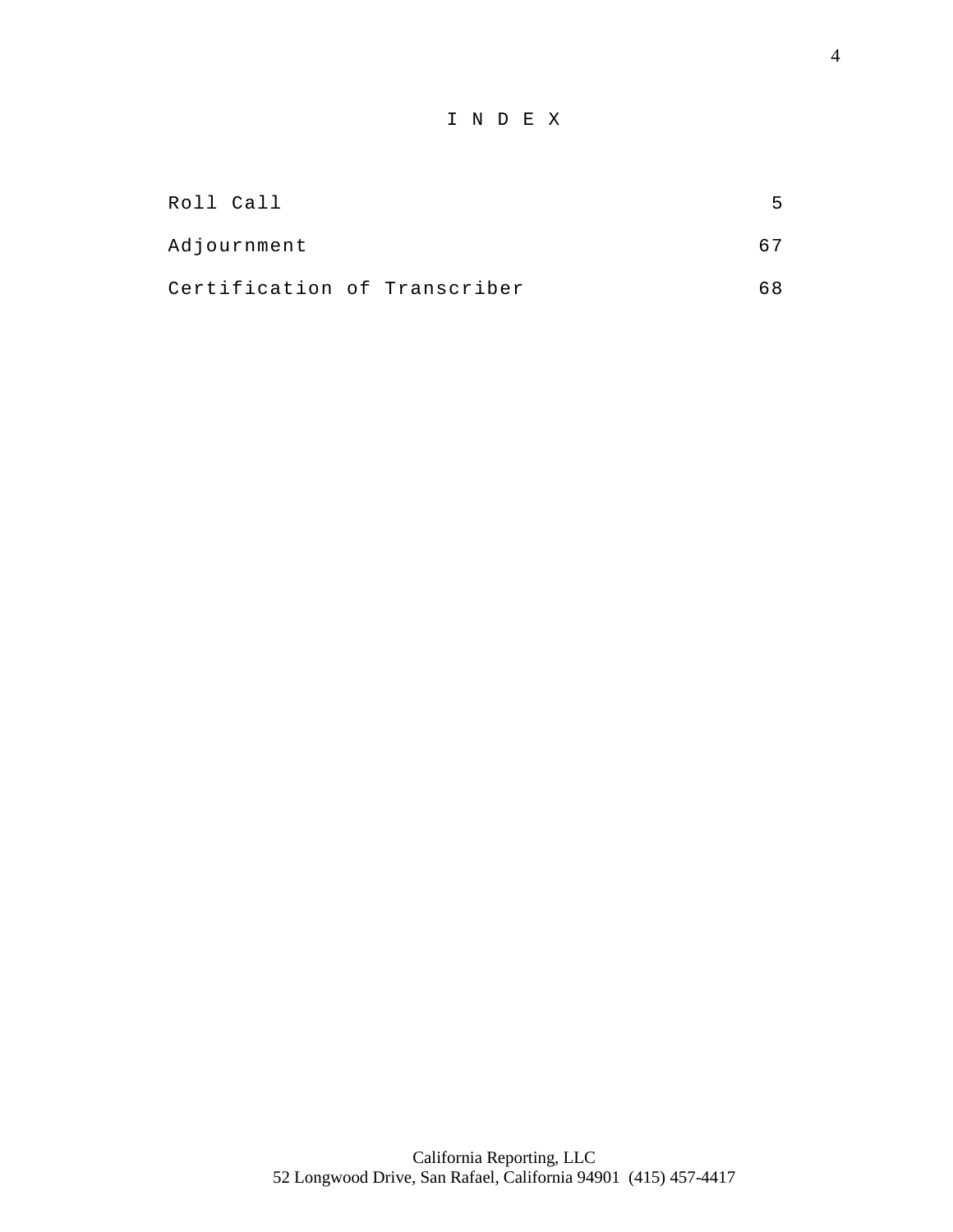P R O C E E D I N G S OCTOBER 19, 2015 9:00 A.M. HEARING OFFICER SPIVY-WEBER: Okay, we're

 going to start without Jeane, and I'll introduce her in absentia.

 This is the opening pre-hearing conference for the West Side Irrigation District's Draft Cease and Desist Order. Good morning and welcome to the pre-hearing conference regarding the public hearing to be held to receive evidence relevant to determining whether to adopt with or without revision the July 16, 2015 Draft Cease and Desist Order against the West Side Irrigation District. I'm State Water Resources Control Board

 Vice-Chair Frances Spivy-Weber. Also present with me are Staff Counsel Nicole Kuenzi and Staff Engineer Ernie Mona. And eventually we will have Jean McCue, also a staff engineer.

 Also present is Michael Buckman over here, Chief of the Hearings Unit. And are you going to stay with us the whole time? Yes.

Here comes Jeane.

 Please look around and identify the exit signs, the ones closest to you. In the event of a fire alarm we must evacuate this room immediately.

California Reporting, LLC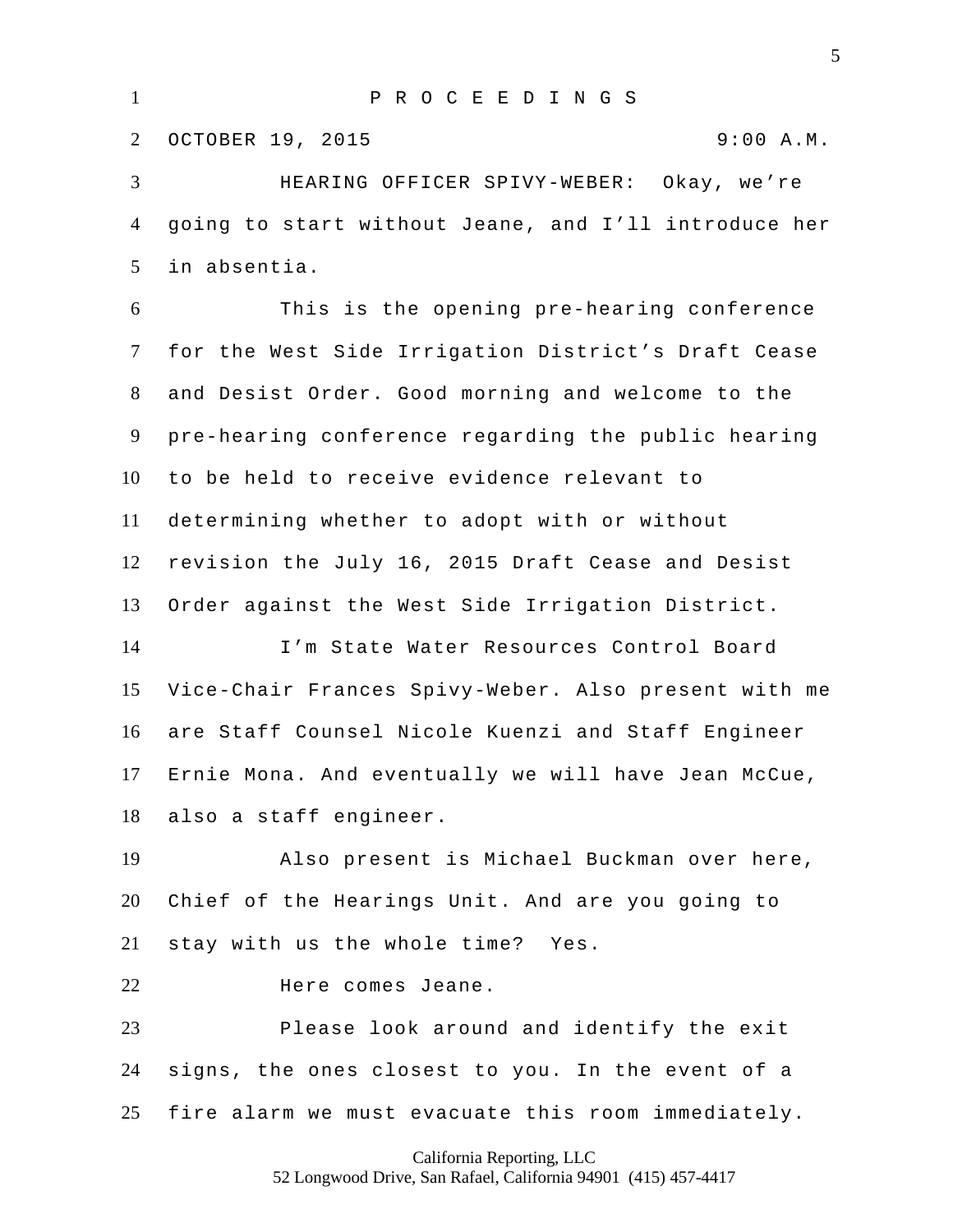Please take your valuables with you and walk down the stairs, no elevators. Our relocation place is across, catty-corner across the street at Cesar Chavez Park. If you cannot use the stairs you will be directed to a protected vestibule inside a stairwell. I don't know where that is, so someone needs to help me figure that one out if anyone is so in need.

 Please turn off your cell phones, put things on mute, so we can have as little disturbance as possible.

 This pre-hearing conference is being held in accordance with the Notice of Public Hearing and Pre-Hearing Conference dated September 1st, 2015, and my letter to the parties of October 8, 2015.

 The goal of this pre-hearing conference is to ensure that hearing proceeds in an orderly and expeditious -- underline expeditious -- manner. I'm particularly interested in hearing from you regarding procedural matters that will further this goal.

 The pre-hearing conference is being webcast on the Internet, and both audio and video are being recorded.

We do not have a court reporter present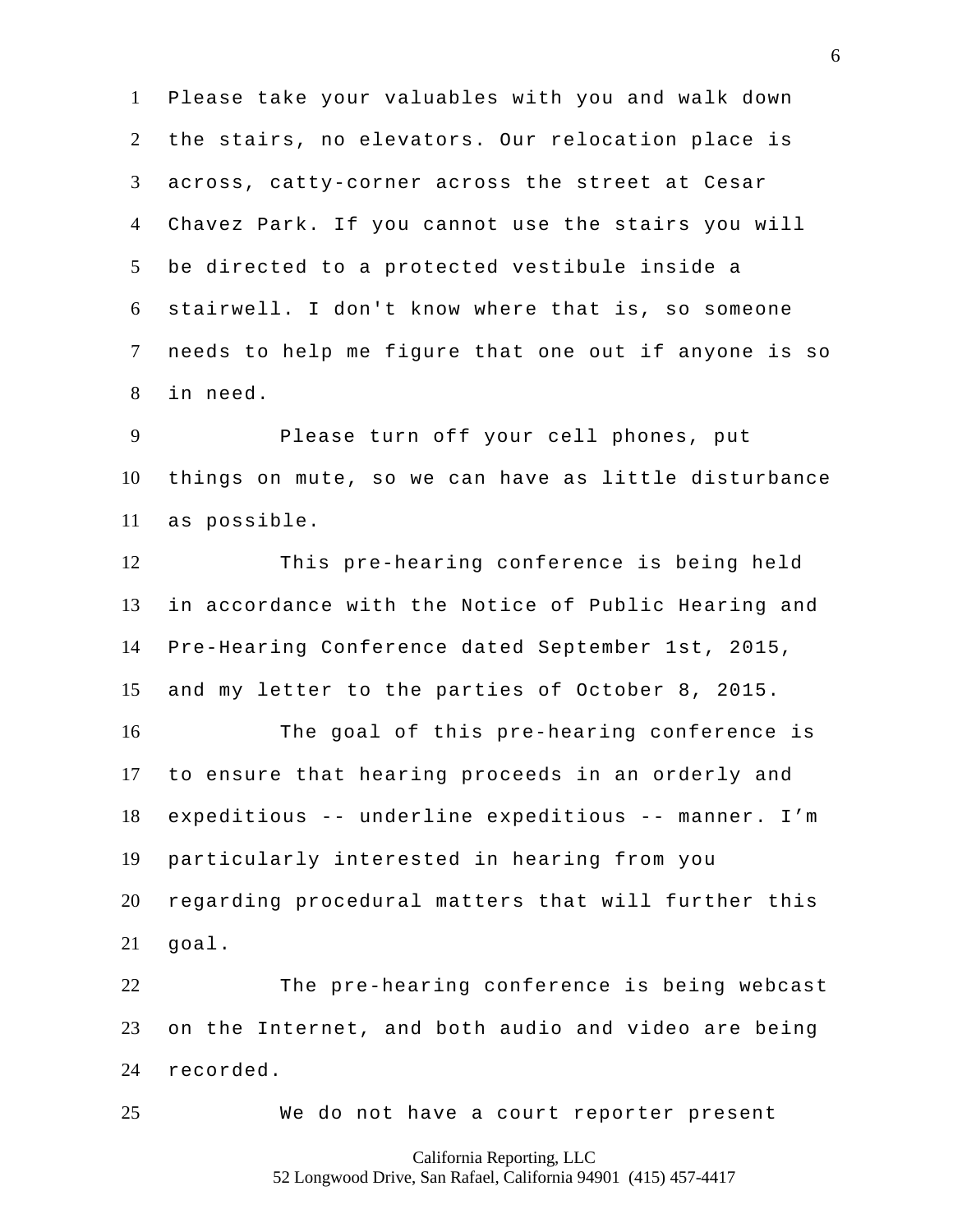today but will for the hearing, so there will be no transcript. We'll begin with a roll call of the parties. As I identify each party who has filed a Notice of Intent to Appear, speak into the microphone and state your name. We'll start with the Division of Water Rights prosecution team. MR. TAURIAINEN: Andrew Tauriainen, Office of Enforcement. HEARING OFFICER SPIVY-WEBER: Anyone else? MR. TAURIAINEN: With me to my right is John Prager also of the Office of Enforcement. HEARING OFFICER SPIVY-WEBER: The West Side Irrigation District. MS. ZOLEZZI: Good morning. Jeanne Zolezzi, General Counsel for The West Side Irrigation District. Also with me is my associate, Janelle Krattiger. HEARING OFFICER SPIVY-WEBER: California Department of Water Resources. MS. MCGINNIS: Robin McGinnis -- HEARING OFFICER SPIVY-WEBER: Oh, there you are. MS. MCGINNIS: -- Chief Counsel.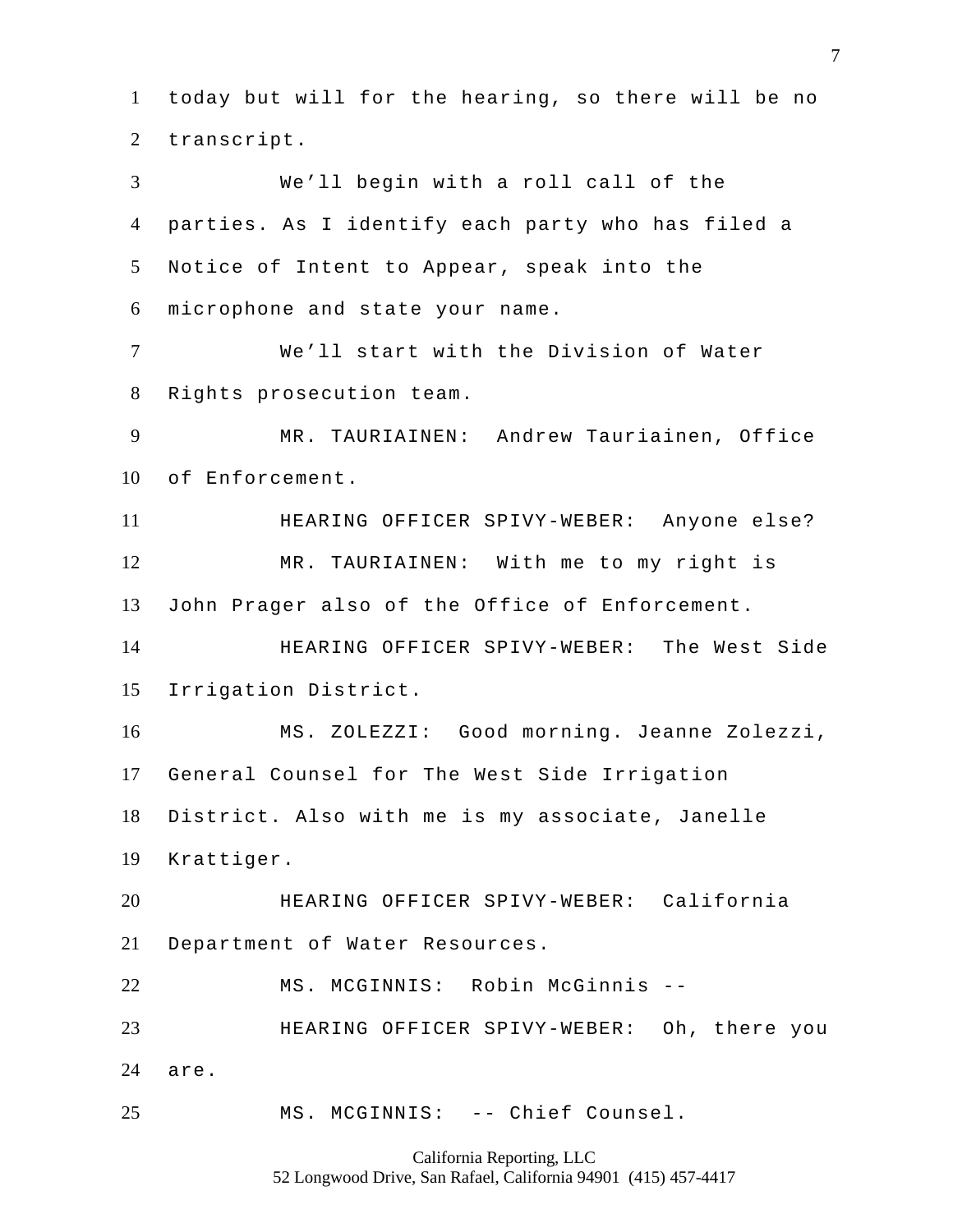HEARING OFFICER SPIVY-WEBER: Okay. South Delta Water Agency. MR. RUIZ: (inaudible) HEARING OFFICER SPIVY-WEBER: Okay. Is John part of your group? MR. RUIZ: (inaudible) HEARING OFFICER SPIVY-WEBER: Problems, I guess. Okay. Central Delta Water Agency. MS. SPALETTA: Jennifer Spaletta on behalf of Central Delta Water Agency. HEARING OFFICER SPIVY-WEBER: Byron-Bethany Irrigation District. MR. KELLY: Good morning. Daniel Kelly, General Counsel, Byron-Bethany Irrigation District. HEARING OFFICER SPIVY-WEBER: San Joaquin Tributaries Authority. MS. KINCAID: Good morning. Valerie Kincaid and Timothy Wasiewski for San Joaquin Tributaries Authority. HEARING OFFICER SPIVY-WEBER: The State Water Contractors. MS. MORRIS: Stefanie Morris, General Counsel, State Water Contractors. HEARING OFFICER SPIVY-WEBER: The City and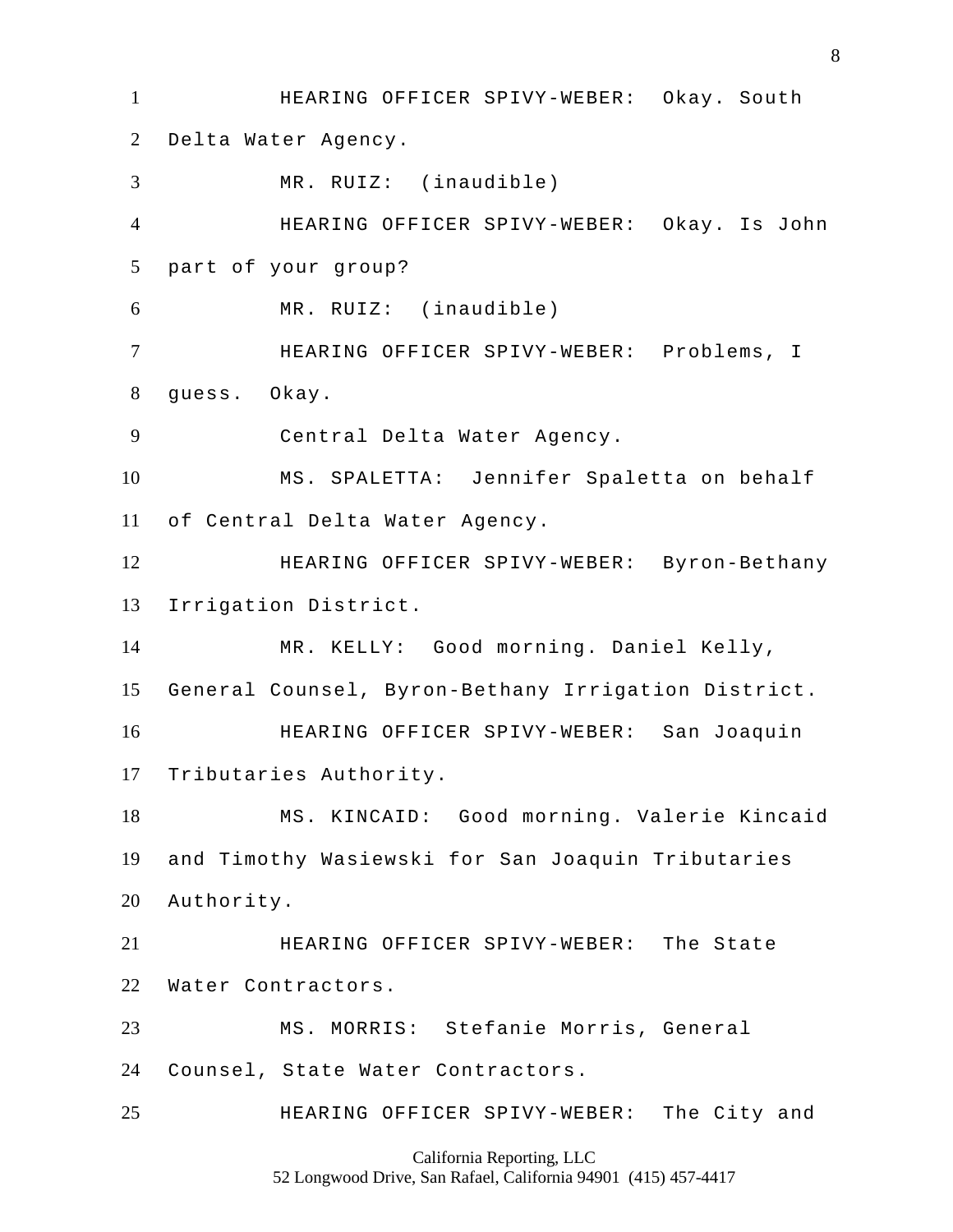County of San Francisco.

 MR. KNAPP: Good morning. Jonathan Knapp on behalf of the City and County of San Francisco, and I'm also here with Robert Donlan, outside counsel for City and County of San Francisco. HEARING OFFICER SPIVY-WEBER: And finally, Westlands Water District. MS. AKROYD: Good morning. Rebecca Akroyd and Phil Williams for Westlands Water District. HEARING OFFICER SPIVY-WEBER: Have I covered everyone? Now we can begin. As set forth in the September 1, 2015, Notice, the hearing in this matter is currently scheduled for November 12, 2015, and continuing, if necessary, November 13 and 16. West Side Irrigation District, Central Delta Water Agency, South Delta Water Agency, and prosecution team requested that this hearing date be postponed. In my October 8, 2015 letter I informed the parties that the prompt consideration of the proposed Cease and Desist Order is of significant interest to the Board given the severity of the current drought and the possibility of recurrence of the allegedly unauthorized diversions. However, I also informed the parties that I

California Reporting, LLC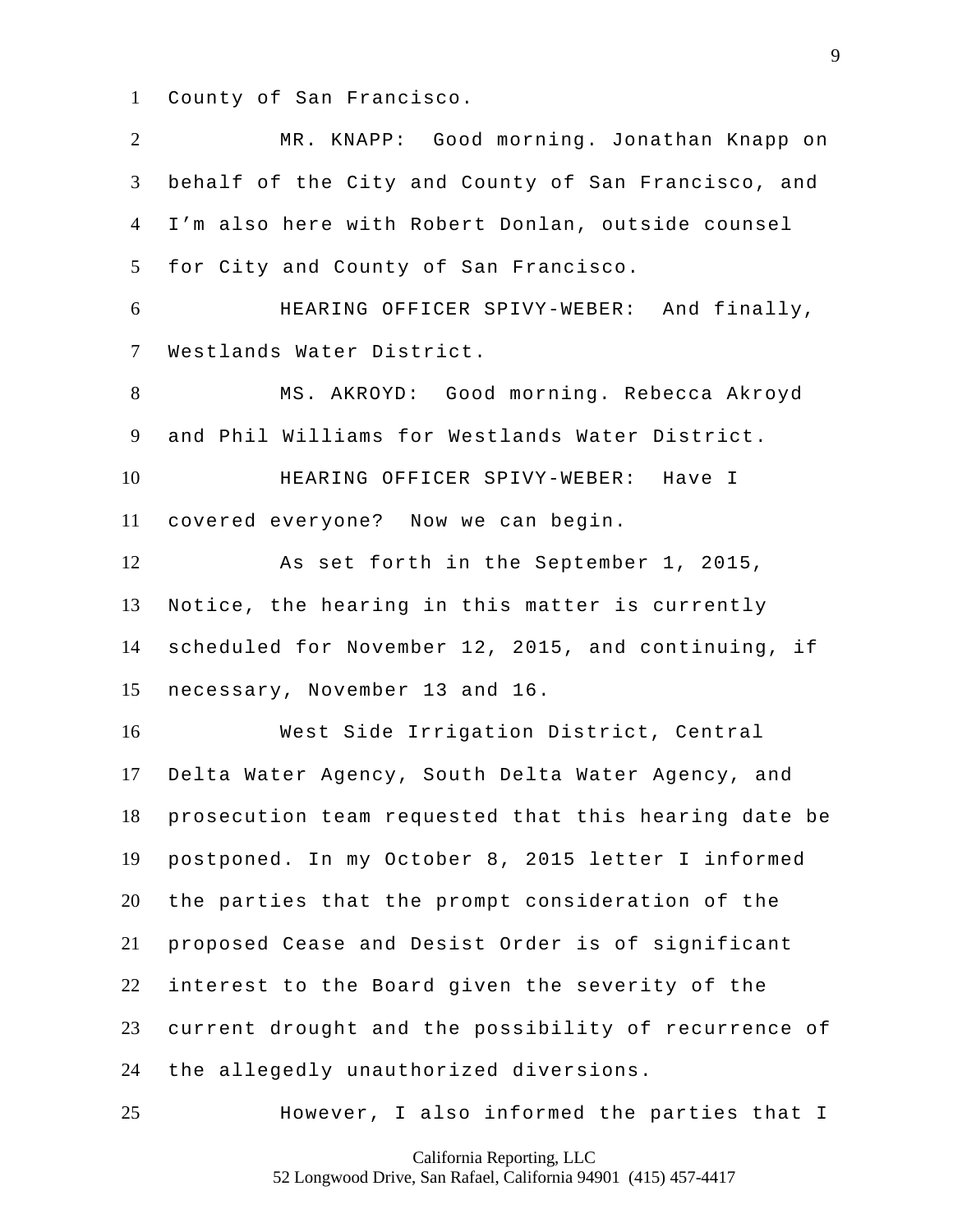will consider requests for postponement if alternate timely dates for the hearing are selected. I directed the parties to identify and submit to me any conflicts that would prevent their participation in the hearing during the week of January the 11th through January 15.

 The only party who identified a possible conflict was the Department of Water Resources, who also indicated that this conflict could be rescheduled if necessary.

 So does anyone have any comments, additional comments, on their availability during that week of January 11 through 15, 2016? And you can reschedule?

MS. MCGINNIS: That's right.

 HEARING OFFICER SPIVY-WEBER: Okay. Now, a preliminary issue to be addressed is the prosecution team's motion for protective orders. The prosecution team requests that I issue protective orders that require all parties to coordinate any discovery requests in order to avoid duplicative or overly burdensome requests, so they ask that everything be coordinated in terms of discovery.

 Prohibit the parties from conducting depositions on prosecution team witnesses prior to

California Reporting, LLC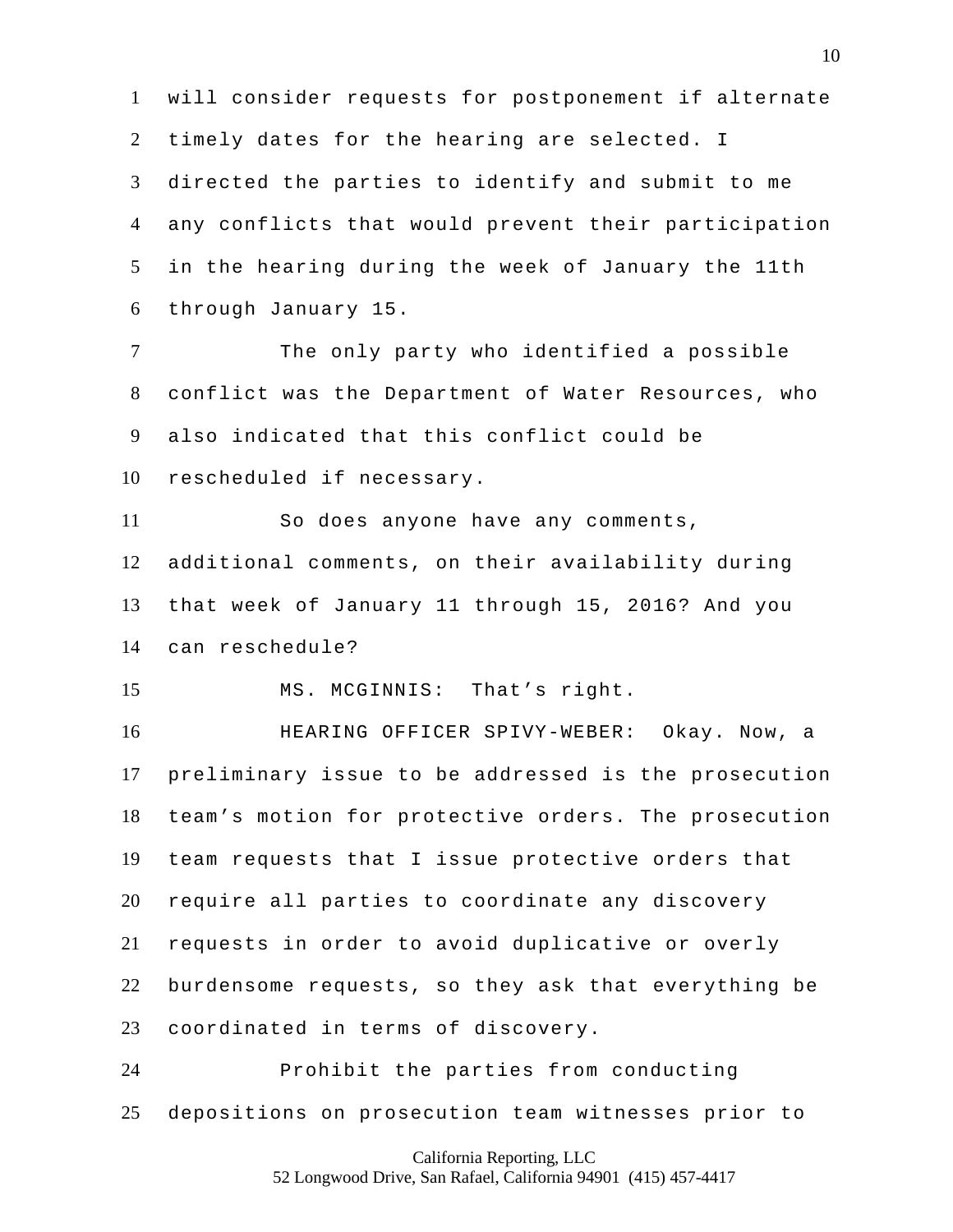the evidence and witness statement submittal deadlines. And prohibit the parties from serving discovery requests seeking witness statements prior to the evidence and witness statement submittal deadlines. Although I will not rule today on the prosecution team's motion at this time, I do want to hear from everyone about this because it's a substantial request that would probably entail some delays, further delays. Well, let's just hear from folks. First of all, the prosecution team, do you want to go into more detail? Yes? MS. ZOLEZZI: Madam Hearing Officer, are we going to spend more time on the possible dates for the hearing? HEARING OFFICER SPIVY-WEBER: Well, he's suggesting some other dates. MS. ZOLEZZI: Yes, and we'd like to be heard on the timing. I don't know when you want to do that. HEARING OFFICER SPIVY-WEBER: Well, that's going to be part of this second piece in terms of coordination.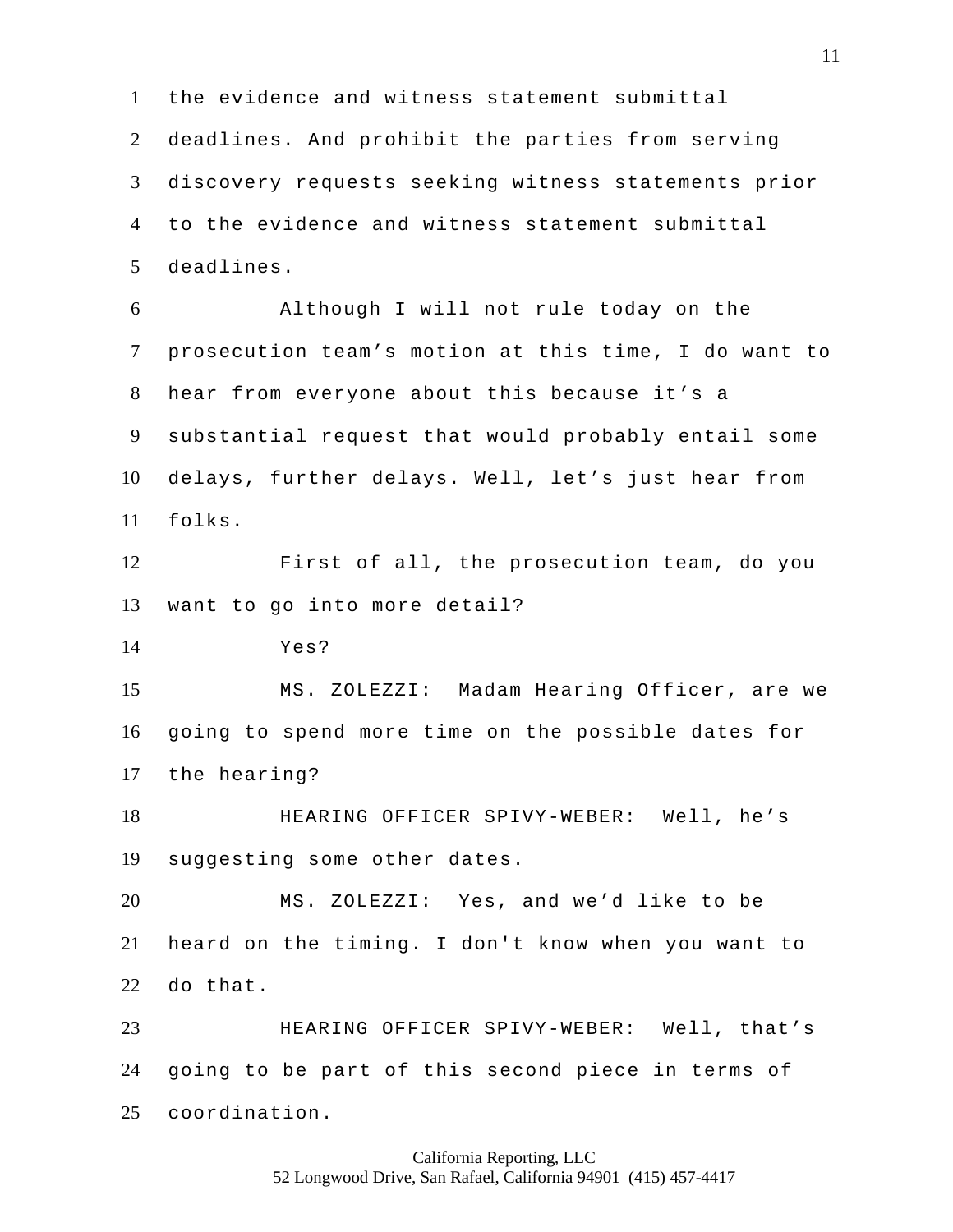1 MS. ZOLEZZI: Okay.

 HEARING OFFICER SPIVY-WEBER: So, yes. I mean, the answer is yes and no. We got everyone's letters in about their availability in January. Now we've moving on to additional requests from the prosecution team and that discussion will have an effect on what we do.

8 Go ahead.

 MR. TAURIAINEN: The prosecution team's request for a protective order is related to Friday's request for aligning the submittal deadlines with this case and with the Byron-Bethany Irrigation District case.

 And what it really boils down to, it's all the same parties seeking to adjudicate really the core issue or issues with some variance between the West Side case and Byron-Bethany's case. This is all in my briefs, but it creates a burden on the prosecution to even have to go through multiple rounds of discovery, and the parties are eager to have discovery right away.

 In addition, I suspect it will create administrative record problems if we don't try and have some coordination between the two cases, and in particular the evidentiary submittal deadlines for

California Reporting, LLC

52 Longwood Drive, San Rafael, California 94901 (415) 457-4417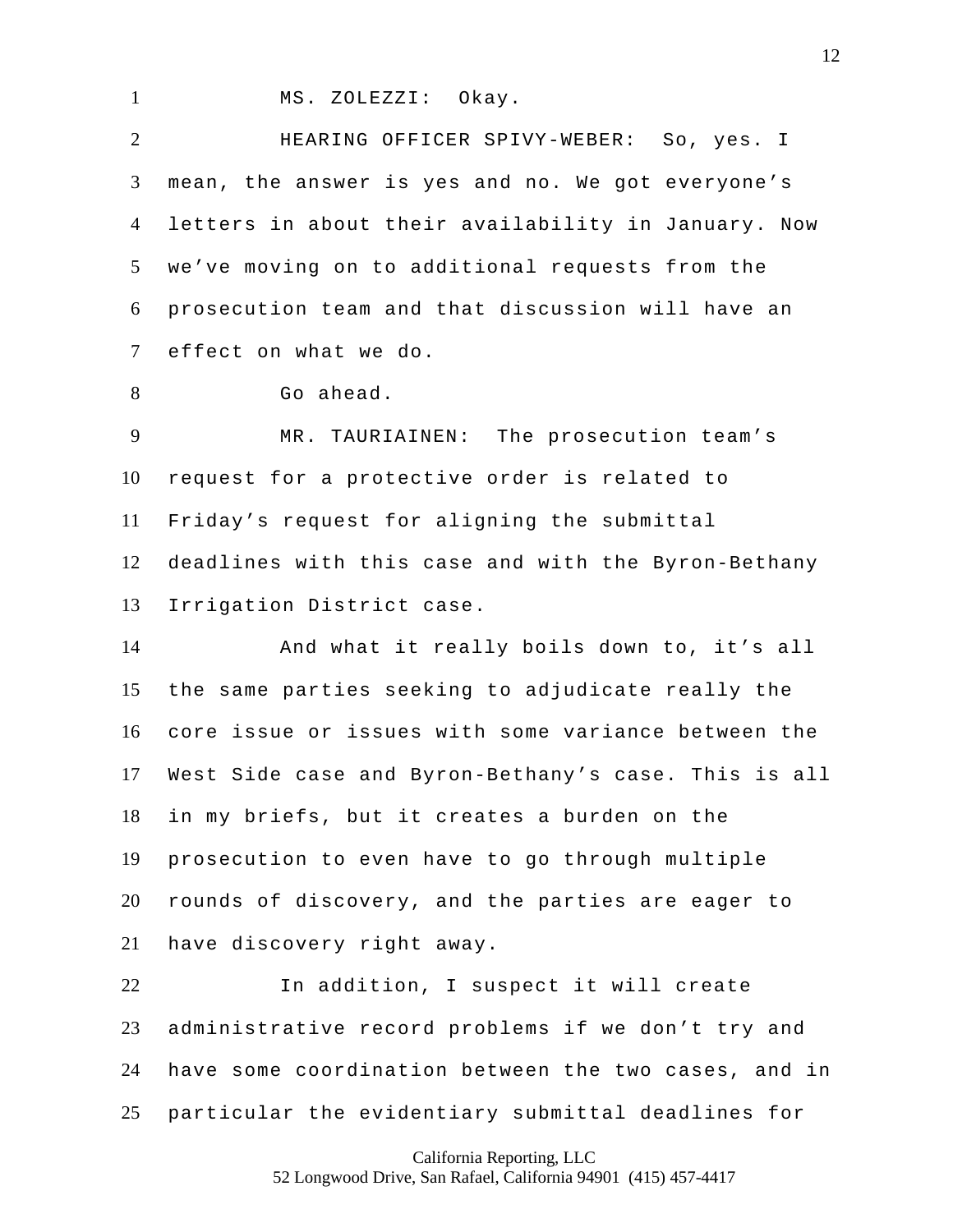the two cases.

 That being said, the West Side matter, the prosecution team feels it probably should go first. It's an injunctive order. It's important to have timely hearings on injunctive orders.

 It also, with respect to the core issues of the case, with regard to the water availability at least, presents probably a cleaner question because it's a post 1914 right.

 So to that end, if need be, there can be a rescheduling to allow this hearing, the West Side hearing to go before the other, that would probably be to everyone's benefit and certainly what I would recommend.

 HEARING OFFICER SPIVY-WEBER: You really think that we're going to have availability from everyone in February? I don't know.

 Anyway, I am interested in what others have to say. Let's start with the West Side.

 MS. ZOLEZZI: Thank you. We have no objection in general to the request to try to coordinate discovery and coordinate the deadlines in the hearings; that does make sense. That's about all we're in agreement with, however.

Two issues. The first is the timing of the

California Reporting, LLC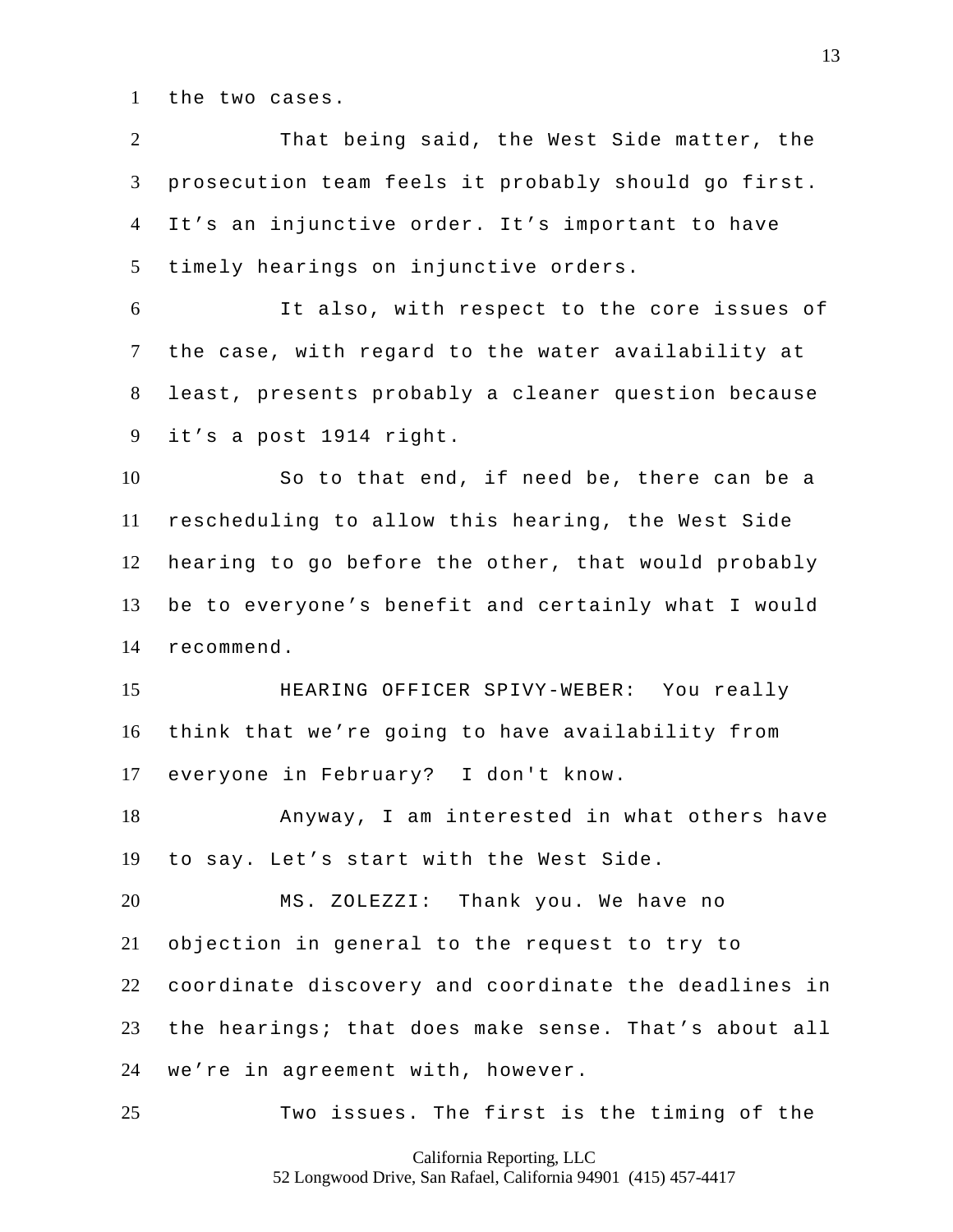hearing. We do agree that it should be postponed, we do agree with the prosecution team that somewhere around the BBID hearing would be ideal.

 And just generally by way of background, the West Side Irrigation District is not delaying for sake of delay. We are very eager to get this heard. We need it answered as much as the State Board does for what we do next year.

 However, it is dealing with real property rights held by the District and in turn its landowners. These are very important rights and we have to make sure we get it right. We have to make sure that we have an opportunity to get to all of the evidence so that we can protect our rights and have our due process that we're entitled to.

 So having said that, even scheduling the hearing in January simply does not give us enough time even if we start discovery immediately, which we're having trouble doing because of the protective orders.

 There are at least thirteen witnesses that the parties have labeled to be giving testimony here. If we depose one a week starting now, which we're not being able to, we wouldn't finish in time for the January hearing, let alone have time to

California Reporting, LLC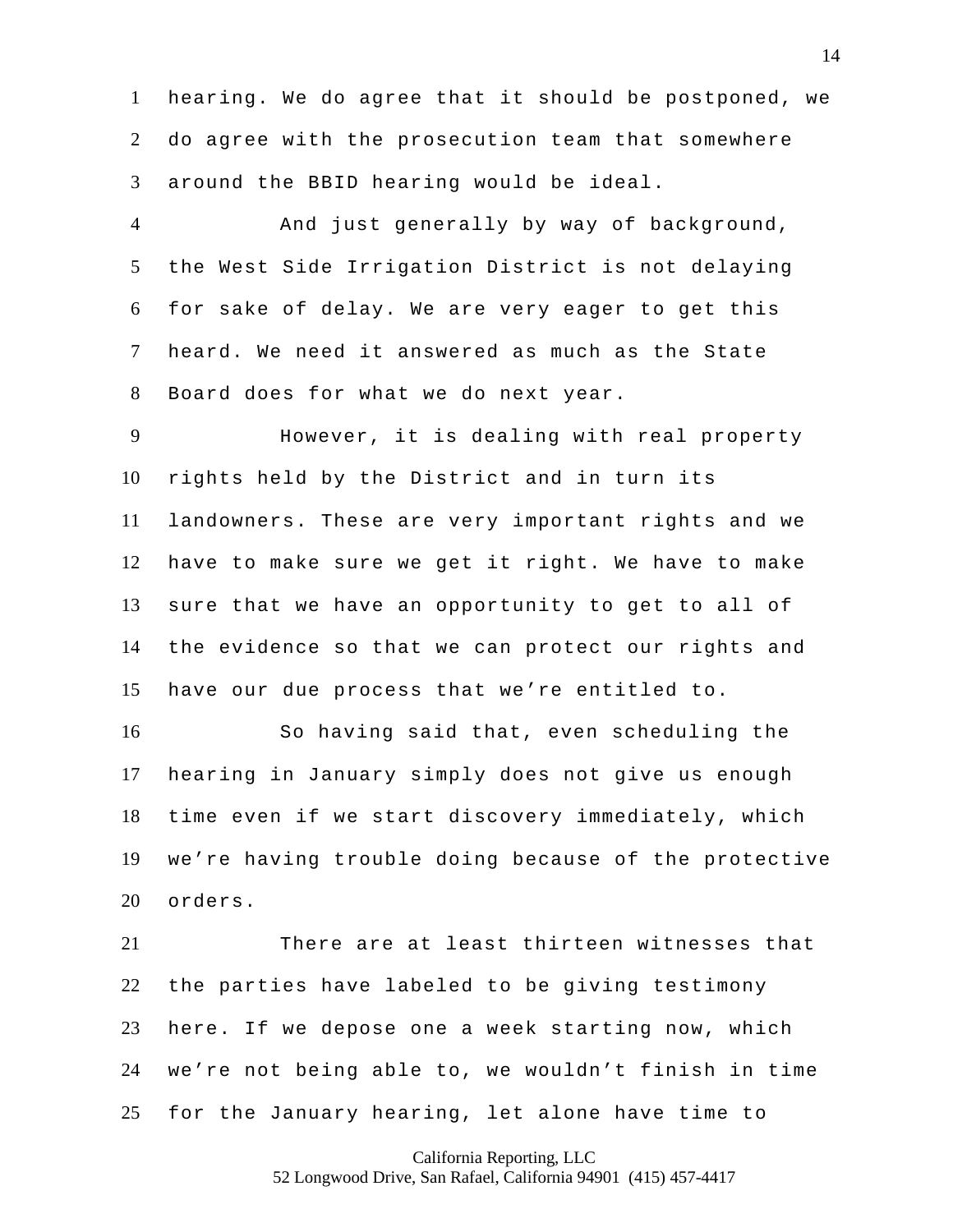prepare our experts in response to that discovery.

 In addition, the prosecution team has turned over to us over three gigabytes of information just last week for our Public Records Act request, and that is not all of the information. We still have information to be provided in response to that request that we don't know when it's going to come. There is more information from the prosecution team and there is information coming from the Office of Chief Counsel. We have asked when that might be and we haven't gotten a response. So we have to get through that information, our experts have to get through that information.

 So having said that, we do support the proposal by the prosecution team to move the hearing as close as possible to the BBID hearing, whether it be before or after that hearing in March, I think, will give us enough time if we move promptly and quickly, so we do support that.

 Turning to the protective order. A protective order to force the parties to coordinate is really not needed. We have done that. We are coordinating with all the parties. We have checked dates with all of the parties to move forward with these depositions and intend to continue to do that.

California Reporting, LLC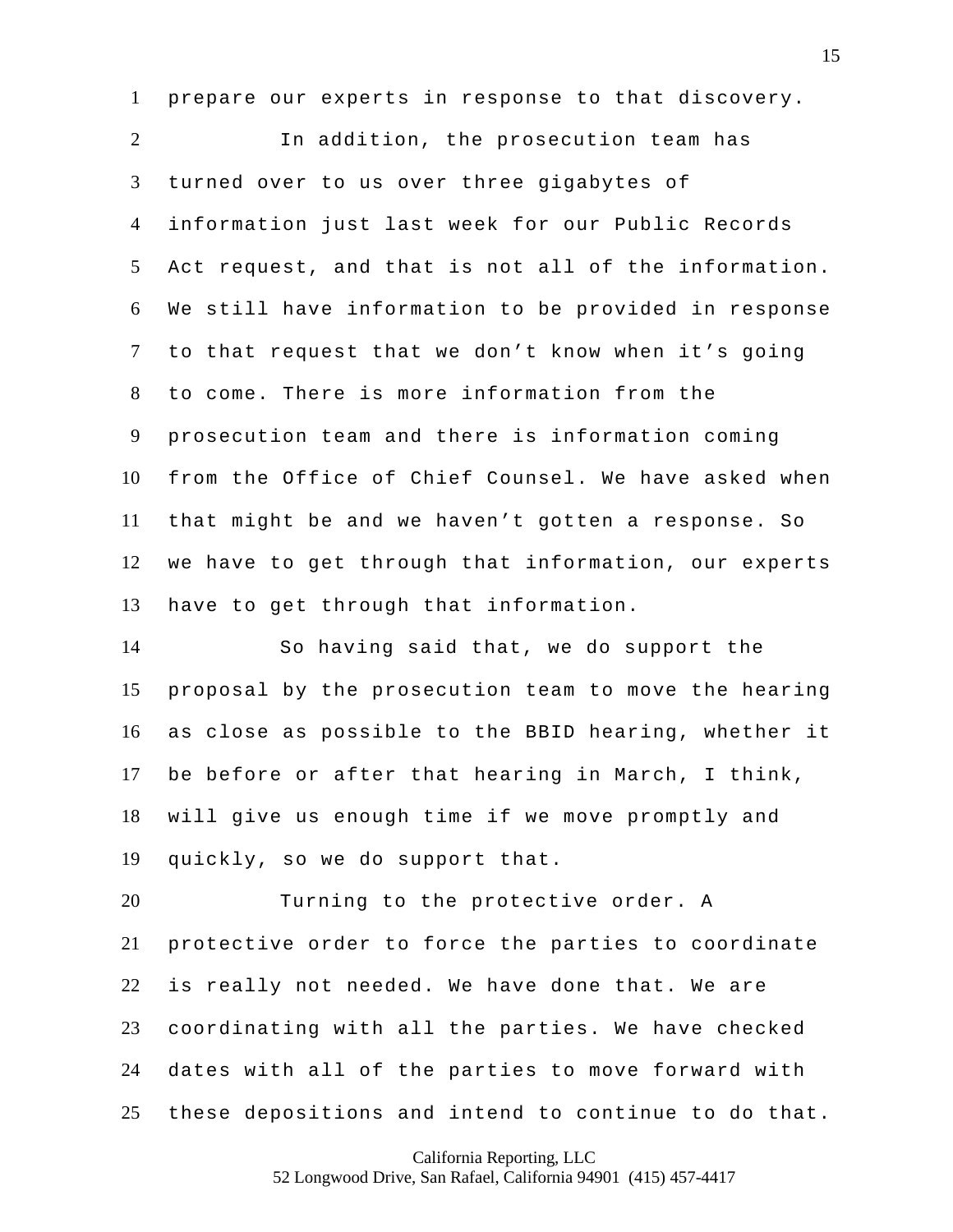It doesn't make any sense to have multiple

 depositions of the same party. So that is something that we've already agreed to.

 We haven't had a chance to respond to the protective order and we will submit something in writing, but just to make a point.

 The protective order asks for discovery not to be able to take place until the witness statements are submitted. That raises a serious Catch 22 item. We have no problem waiting until the prosecution team submits its witness statements if that is done promptly and we are given enough time to do discovery afterwards.

 The problem is we cannot make our witness statements until discovery is over, because until we have a chance to see all of the evidence, we can't make witness statements. So we definitely have a Catch 22, chicken-and-egg problem, whatever you want to see.

 The only way around that would be to have preliminary witness statements, then do discovery, and then have final witness statements. That doesn't seem to be streamlining the process, as you have recommended.

So discovery simply does need to take place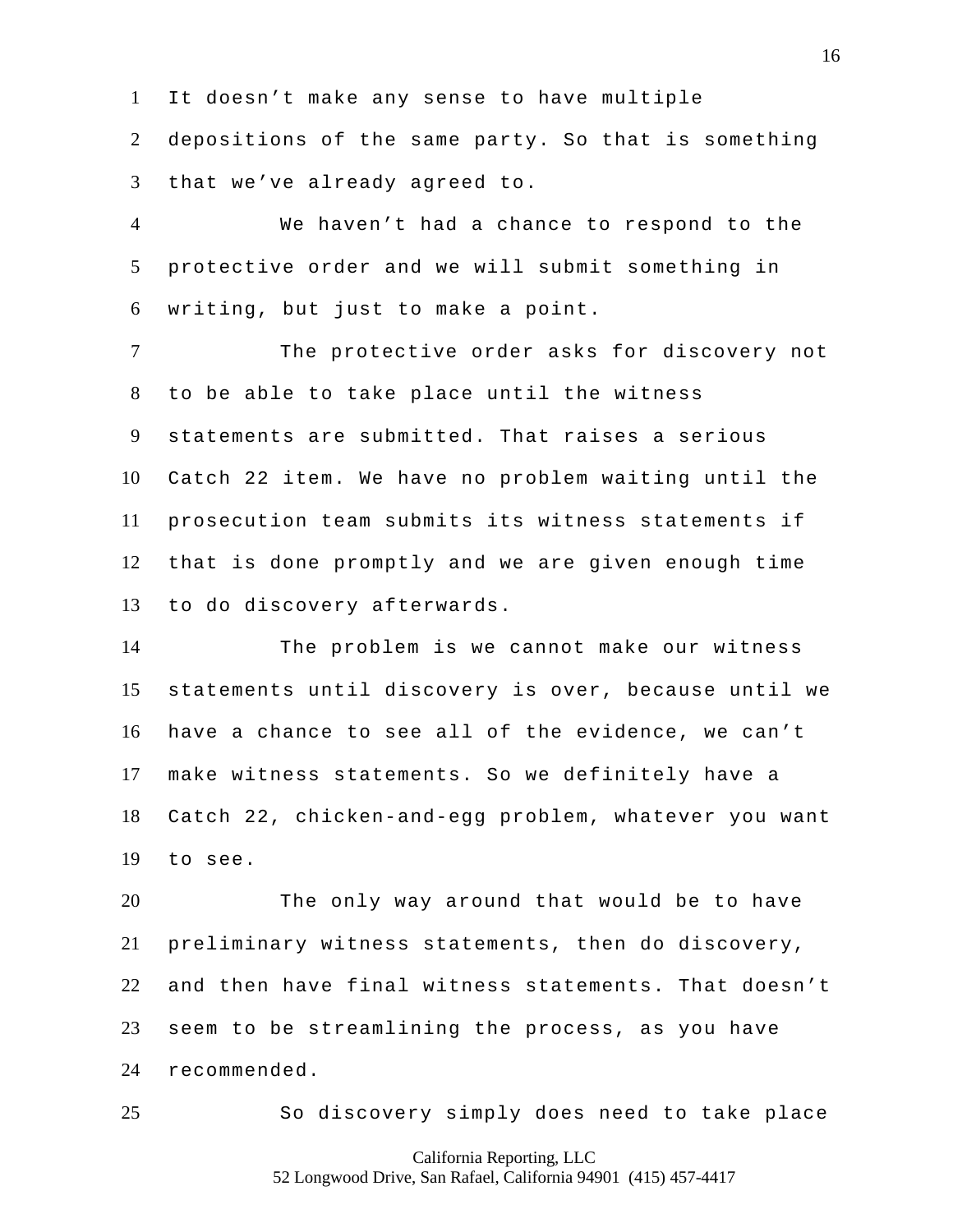immediately so that we can get it completed and then present to you concise witness statements. The only way we are going to be able to streamline this process is to do discovery and find out who is going to testify to what, so we would request that we be allowed to proceed, but we will be submitting written comments as well. Thank you.

 HEARING OFFICER SPIVY-WEBER: You had a comment?

 MR. TAURIAINEN: Yeah, if I may. It sounds like the District's counsel is really describing the process for developing rebuttal testimony, which the Byron-Bethany process has built in. There's actually two submittal dates separated by four weeks and the second submittal date is four weeks ahead of the hearing, so there's likely ample time to review witness statements and then prepare rebuttal witness statements before that.

 HEARING OFFICER SPIVY-WEBER: Thank you. MS. ZOLEZZI: May I just respond? That is simply not the case, and I think you need to look at the purpose of discovery and the assumption that the prosecution team is making that we have seen time and time again in the letters and the statements that the prosecution team has made.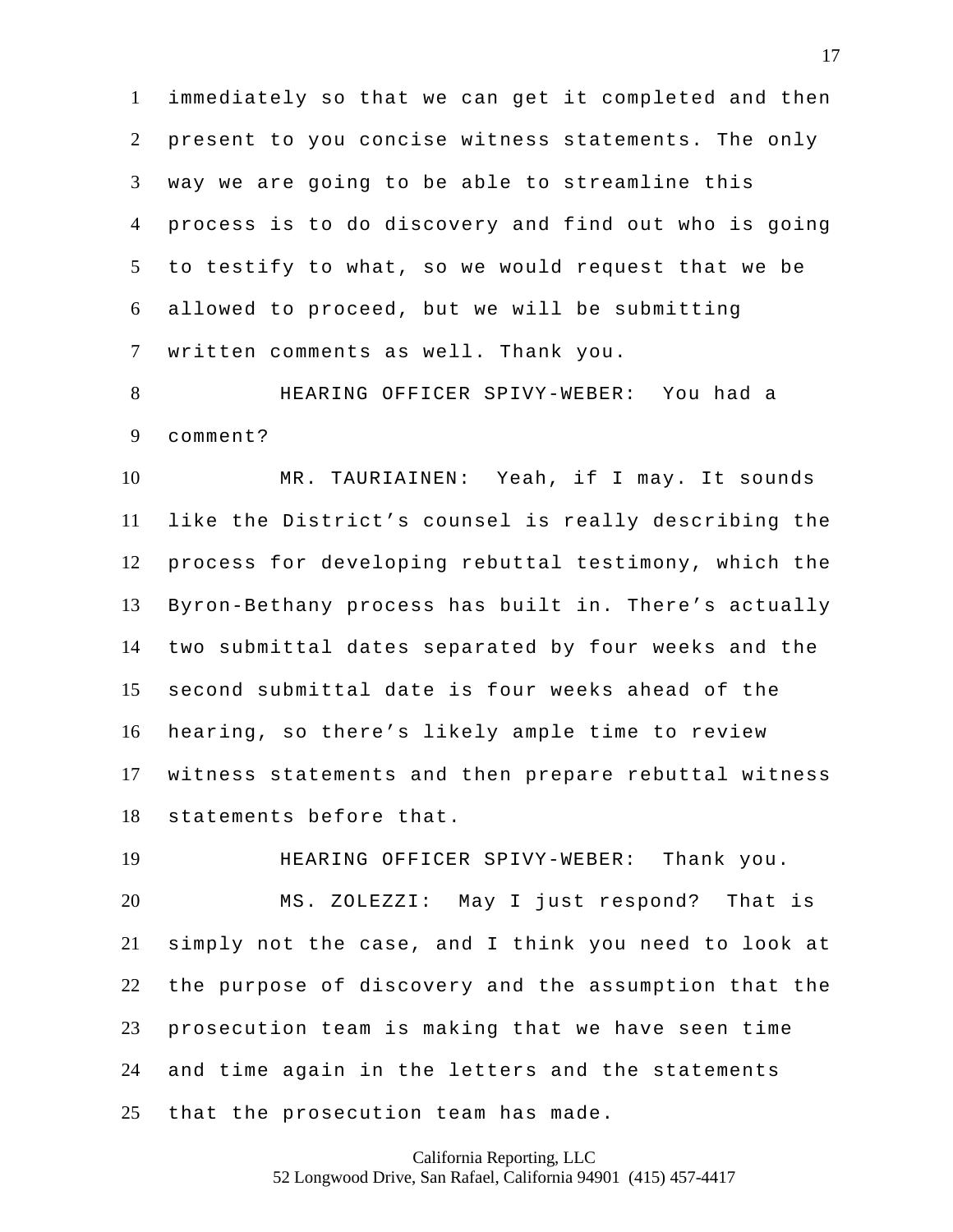The prosecution team seems to believe that when they put out the draft Cease and Desist Order, that is all the evidence that we are entitled to. And they say that all the evidence they have used to put that together and issue the curtailments is on the website.

 That's simply not the way this works. That is their proposed evidence. We are entitled to investigate that evidence and depose people as to how they made that decision and why they used that information that they have disclosed as opposed to other information.

 That is not rebuttal. That is putting together our defense.

 HEARING OFFICER SPIVY-WEBER: Thank you. MS. KUENZI: I just have a very quick question, if I may. I wanted to clarify, I think in the motion for protective order there was a description that there may be a request for discovery before the exhibit submittal deadline and also after, and then I think I heard you mention that one deposition of each party makes sense, and this may be in your response to the motion, but I wondered if you would clarify whether you would be looking for depositions both before the submittal

California Reporting, LLC

52 Longwood Drive, San Rafael, California 94901 (415) 457-4417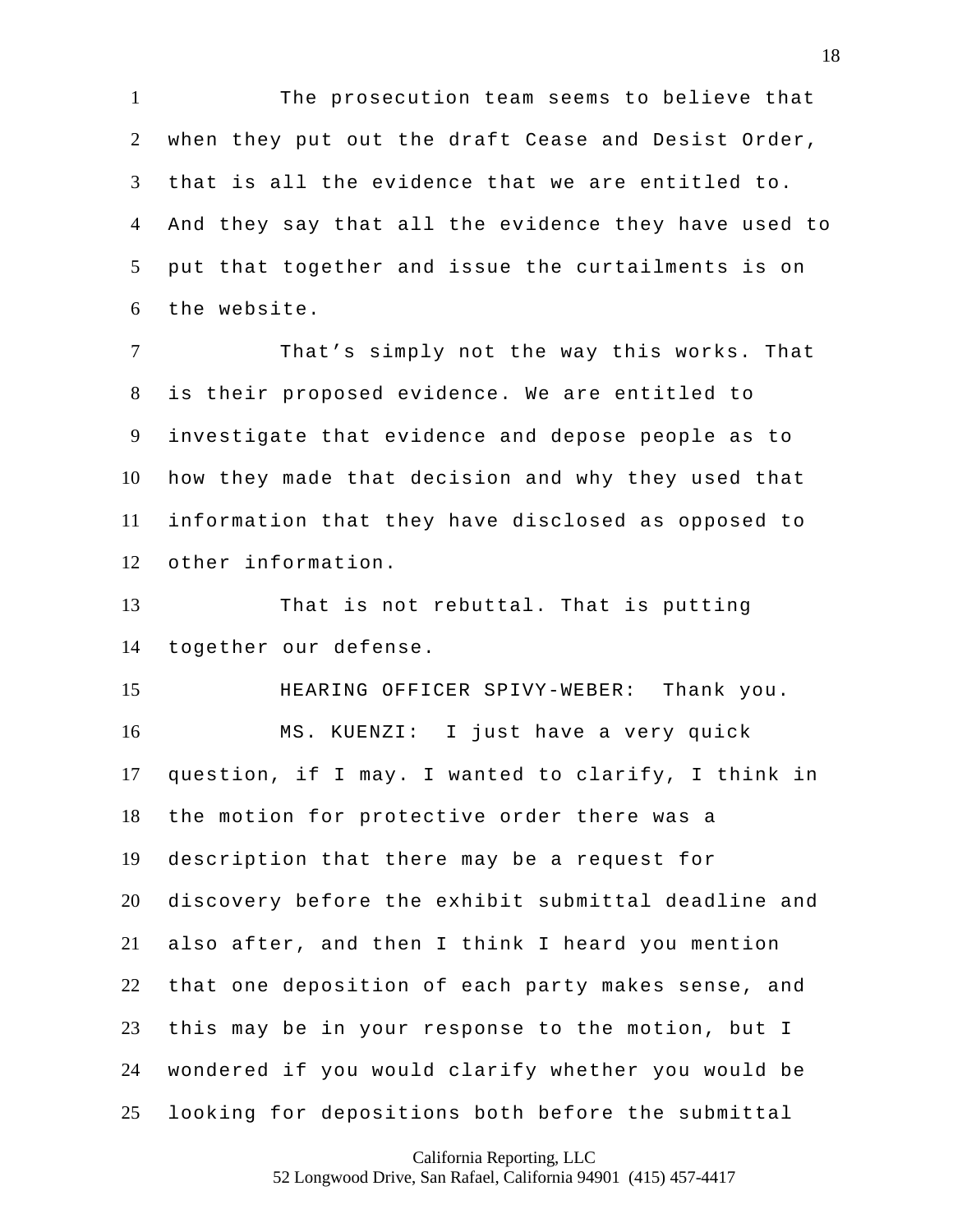deadline and if you were able to obtain that you would also be looking to depose these same witnesses after the submittal deadline.

 MS. ZOLEZZI: I will just give the West Side's approach. I'm sure the other parties have comments as well.

 But our key is just to get to depose all of these people. The only reason we were proposing before and after is because we can't finish them all before, so we have to continue after.

 It is not our intent, if this is what you're getting at, to depose everyone before the witness statements, then the witness statements come out, and then depose them again. Unless something comes out in the witness statements that is new or surprising, I don't believe we would wish to do that.

 If, of course, there is something new that we hadn't seen, we would ask to depose on that very limited issue.

 HEARING OFFICER SPIVY-WEBER: Okay. Let's hear from the California Department of Water Resources.

 MS. MCGINNIS: Thank you, Hearing Officer Spivy-Weber. DWR agrees that having depositions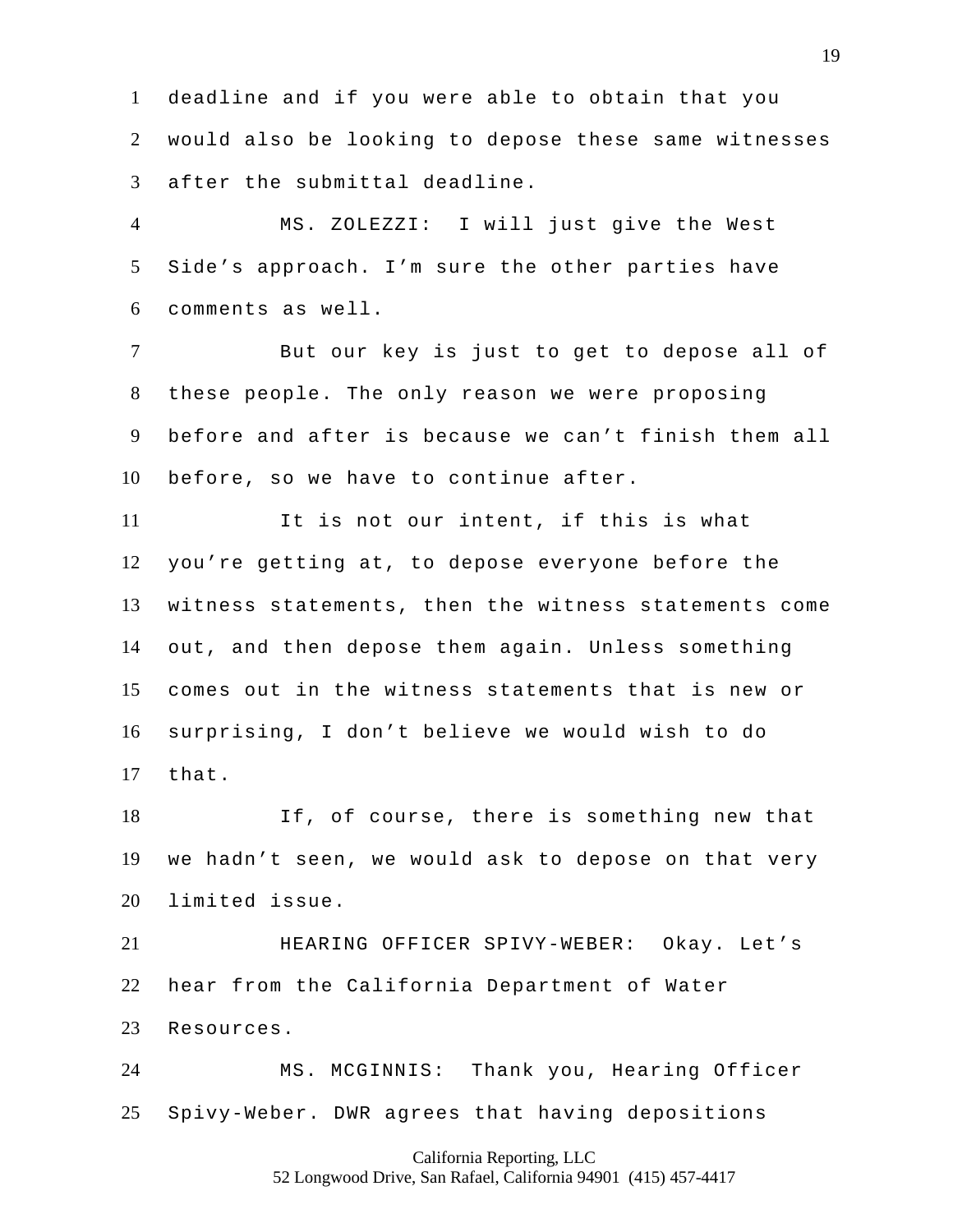before and after the written testimony is due is burdensome, so we agree that depositions should happen after the written testimony has been submitted, because otherwise it is, you know, the different rounds of discovery is analogous to what's going to happen at the hearing, which is the written testimony, cross, and rebuttal.

 And given the limited scope of the hearings and that this is an administrative action subject to later review, we agree that, you know, keeping discovery limited and streamlined is a good idea. And also that document requests as they come in, we can respond to starting, you know, before the hearing and written testimony are due. HEARING OFFICER SPIVY-WEBER: Central Delta Water Agency? MS. SPALETTA: Thank you. We would agree that the depositions should take place before the witness statements for a couple of reasons. Number one is timing. I actually counted eighteen separate witnesses that have been identified by the parties, and so there's the issue of how much time it takes to do a proper deposition. But in our eyes the fundamental issue is

California Reporting, LLC

the ability to streamline the hearing and obtain

52 Longwood Drive, San Rafael, California 94901 (415) 457-4417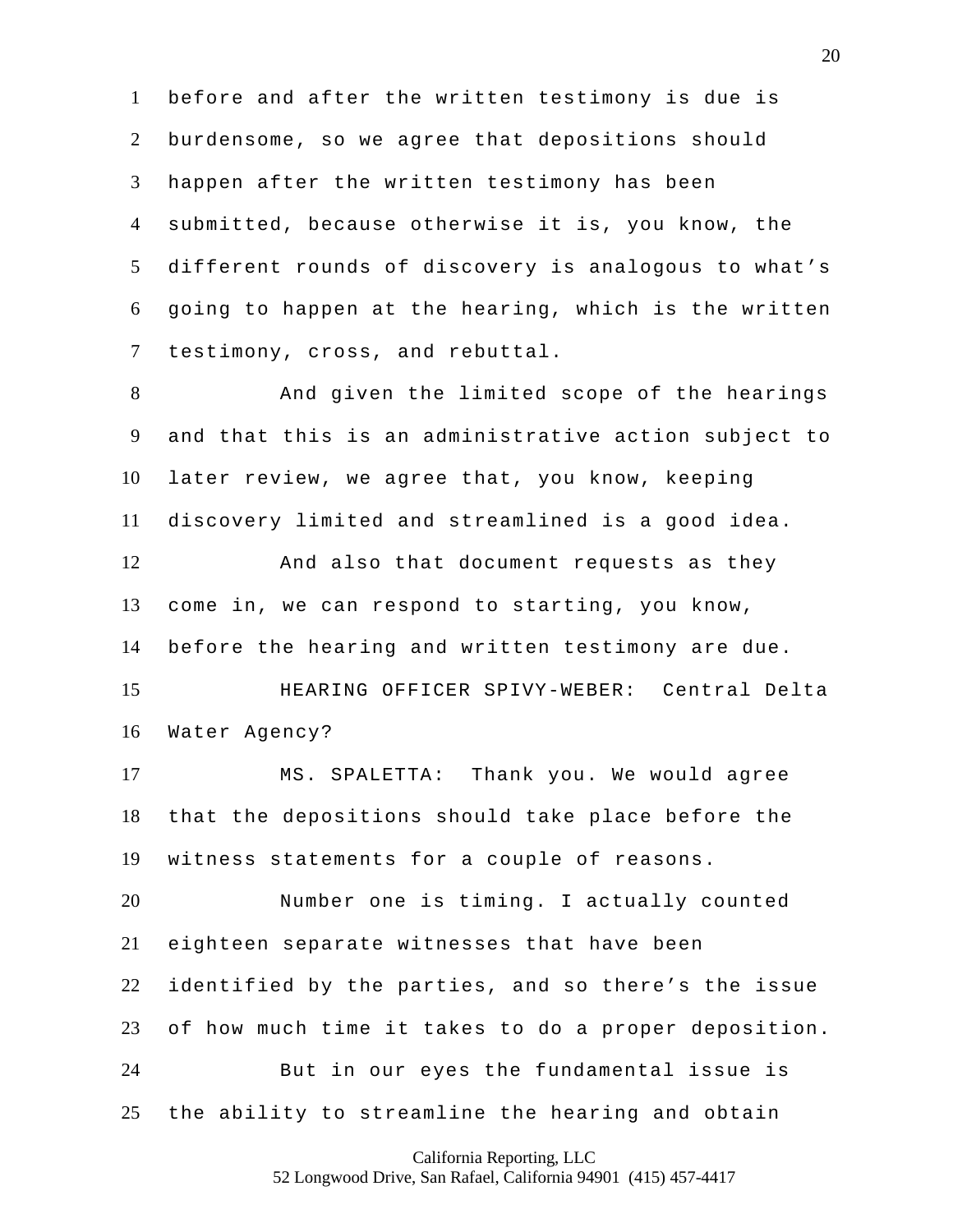stipulations. If we are taking depositions after witness statements and trying to squeeze that in as well as preparation of rebuttal testimony, I can almost guarantee there will be no stipulations.

 If we take the depositions early, all of the parties will have a chance to understand the information and the analysis that the State Board performed, which substantially increases the likelihood of stipulations on as many issues as possible, so that when witness statements and exhibits are submitted, they are as limited as they need to be to address only those issues that are in dispute.

 You often hear people say, "I don't ships passing in the night," and I don't think that's what the hearing team wants. You don't want everyone to submit their exhibits and witness statements and have ships passing in the night. What would be preferable is to have ample time for everyone to understand and see the same information so that the parties can work on stipulations for what is not in dispute and focus their submittal of exhibits and witnesses statements on only those issues that are in dispute, which also helps narrow the scope of rebuttal and narrow the time of the hearing.

California Reporting, LLC

52 Longwood Drive, San Rafael, California 94901 (415) 457-4417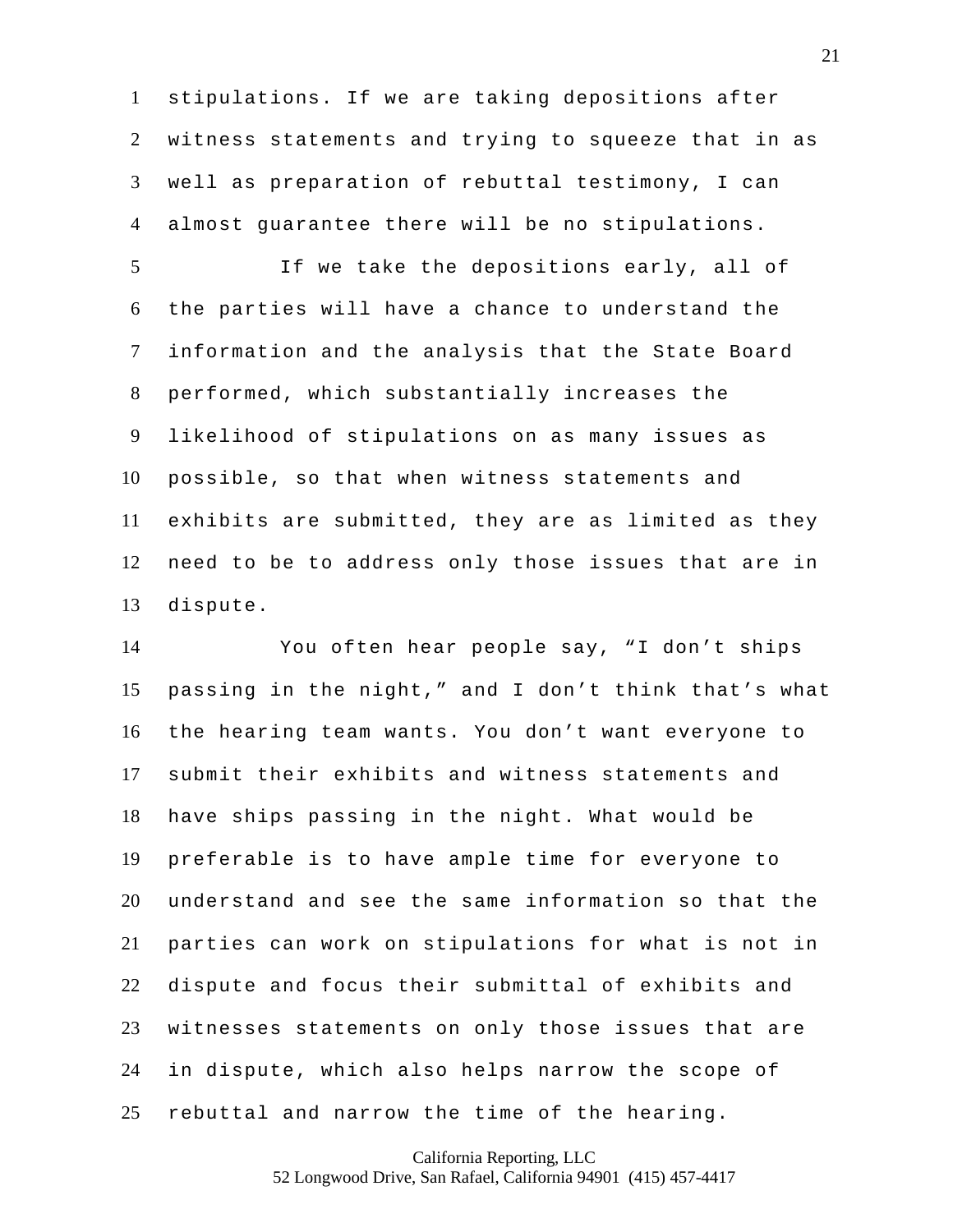So for practical purposes I think it's very important that we start the depositions as soon as possible, because the State Board has completed this analysis, it's not like their working on something. They completed the analysis in order to send out the CDO, so we're not imposing on them additional work; the work has been done. We're just asking to learn what the work was and the rationale behind the analysis earlier so that we can do a better job collectively preparing the presentation for the hearing team. HEARING OFFICER SPIVY-WEBER: Thank you. Byron-Bethany? MR. KELLY: Yes, Hearing Officer Spivy- Weber, thank you. A couple things. Number one. You know, I keep hearing people mention the Byron-Bethany A.C.L. proceeding. It's important that we not conflate these proceedings. This hearing was not noticed to include any discussion of the Byron-Bethany hearing and so I -- you know, the hearing team is the same, but the two hearings cannot bleed together, certainly not at this point. And we will be filing oppositions to the

motions for protective order probably in both cases,

California Reporting, LLC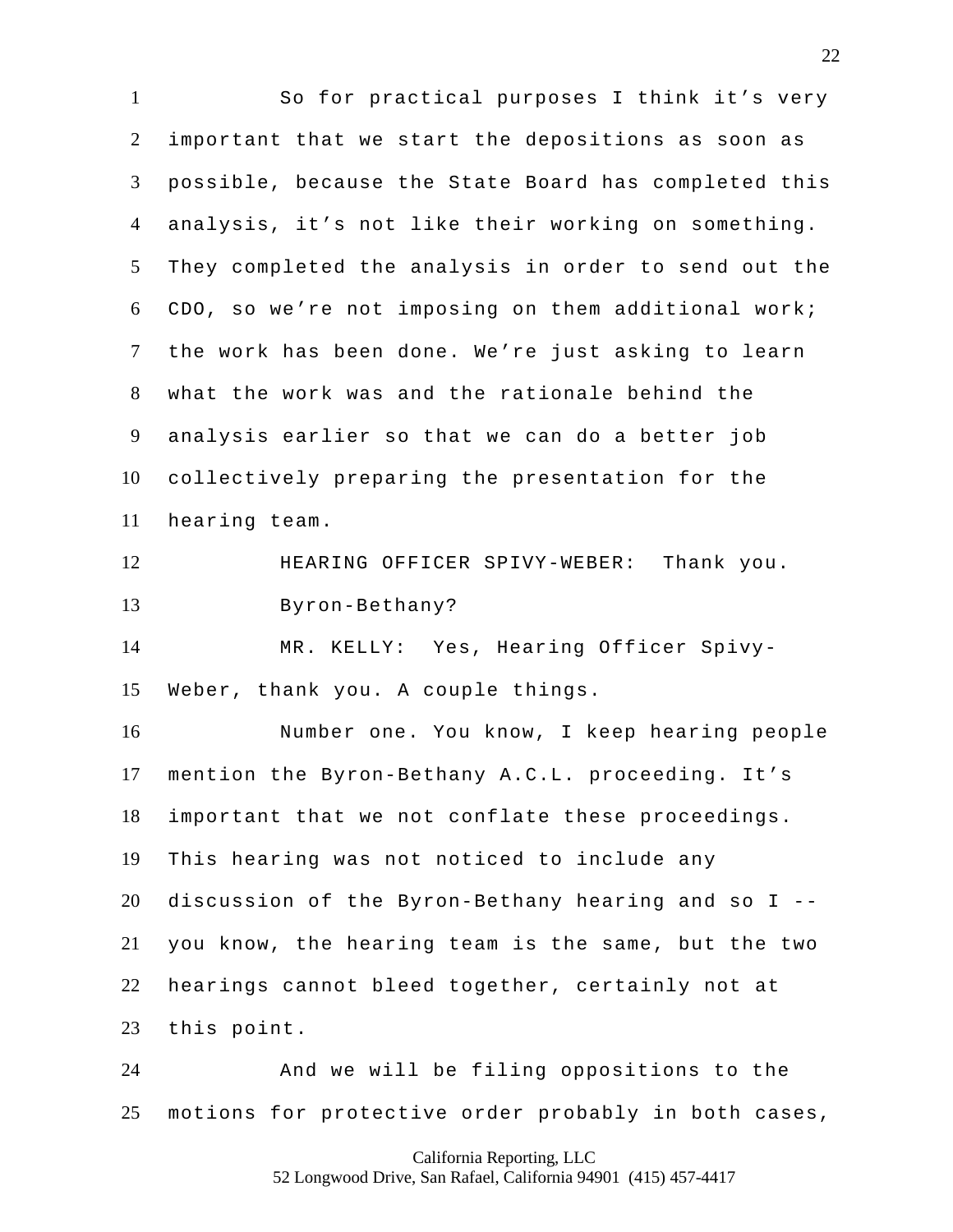and so I'm hesitant to start arguing about that now when we haven't had an opportunity to actually finish our research and then submit oppositions, which we will be doing. So what I'm going to say now is premised on the fact that we're going to still be submitting oppositions.

 I agree that in this case people need to be able to conduct discovery prior to witness statements and exhibits being submitted. The reality is, because a lot of what went on, the parties, some of the water user parties need to be able to understand what happened at the State Water Board in order to prepare their case in chief testimony. And it may be that some of the testimony that we receive during depositions will be part of the case in chief testimony that gets submitted whenever it's due.

 The prosecution team has argued, and we've heard time and time again how rebuttal testimony needs to be really limited to true rebuttal testimony. Well, if we're not entitled to conduct discovery until after witness statements are due, I have no idea what the prosecution team is going to put in their direct testimony. And then how do I know how to anticipate whether or not I needed to actually then raise something in my case in chief

California Reporting, LLC

52 Longwood Drive, San Rafael, California 94901 (415) 457-4417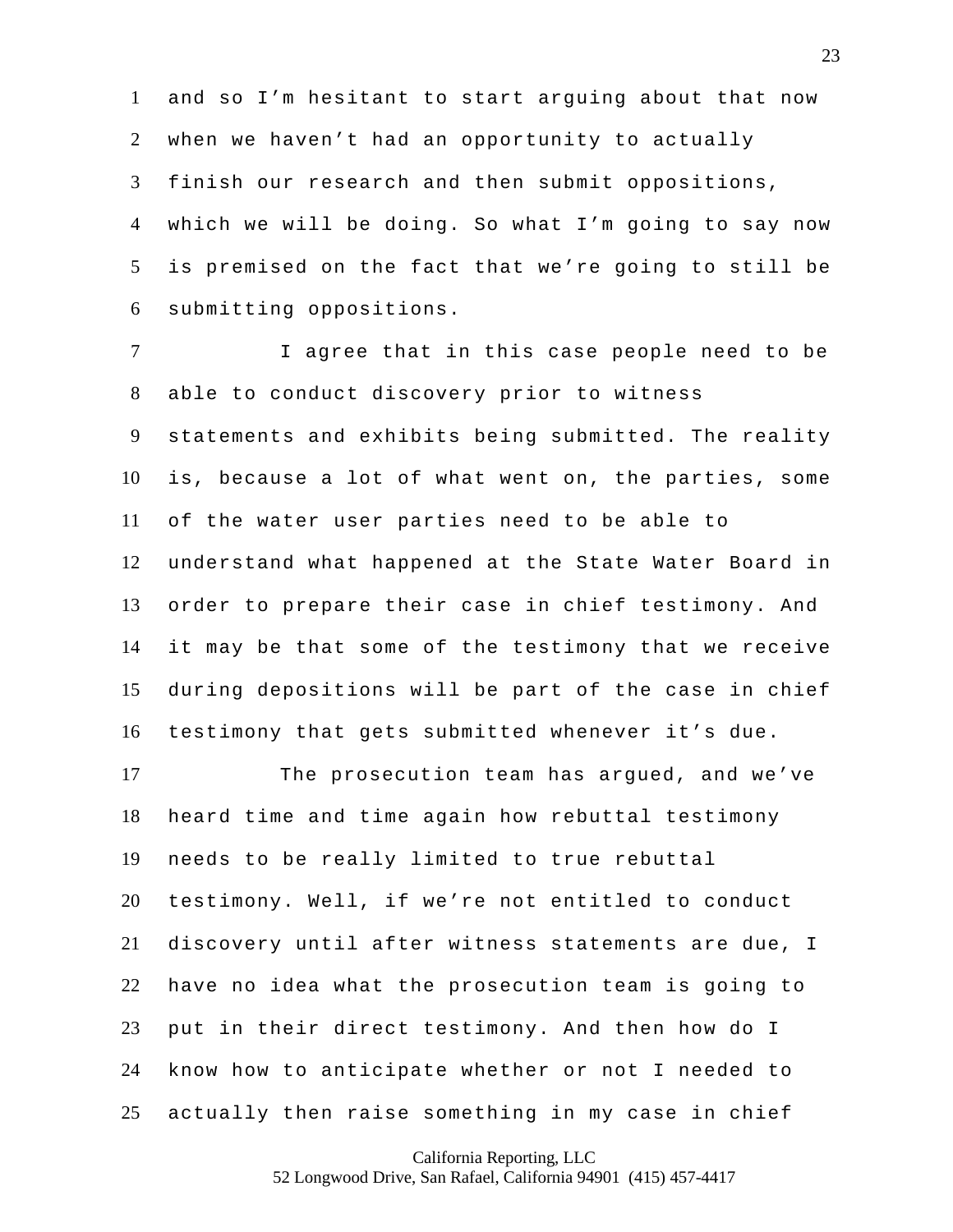versus save it for rebuttal when it might not truly 2 be rebuttal?

 And so we can't be caught in that kind of circumstance where the prosecution team puts together a very narrow package of testimony that would preclude some relevant information from being introduced as rebuttal testimony, because it might not truly be rebuttal to what was offered by the prosecution team.

 So in order for the parties to adequately prepare for the hearing and adequately prepare to be able to submit written testimony, that discovery has to happen before written testimony gets submitted. HEARING OFFICER SPIVY-WEBER: San Joaquin

Tributaries Authority.

 MS. KINCAID: Thank you. Valerie Kincaid for the San Joaquin Tributaries Authority. The SJTA agrees that people are coordinating and certainly these issues need to be coordinated. It doesn't make any sense to depose and redepose parties.

 Other than that, however, the SJTA has some issues with the prosecution team's protective order, two main issues.

 One has been spoken about already, but I'll just tell you the SJTA perspective of presenting

## California Reporting, LLC 52 Longwood Drive, San Rafael, California 94901 (415) 457-4417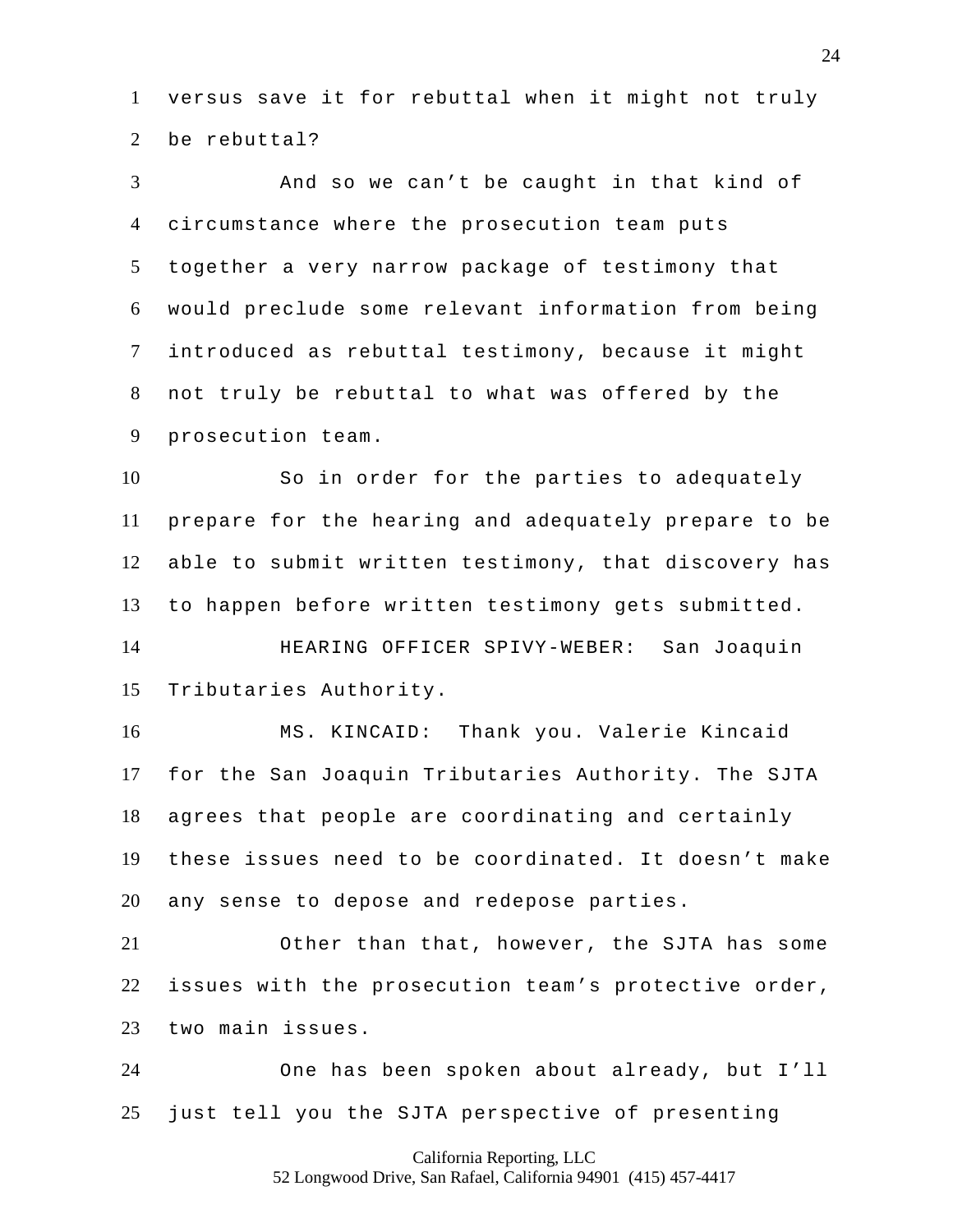evidence and testimony. We are obviously not a direct party to either of these matters and we have named witnesses that will talk specifically about the water availability piece of this puzzle. And whether we actually call those witnesses or not will depend on depositions and information coming out of it.

 So the Catch 22 that Ms. Zolezzi spoke about is really very critical for us. We don't actually know if we're going to call the witnesses, depending on what happens in the depositions, so we actually cannot provide a statement at the same time that the prosecution team's witnesses provide statements because our statements will literally be crafted in response to what they are saying, so we are unable to provide you a witness statement before we depose and see those first, so we have a real timing issue.

 And it kind of goes to the streamlining issues as well. I would like to call fewer witnesses than multiple. If we don't have to call all of our witnesses because we hear testimony that's very clear on an issue from the prosecution team, then we would not have to bring everyone in. So for us we really need to have those depositions happen before

California Reporting, LLC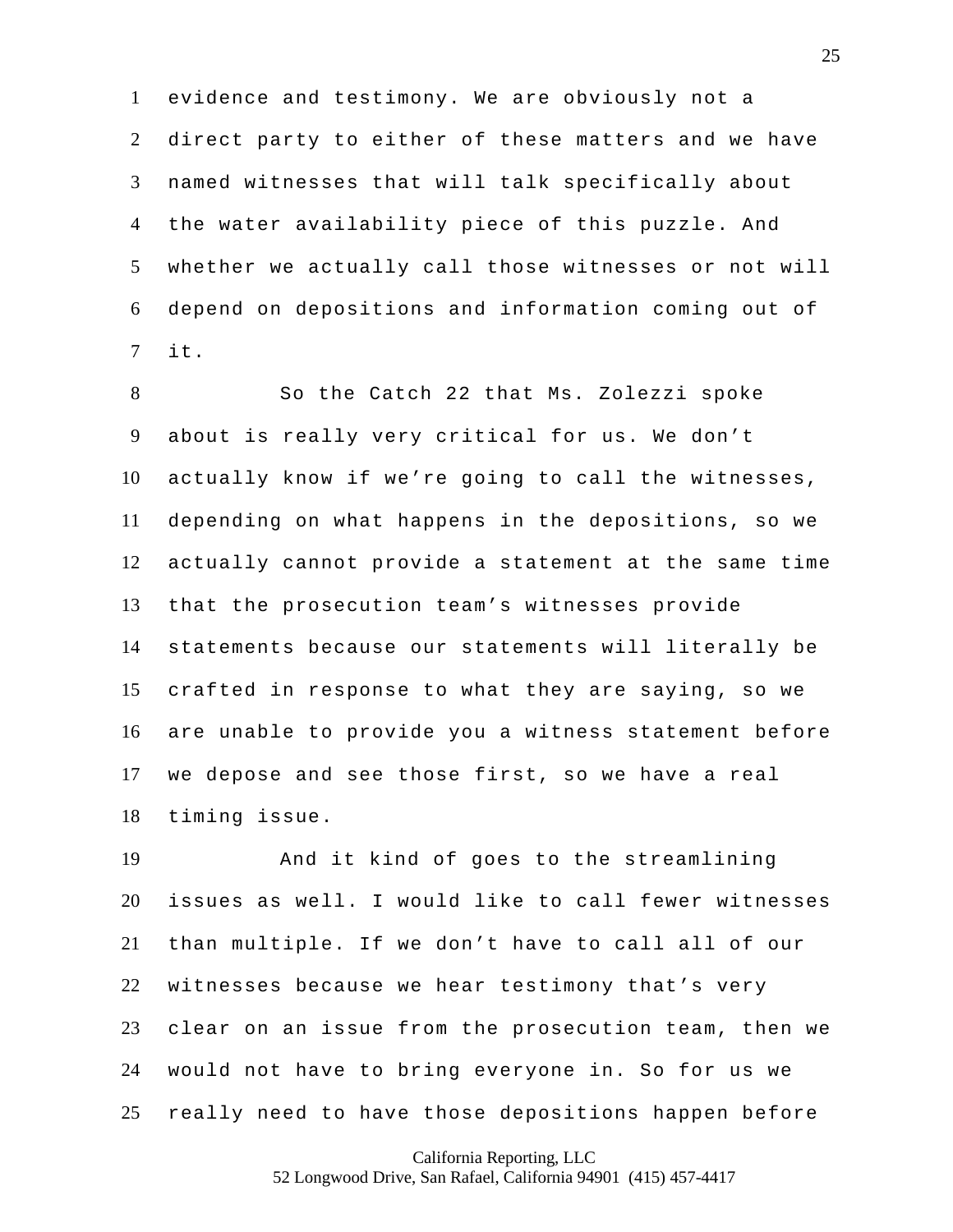we submit our witness statement.

 The second issue that I'd like to note, and again, SJTA may also respond in writing to the protective order, but the issue of non-prosecution team witnesses should certainly be considered as well. I know my understanding from my first reading of the protective order is that that pertains to prosecution team witnesses.

 For folks who are not doing a witness statement because they are not being called by the hearing team or the prosecution team but we would like to call them, I have no idea what that means, when I can depose them. They're not going to do a witness statement. So if I want to depose someone like John O'Hagan, who is not named by anyone, I don't know when I can do that and how I can do it, and that's certainly something that needs to be resolved. We will discuss this in probably a written response to the protective order, but it should be on the minds of everyone here that this is just a prosecution team witness issue and there are observed people who are going to be involved in this and will be witnesses that are not called by the prosecution team, so we should think about that as well. Thank you.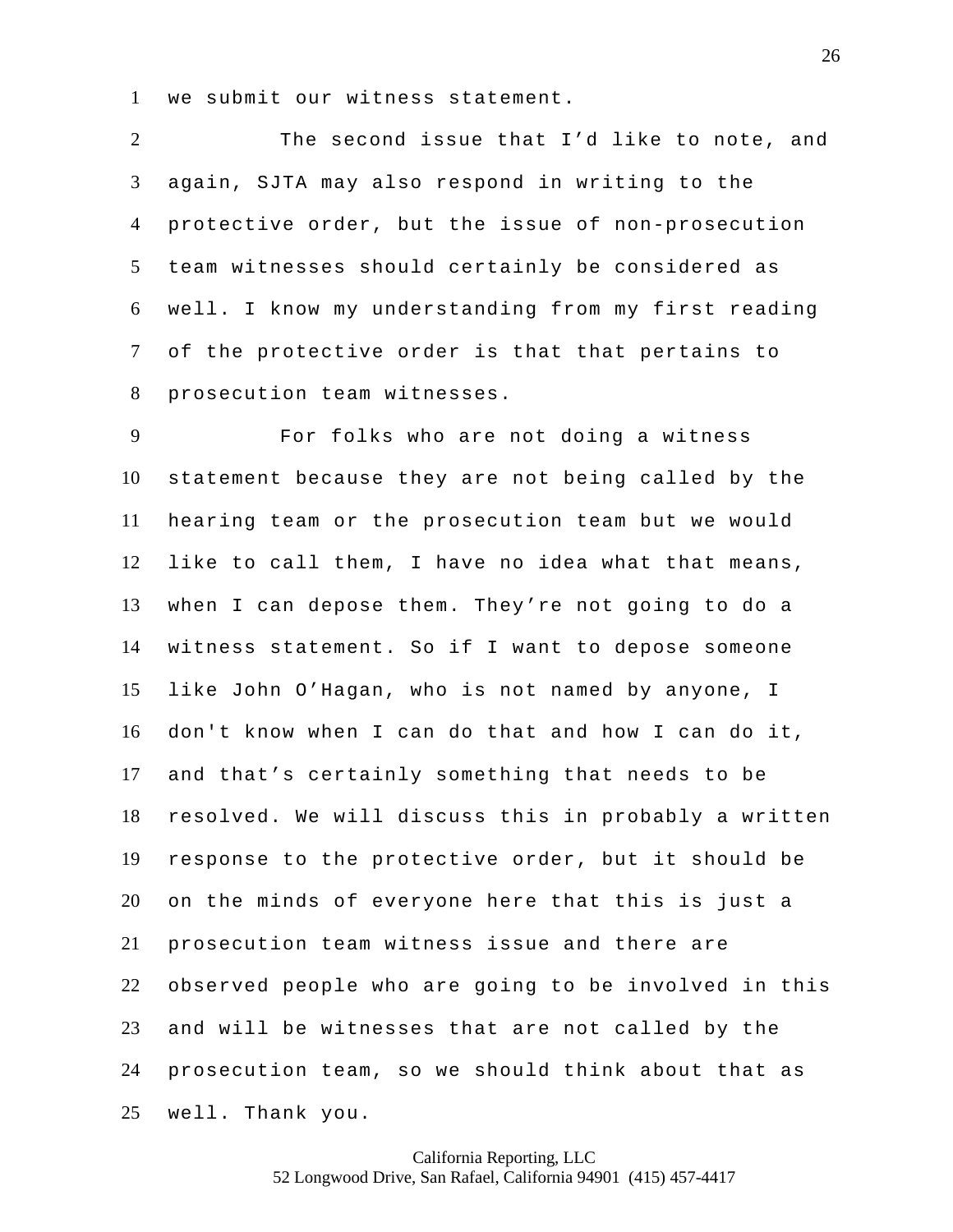HEARING OFFICER SPIVY-WEBER: Thank you. State Water Contractors.

 MS. MORRIS: Thank you. State Water Contractors really doesn't take a side on this issue. We really are here limited to the issue of protecting stored water. We probably wouldn't normally be participating in a CDO proceeding like this except for the fact that the parties have raised potential defenses regarding water supply availability that implicate protection of our stored water. So I have no opinion on this specific procedural issue.

 HEARING OFFICER SPIVY-WEBER: City and County of San Francisco.

 MR. KNAPP: Jonathan Knapp for the City and County of San Francisco. San Francisco has no objection to coordinating discovery and coordinating the deadlines between the proceedings. And others have noted, we agree that that's already been occurring.

 We also agree that the hearing should be postponed similar as the Byron-Bethany Irrigation District enforcement proceeding, as the hearing was postponed in that proceeding.

And with regard to the issue of the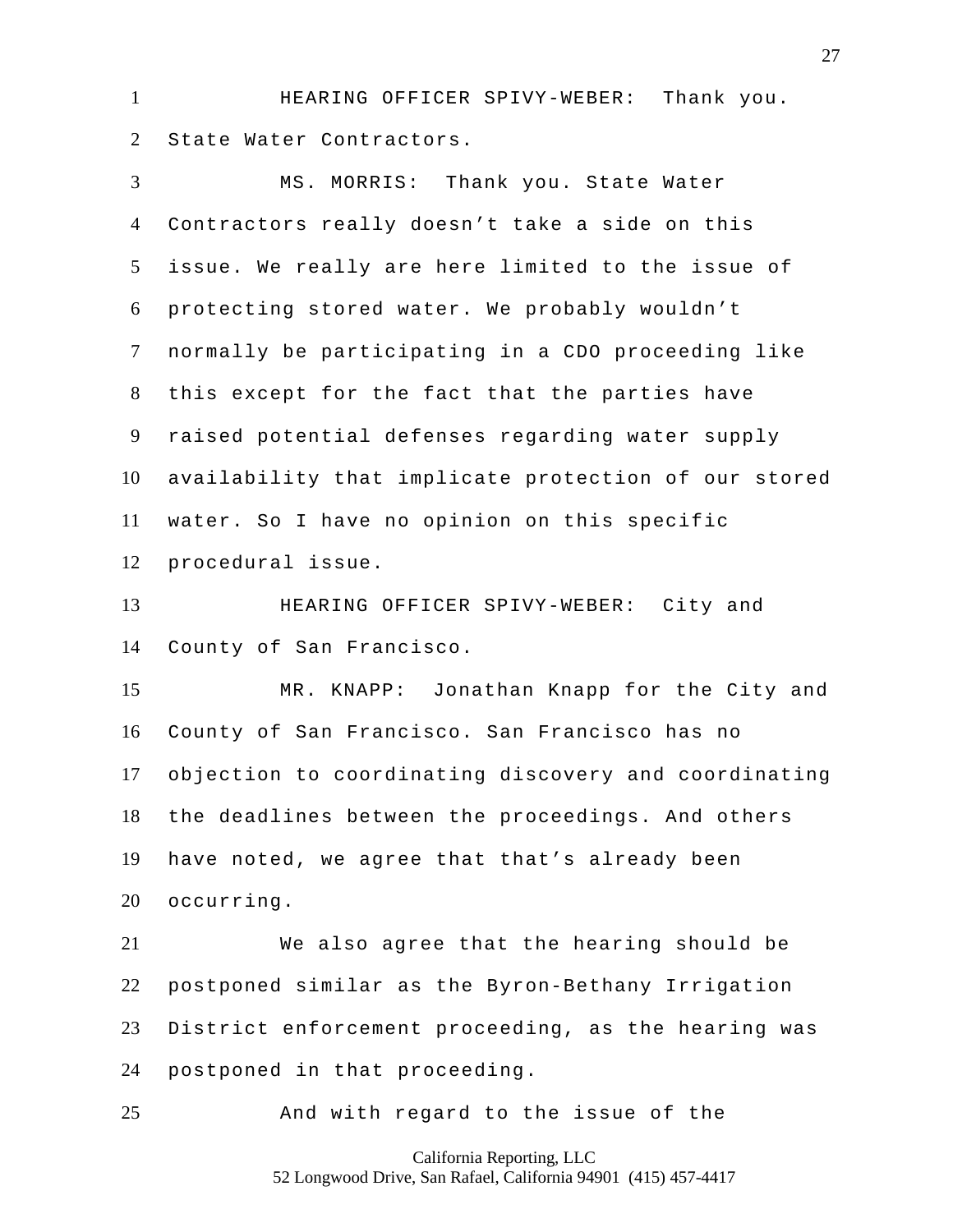protective order, San Francisco agrees with many of the sentiments that have been expressed, and specifically agrees with the statements that were just made by Valerie Kincaid of the SJTA in terms of being in a difficult position to be able to respond when we don't have the full picture of what the State Board is relying upon.

 HEARING OFFICER SPIVY-WEBER: And finally, Westlands Water District.

 MR. WILLIAMS: Good morning, Madam Vice- Chair. Phil Williams with Westlands [skip] -- City and County of San Francisco, we're here for limited purposes, but would emphasize how imperative it is that all parties are afforded full opportunity regarding timing and procedural matters to make sure they're able to put on their full case.

 In the event that depositions preceding witness statements somehow mitigate or militate against their efficacy, Westlands would argue that it's in everyone's best interest to assure that timing is right both in terms of when the hearing is held, so aligning that with BBID, but also in terms of protective orders, in terms of when parties may be able to present their full case, that all parties are afforded ample opportunity.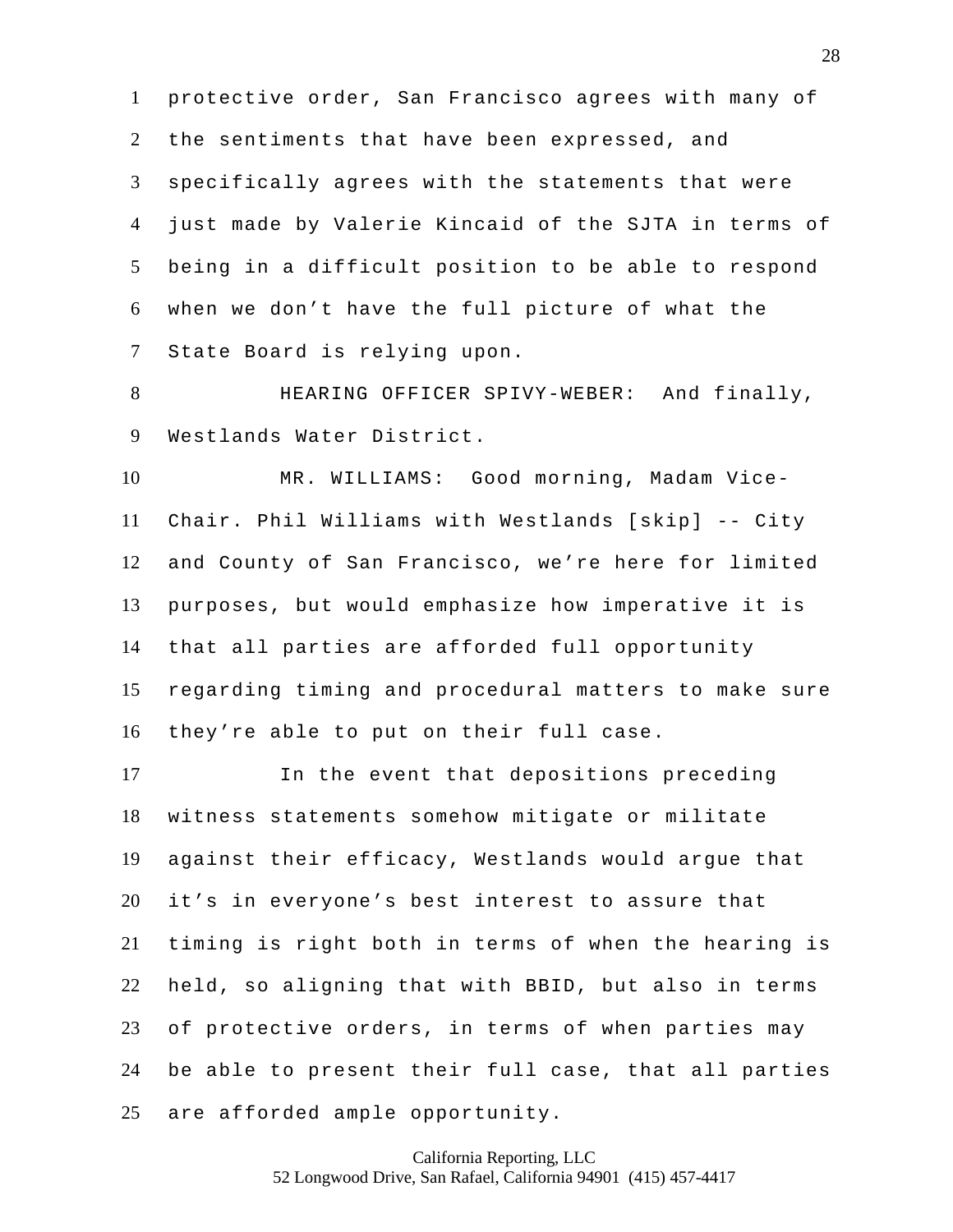We don't have a specific position there, but would emphasize that timing is very important here, and allowing parties a full opportunity to fully present their case will probably result in a more durable solution. Thank you. MR. BUCKMAN: I think we skipped South Delta. HEARING OFFICER SPIVY-WEBER: Did I? Oh, I did. Well, I kept looking at you. I'm so sorry. MR. RUIZ: Good morning. [microphone malfunction] Sorry about that. MS. KUENZI: A very quick request to the parties. I understand based on prosecution team submittals that there may be subpoenas for depositions floating around there, and it's possible they have not yet matriculated to my desk, but I haven't seen them, we haven't seen them. If you can please just make sure a member of the hearing team or all of us are copied by email, that would be very helpful so we know what the status are, especially when we get motions based on those subpoenas. FEMALE VOICE: Mr. Ruiz, you should probably repeat yourself summarily just so we have it for the video recording. MR. RUIZ: I'll be quick. I would just say

California Reporting, LLC

52 Longwood Drive, San Rafael, California 94901 (415) 457-4417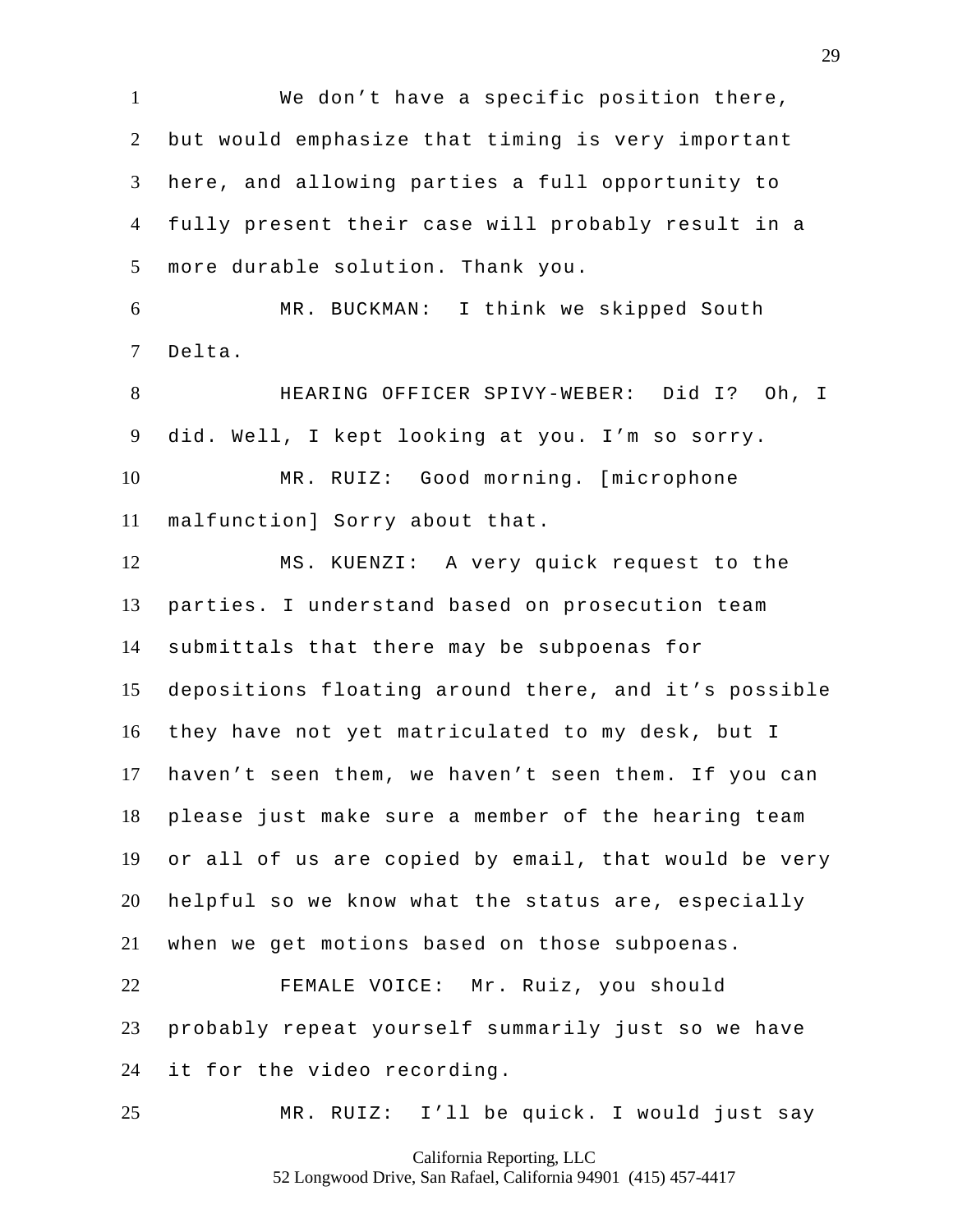again, the South Delta Water Agency feels that depositions need to occur prior to the deadline for the submittal and the case in chief, and that in order for the hearing to be as expeditious as possible, the case in chief needs to be prepared adequately and it can't be prepared adequately without the ability to depose these witnesses in advance. Thank you.

 MR. KELLY: If I may, Hearing Officer Spivy-Weber, and I guess for the hearing team. Typically, in litigation and adjudicative proceedings the adjudicator is not copied on anything related to discovery unless there's a dispute, so deposition notices, subpoenas, written discovery is not provided to the adjudicator. It's something that the parties engage in, and if there's a dispute or if somebody wants to introduce it, then it's provided to the adjudicator.

 And so in this proceeding is the hearing team requested to be copied on all discovery requests?

 MS. KUENZI: I believe it's in our hearing notice; I may stand corrected. But yes, I would appreciate that. That would just be helpful. Thank you.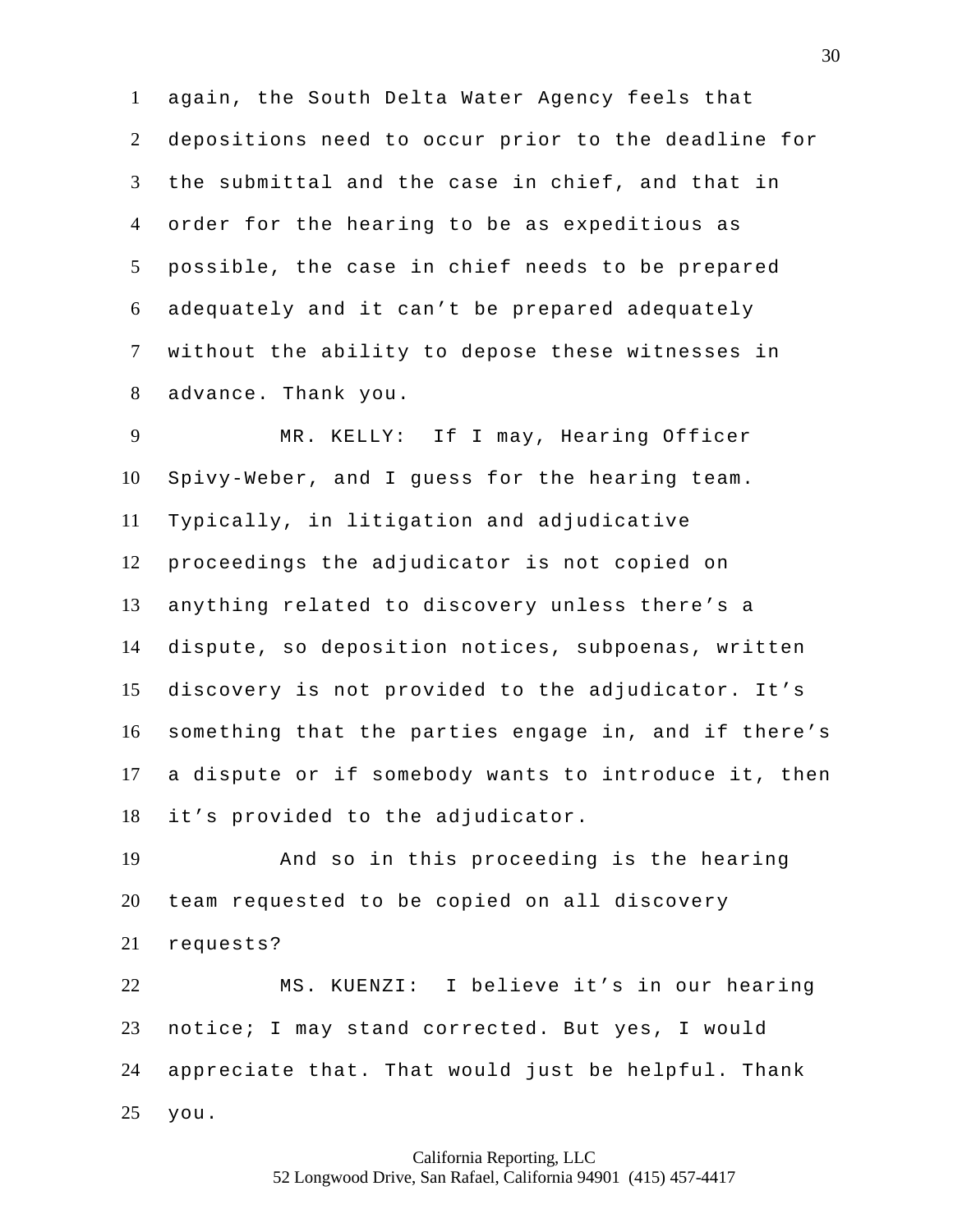HEARING OFFICER SPIVY-WEBER: All in the spirit of it being expeditious, yes.

 MS. SPALETTA: Can we clarify this point, because Page 4 of the October 8th letter discusses subpoenas, which I read to relate to subpoenaing a witness to appear at a hearing as opposed to prehearing discovery, so can we clarify this issue just so we make sure that the parties do what the hearing team is requesting.

 MS. KUENZI: I think, just so that we're all in the loop and know what's going on it would be wonderful and I'm asking the parties to copy us on all subpoenas both for depositions and for testimony at the hearing itself. And I'm sorry if I didn't answer the question.

 MS. SPALETTA: Well, a subpoena is typically required for a non-party witness, and a deposition notice is used to take a deposition of a party witness. So are you asking just to be copied on subpoenas or are you asking to be copied on all deposition notice, requests for production of documents, everything under the Code of Civil Procedure that's implicated by Water Code Section 1100?

MS. KUENZI: All discovery, please.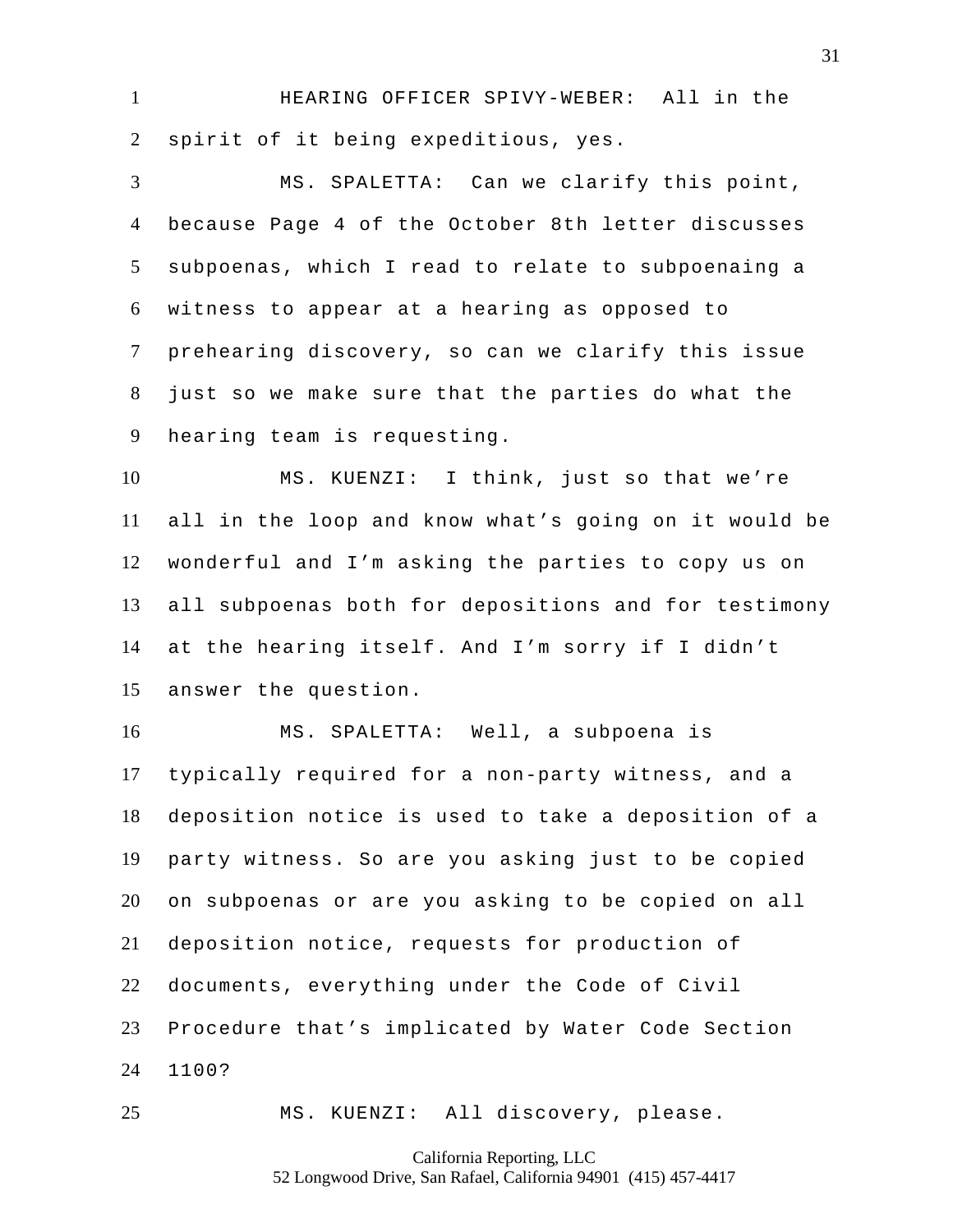MS. SPALETTA: Okay.

 HEARING OFFICER SPIVY-WEBER: And again, this is so that we're all on the same page so when we do start this we can move through and there are no surprises. I mean, that's what you want, that's what we want.

 MS. KINCAID: Hearing Officer Spivy-Weber, may I just ask one clarifying question about this issue, and I don't want to belabor the point, but this is so we make sure we're all on the same page, it's not because a hearing officer or member will attend a deposition, right? I want to make that clear.

 MS. KUENZI: That's correct. That's correct. No, it's simply a matter so that when we get motions the hearing team is at that time aware of what requests are out there.

 MS. ZOLEZZI: Hearing Officer, may I make one comment about the whole discovery issue?

HEARING OFFICER SPIVY-WEBER: Yes.

 MS. ZOLEZZI: For the record, I just wanted to clarify one thing that was stated by the Department of Water Resources, that somehow distinguishes the way discovery should be undertaken here because this is simply an administrative

California Reporting, LLC

52 Longwood Drive, San Rafael, California 94901 (415) 457-4417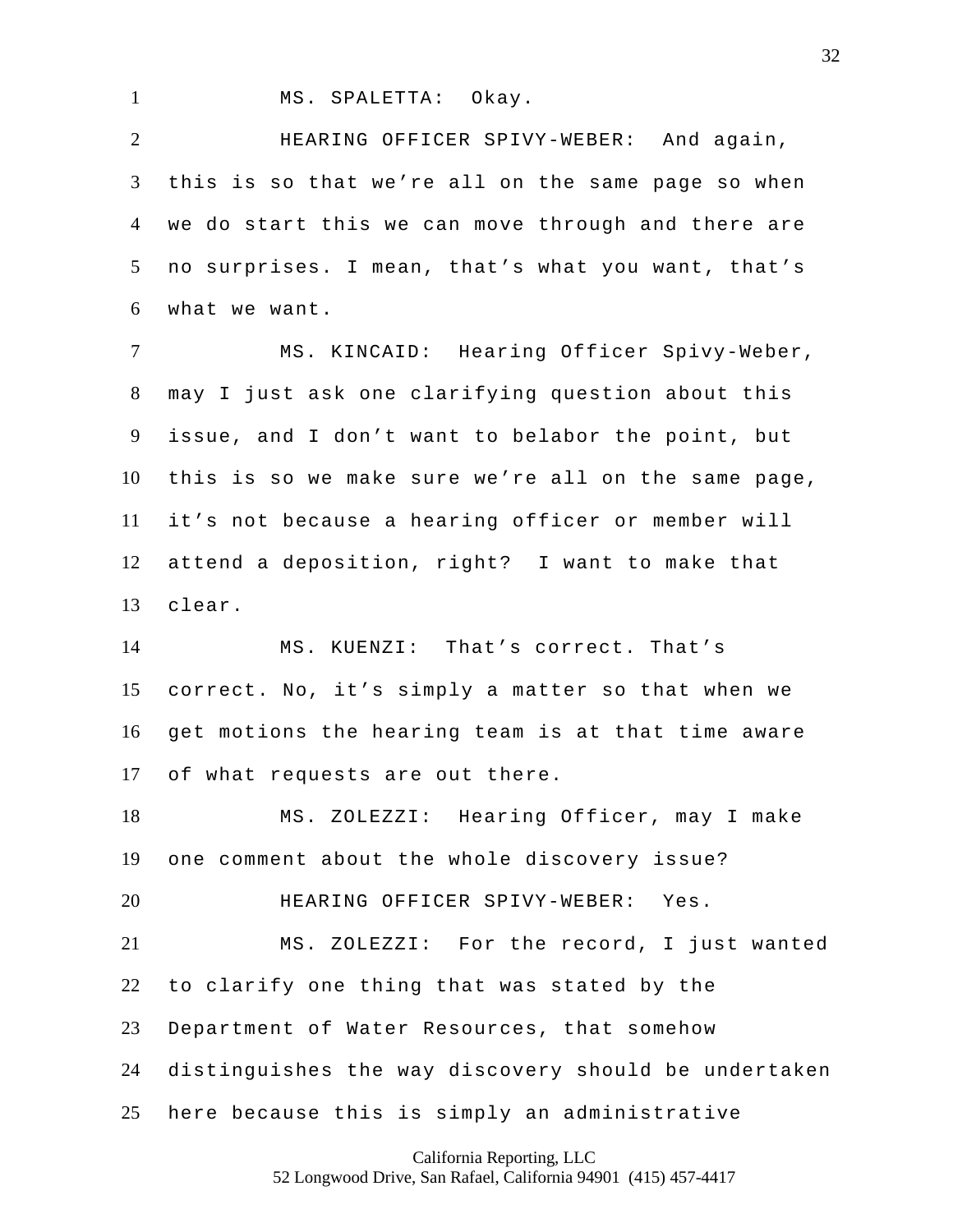proceeding which is subject to review.

2 And I would point out for the record again to remind everyone that writ review of a decision that is made by the State Water Resources Control Board here is limited to the administrative record, so this is our only opportunity to make that factual record, which is why we're taking it very seriously, because there will be judicial review here and we want to have a record that can be reviewed. Thank you. HEARING OFFICER SPIVY-WEBER: Okay. Now, I have taken this in, so has our team, and we will be getting back to you as quickly as possible as to exactly how to proceed, because it's we definitely want to make sure there's time, but we also want to make sure we move expeditiously. MS. ZOLEZZI: Would it be prudent, Hearing Officer, to make a deadline for when the parties can respond in writing? MS. KUENZI: I think it would be a good idea. HEARING OFFICER SPIVY-WEBER: I agree. MS. KUENZI: So that the parties know how long they have to respond to the motion. HEARING OFFICER SPIVY-WEBER: Right. This

California Reporting, LLC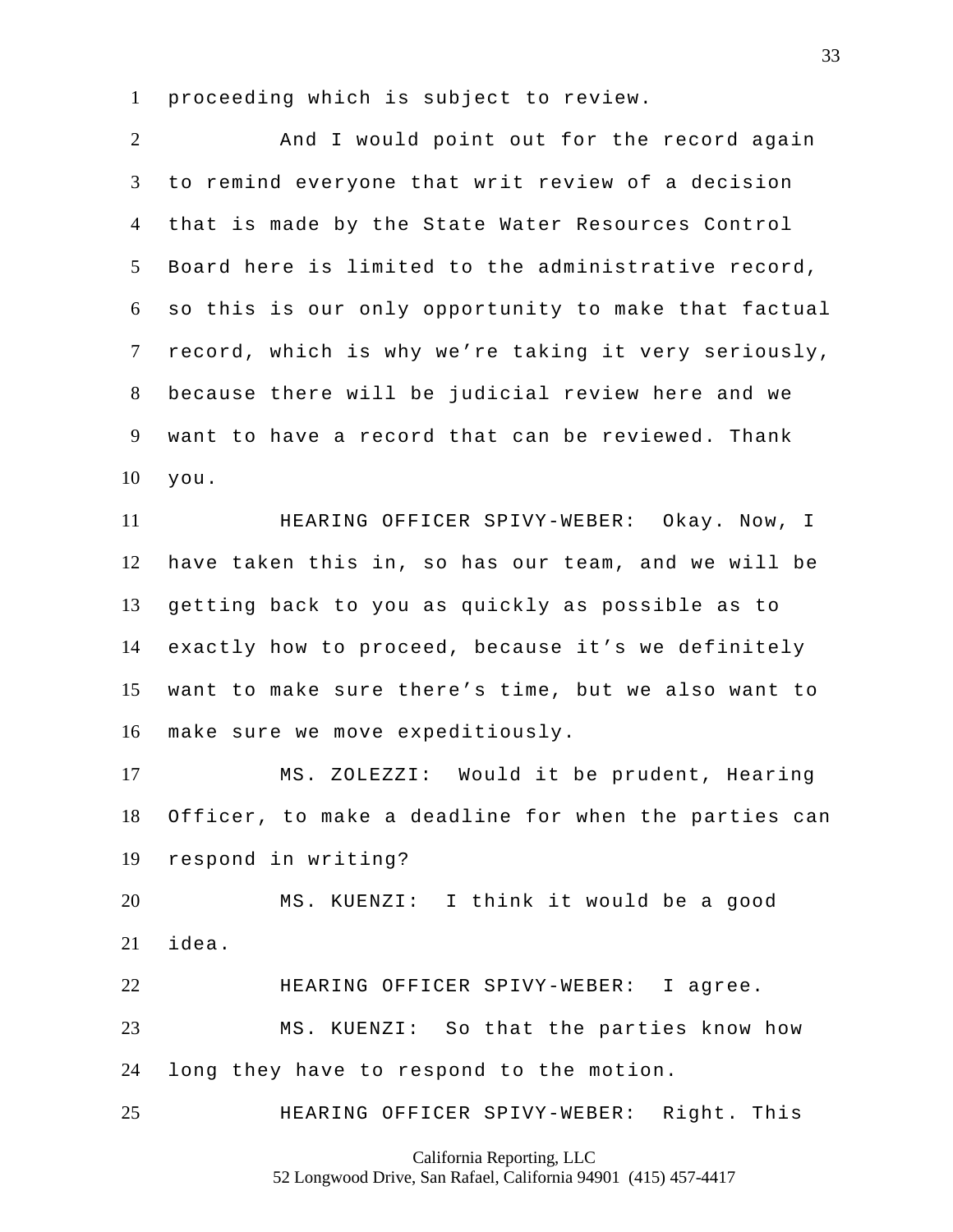is Monday the 19th.

 MS. KUENZI: Two weeks would be standard. MR. KELLY: Two weeks to respond to the motion for protective order? I guess I say that because I think that there's actually the first deposition is scheduled within that two-week period. MS. KUENZI: When is the first deposition scheduled? MR. KELLY: It is, I think October 26th. MR. TAURIAINEN: Three are within the two- week period. MS. KUENZI: So that's next Monday. The 26th is a week from today. MS. ZOLEZZI: So perhaps if we could get our responses in Wednesday? HEARING OFFICER SPIVY-WEBER: Let's go for Wednesday. MS. ZOLEZZI: It may be too much to ask that you decide this week so maybe we could proceed, but we could give it a shot. HEARING OFFICER SPIVY-WEBER: Right. Okay. Now, the deadline for submission of written testimony and other exhibits. In the event that I reschedule the hearing, I may also reschedule the deadline for submission of exhibits -- so now we're

California Reporting, LLC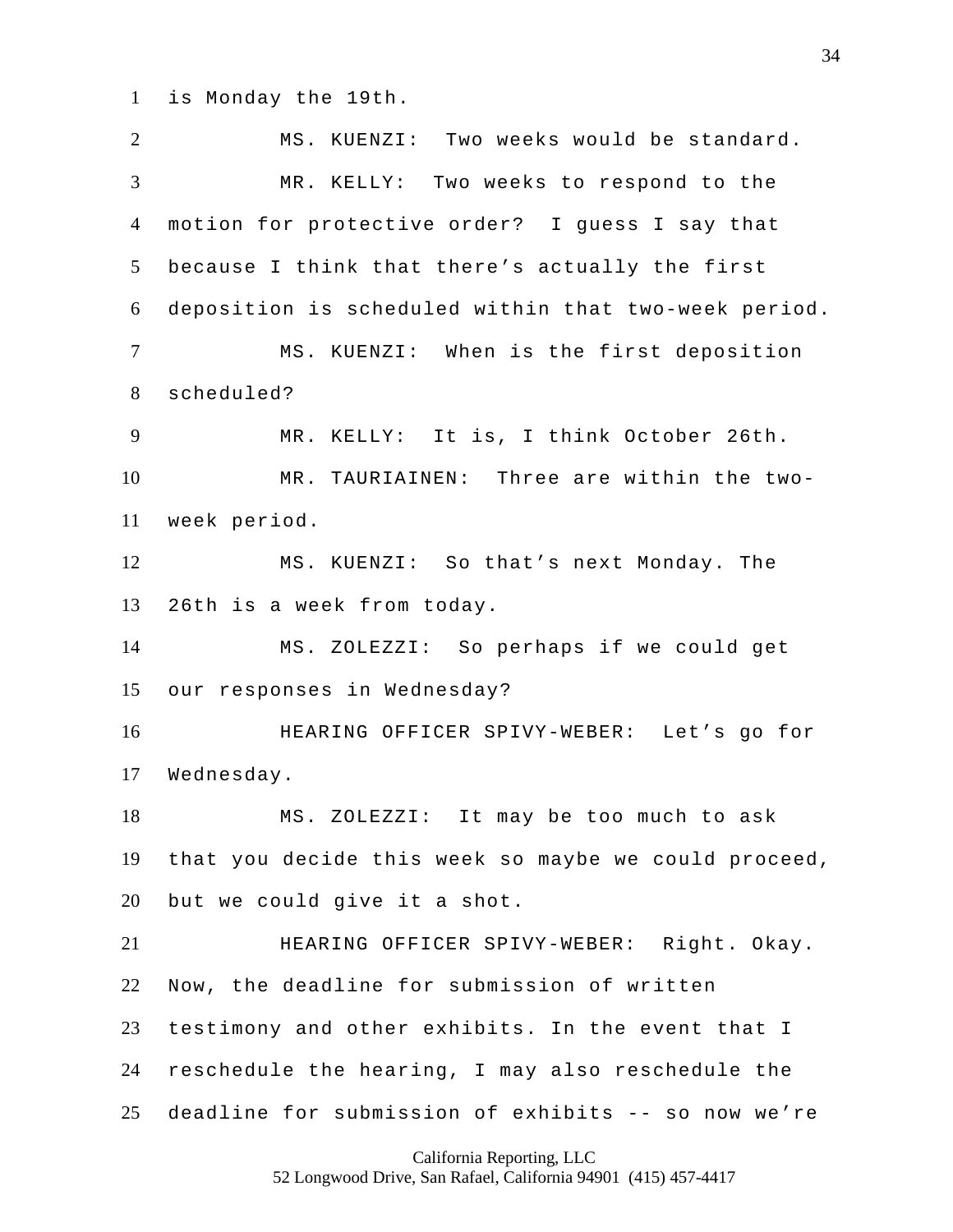getting into the possible limits to delay -- to allow time for the submittal of written rebuttal testimony in advance of the hearing. I'd like to hear from parties regarding deadlines for the submission of exhibits and written rebuttal testimony. Let's start with the prosecution team. MR. TAURIAINEN: Our request from Friday the 16th. HEARING OFFICER SPIVY-WEBER: Right. MR. TAURIAINEN: The current deadline in the Byron-Bethany matter is January -- HEARING OFFICER SPIVY-WEBER: January 18th. MR. TAURIAINEN: -- January 18th for initial submittals and then rebuttal on February 22nd. HEARING OFFICER SPIVY-WEBER: 22nd? I had written down 21st, so okay. So let's move to the West Side Irrigation District. MS. ZOLEZZI: Yes, that deadline, while definitely better than what we have now, really depends on when we can get the discovery scheduled. HEARING OFFICER SPIVY-WEBER: DWR. MS. MCGINNIS: Can you clarify the question?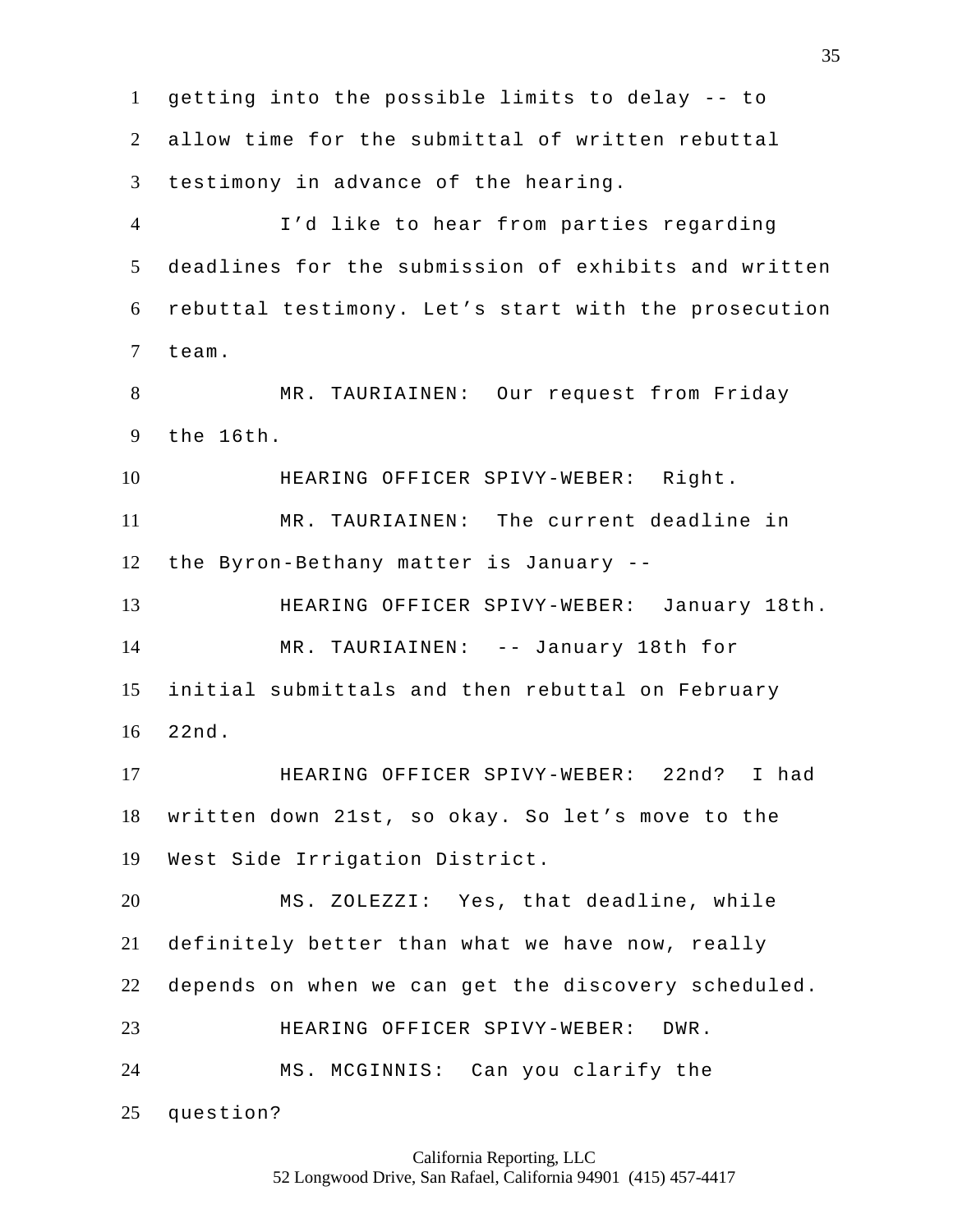HEARING OFFICER SPIVY-WEBER: Do you have specific deadlines to recommend for the submission of exhibits and written rebuttal testimony?

 MS. MCGINNIS: I don't have any specific dates in mind or necessarily that they be coordinated with deadlines of the Byron-Bethany matter. Just that if the hearing is postponed that the deadlines are all moved appropriately.

 HEARING OFFICER SPIVY-WEBER: Okay. South Delta. I won't forget you this time.

 MR. RUIZ: Thank you. It's difficult to make a definitive comment or have an opinion until we know, frankly, what your rulings are on the protective orders, but we would agree that the hearing does need to be delayed and it should be closer in time to the BBID hearing.

 MR. BUCKMAN: Vice-Chair, if I can jump in here. I think in general we're looking for an amount of time, not necessarily specific dates. So if you typically think that you need four weeks prior to the hearing to prepare your exhibits, I think that would be helpful. If we're going to do written rebuttal, it would need to be some timeframe in between the exhibits and the written rebuttal, if you think that written rebuttal would be helpful.

California Reporting, LLC

52 Longwood Drive, San Rafael, California 94901 (415) 457-4417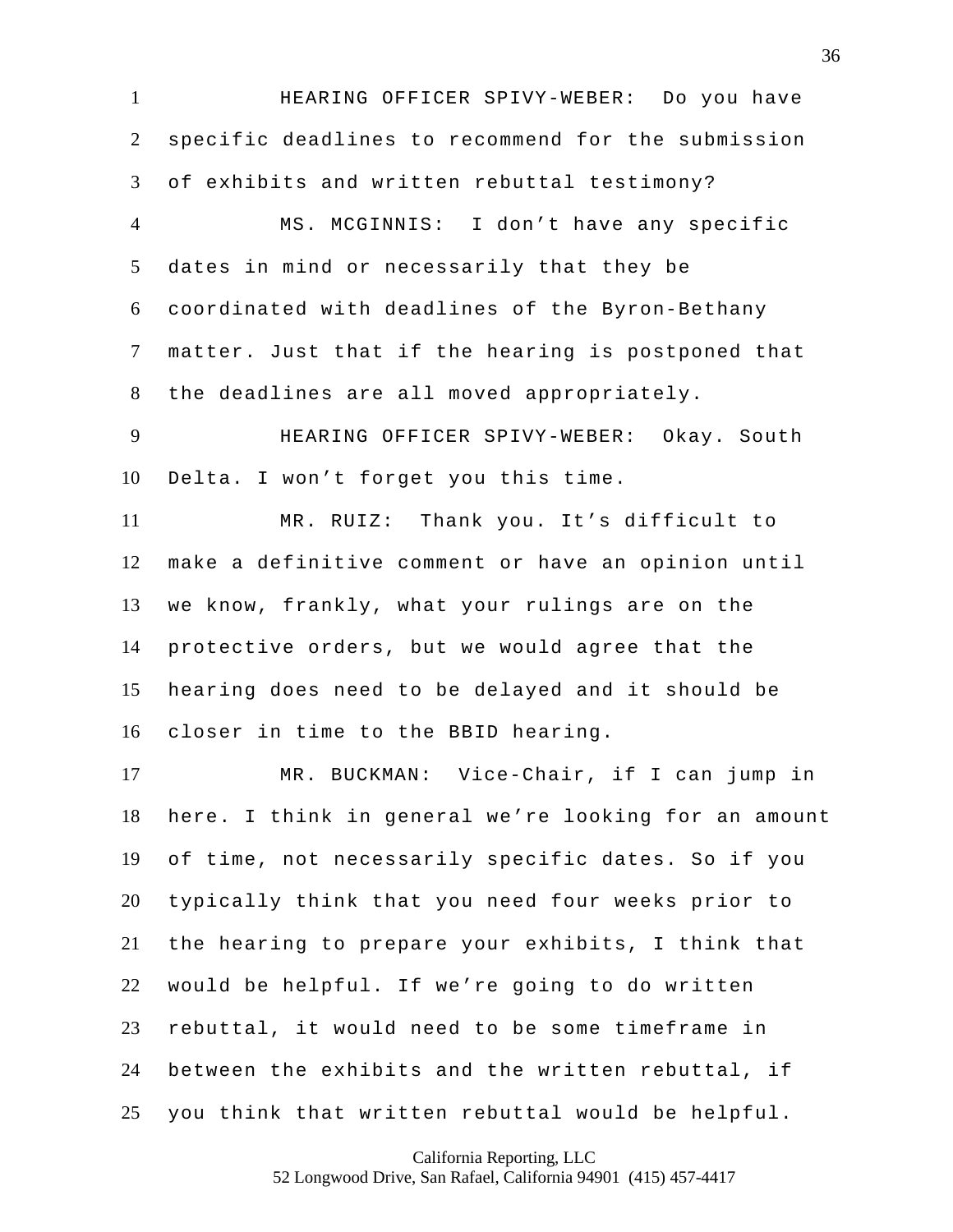So I think those are the things that we're looking at, not specific dates, because right now we don't have a specific hearing date in mind so, of course, there wouldn't necessarily be a deadline associated with that, but in general, amounts of times that you need to prepare and whether you think written rebuttal is going to be helpful or not and the associated timeframe in between that, the hearing, and the exhibit deadline. Thank you. MR. RUIZ: I definitely think that written rebuttal would be necessary and important. The deadlines and the typical timeframes in between when the witness statements are due relative to the hearing and relative to rebuttal, not generally opposed to that. But again, I'd have to look at it further but it's going to have to depend on when we're able to complete our discovery, frankly. HEARING OFFICER SPIVY-WEBER: Does anyone who's spoken earlier have anything about timeframe? Okay. MS. MCGINNIS: Yes, I would like to add I believe written rebuttal would be helpful, and about a month in between the submittal and the written

 testimony and exhibits and the rebuttal would be sufficient.

> California Reporting, LLC 52 Longwood Drive, San Rafael, California 94901 (415) 457-4417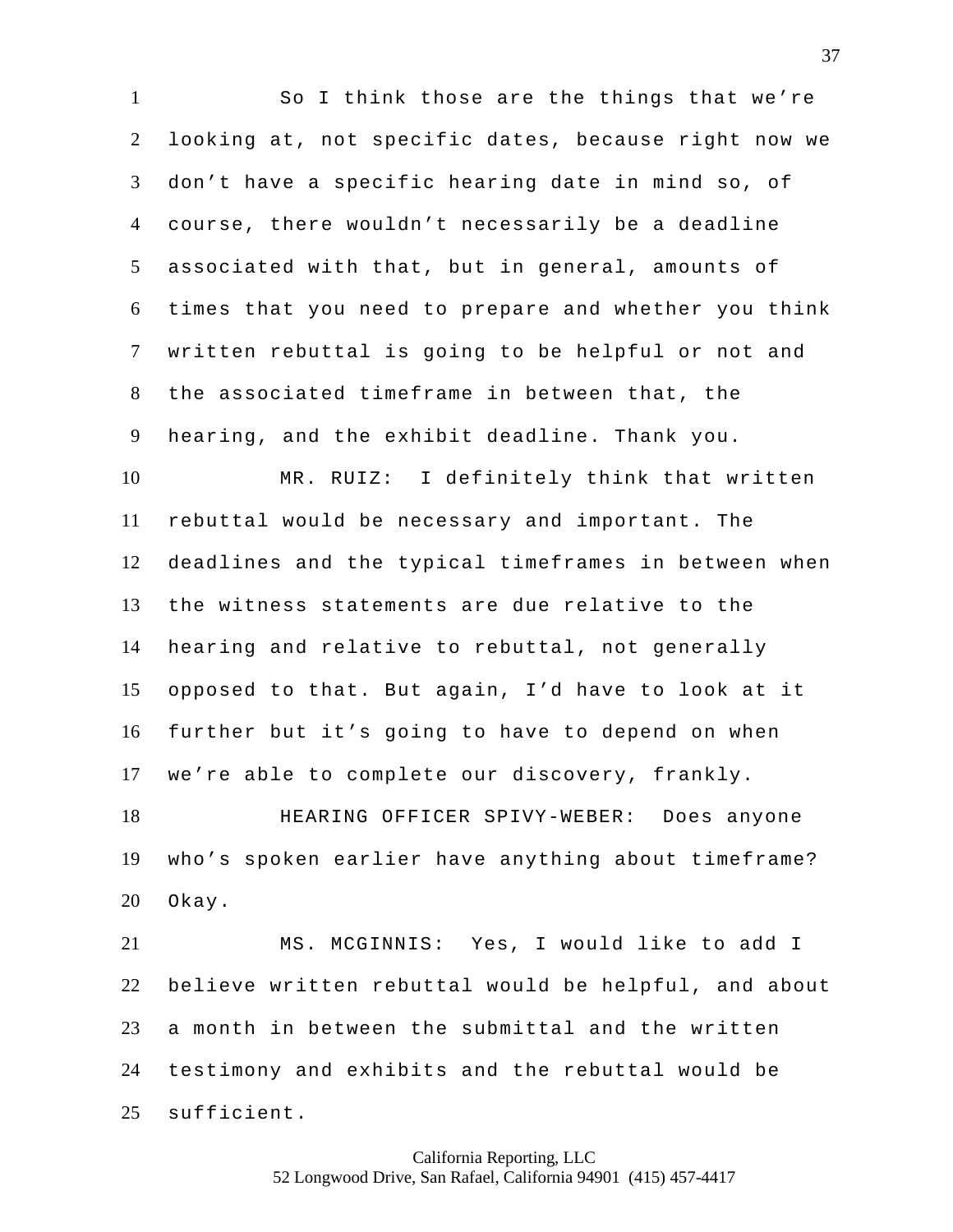HEARING OFFICER SPIVY-WEBER: Okay. MR. TAURIAINEN: Prosecution agrees with that. That was implicit but not expressly stated in my letter on Friday. But yeah, rebuttal is definitely important. And of course, I believe mitigates almost all of the concerns that the parties have about discovery, and also about four weeks in between. And then some time ahead of hearing. It doesn't have to be four weeks, but... HEARING OFFICER SPIVY-WEBER: Central Delta Water Agency. MS. SPALETTA: I agree with the timeframes that have been expressed, about a month in between the case in chief submittals and the rebuttal submittals, and then at least three weeks between rebuttal and hearing. I think that will help the parties prepare for a more streamlined presentation at hearing. But it does depend on when we can complete discovery. HEARING OFFICER SPIVY-WEBER: Okay. Byron-Bethany.

 MR. KELLY: Yes, thank you. I think I agree with Central Delta, this all really depends on what happens with the protective orders. If protective orders are issued and folks aren't allowed to

> California Reporting, LLC 52 Longwood Drive, San Rafael, California 94901 (415) 457-4417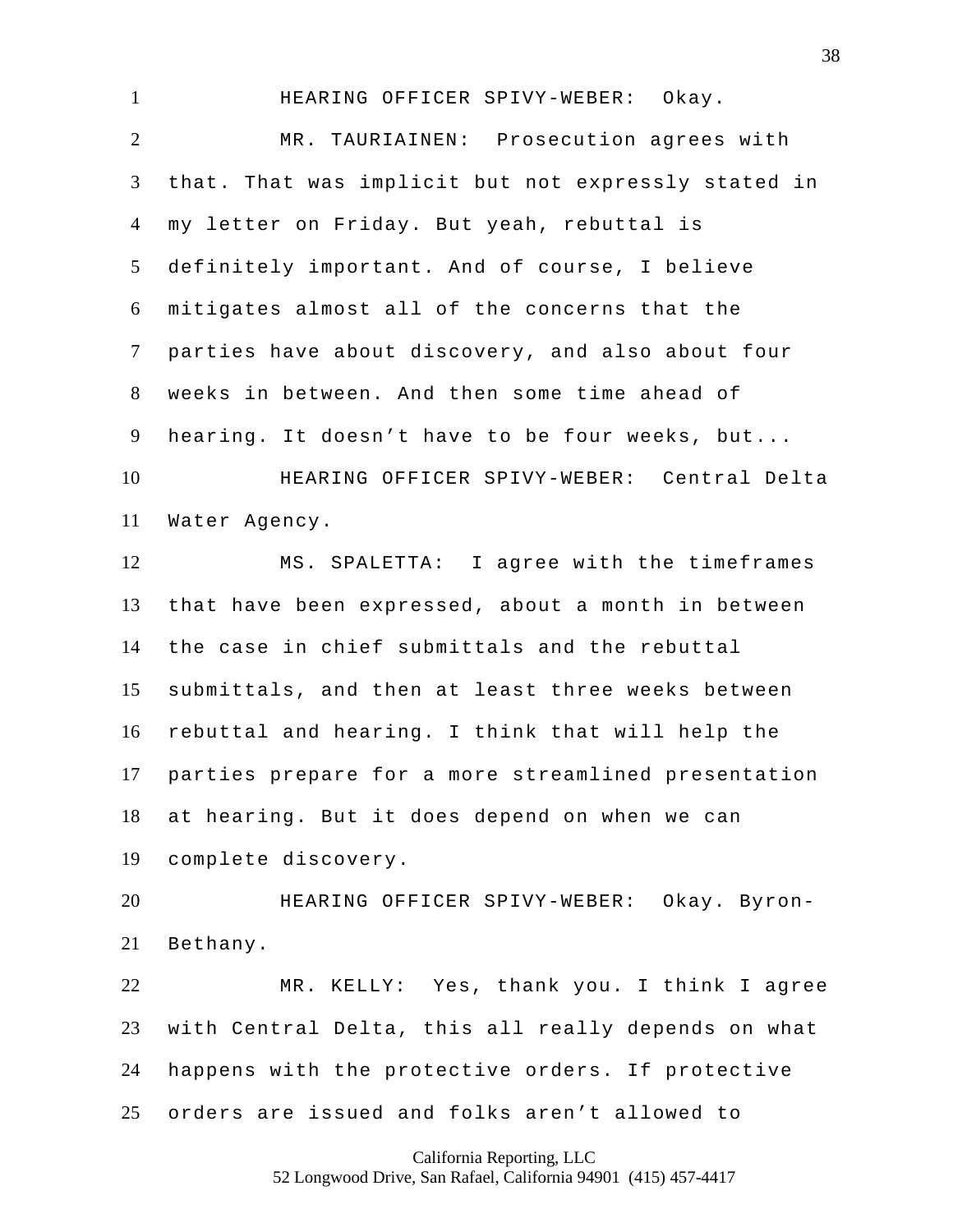conduct discovery until after the submittal of direct testimony, it's going to require more than four weeks for rebuttal, because we're going to have to be able to actually schedule, take the depositions, and then prepare rebuttal testimony based on that discovery, and that won't happen within four weeks.

 If, on the other hand, the parties are allowed to move with discovery now, I think that schedule, the four week schedule between direct testimony and rebuttal, and about a month between rebuttal and the hearing are probably appropriate. HEARING OFFICER SPIVY-WEBER: Earlier it was three weeks.

 MR. KELLY: Roughly, yes, three weeks. Yeah, those timeframes are more reasonable if we're able to do discovery prior to direct testimony.

 HEARING OFFICER SPIVY-WEBER: Thank you. San Joaquin Tributaries Authority.

 MS. KINCAID: The SJTA agrees with what's been said previously. The only thing that I would add is that if the protective order decision requires that depositions aren't to be taken until after witness statements we will be making a request that we stagger witness statements and that we can

California Reporting, LLC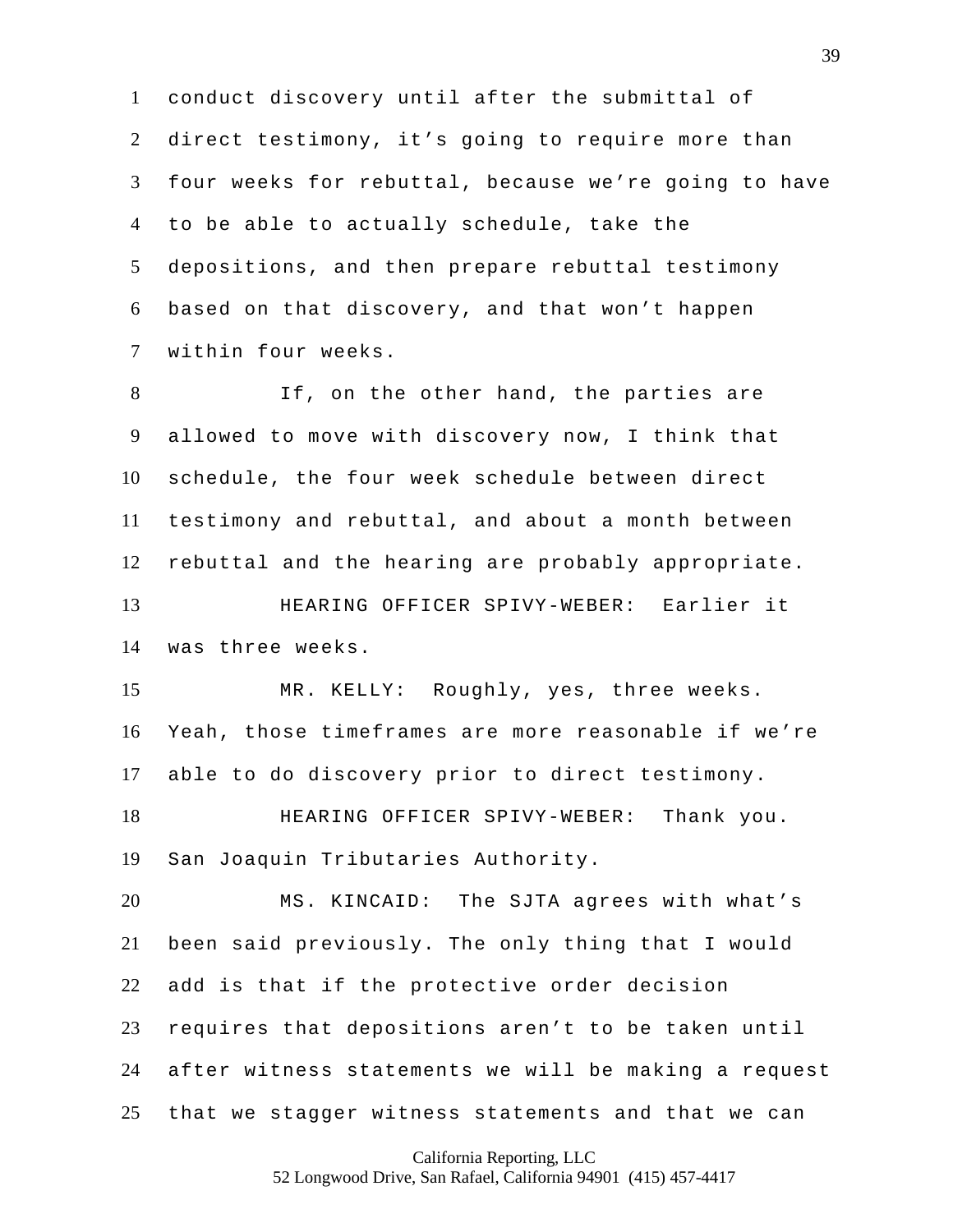submit ours later than the prosecution team. Again, not frankly providing the most expeditious route there, but we will probably have to do that and request that we submit them later and after discovery. For us the three to four week timeframe once we get that all figured out is fine. Thank you. HEARING OFFICER SPIVY-WEBER: State Water

Contractors.

 MS. MORRIS: State Water Contractors are fine submitting written rebuttal. In terms of the timing of that, in other hearings it's often come during hearing or after the hearing.

 It's difficult for us, given the level of participation we may or may not be doing here, based on what we see coming in, to make any determination. So if written rebuttal testimony is going to be required, there needs to be sufficient time to look at all the voluminous potential materials coming in based on what I don't really understand the scope and the magnitude of what discovery is going to be occurring in this hearing.

 And then finally, I'd just like to make a point of clarification. You know, State Water Contractors is a party. I have not been contacted, to my knowledge, about depositions or coordinating

California Reporting, LLC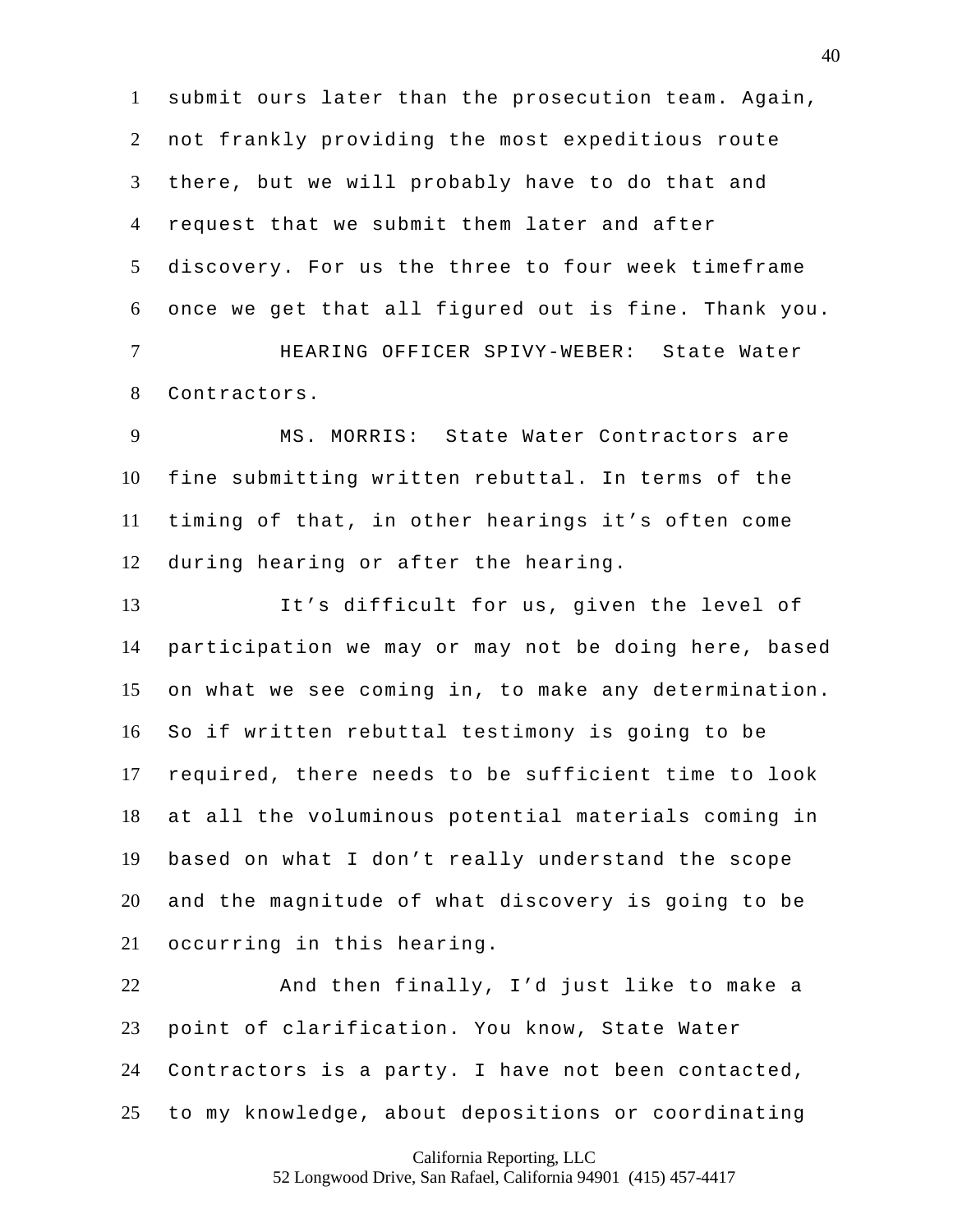on scheduling of depositions. State Water Contractors will be participating in those depositions, at least monitoring them, so I'd make a request that if parties are discussing that, include all parties.

 HEARING OFFICER SPIVY-WEBER: The City and County of San Francisco.

 MR. KNAPP: San Francisco agrees with the timeframes that have been discussed, four weeks between direct and rebuttal testimony seems adequate, and three weeks between rebuttal testimony and hearing seems fine.

 I guess as a point of clarification with regard if depositions do go forward, San Francisco doesn't intend to issue any deposition notices at this point, but we would like to be able to participate and we wanted to clarify whether it would be necessary for us to submit deposition notices in order to do so.

 MS. KUENZI: I wouldn't think so. I mean, these deposition notices should be going to all of the parties unless -- that would seem to be standard practice, and then coordinate among yourselves.

MR. KNAPP: Thank you.

HEARING OFFICER SPIVY-WEBER: And finally,

California Reporting, LLC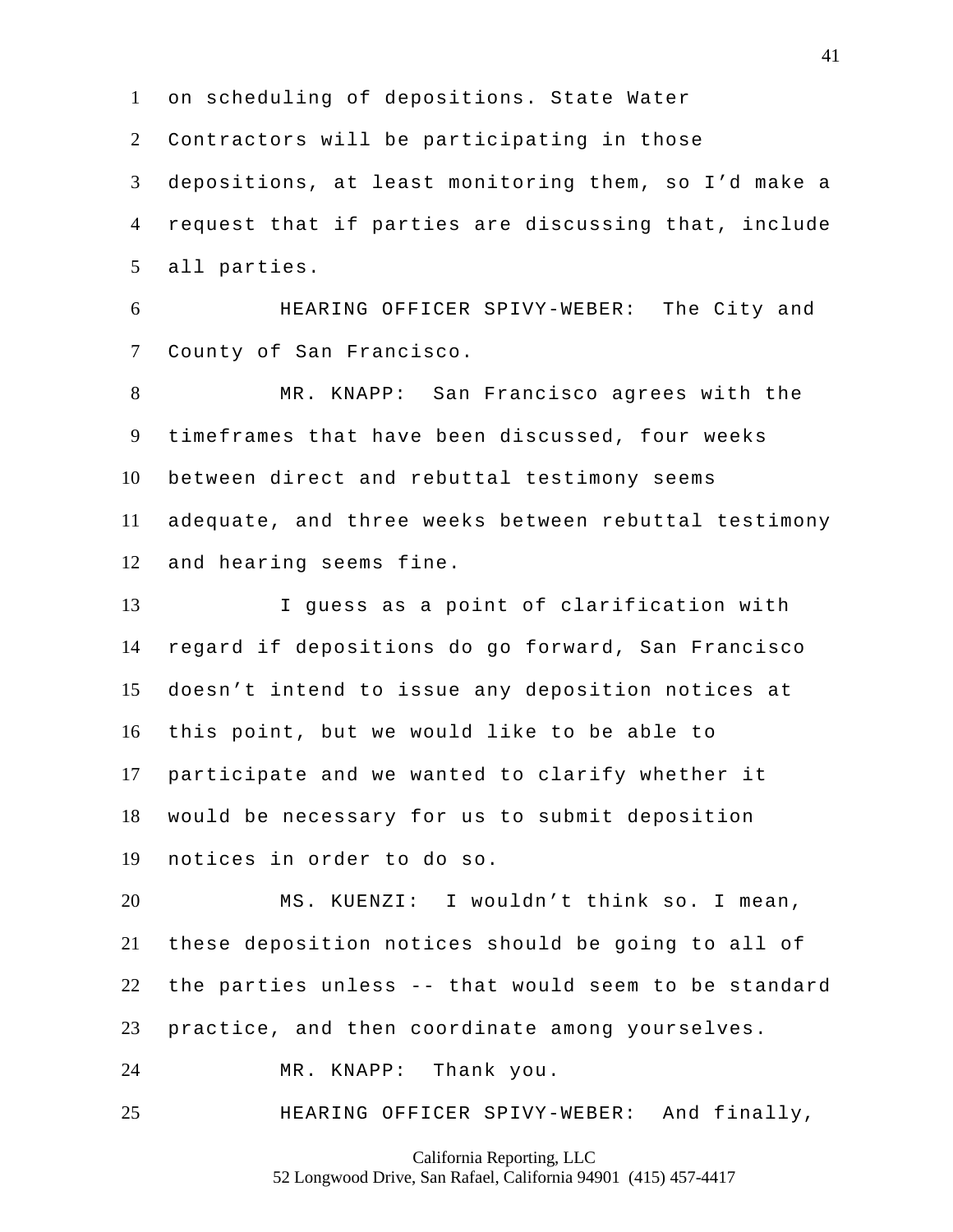unless I left someone out, Westlands Water District. MS. AKROYD: Westlands would like to echo the comments of State Water Contractors, both in that we would request that written rebuttal testimony be during or after the hearing so we'll have seen all the evidence that has been presented. And that also in terms of receiving notices of depositions, we request that we receive notice and be able to participate in those depositions. HEARING OFFICER SPIVY-WEBER: So you think the written rebuttal should be after the hearing. MS. AKROYD: Either during or after. If there's something that comes off during cross- examination or during direct testimony in the proceeding, we'd like an opportunity to respond in writing. Thank you. MR. MONA: I would just like to reiterate my understanding of the steps that we're talking about here. So we're talking about first the responses to the prosecution team's motion, followed by depositions, followed by discovery, followed by stipulations if any, followed by submittal of exhibits, and followed by rebuttal testimony; is that the general understanding of the order of

California Reporting, LLC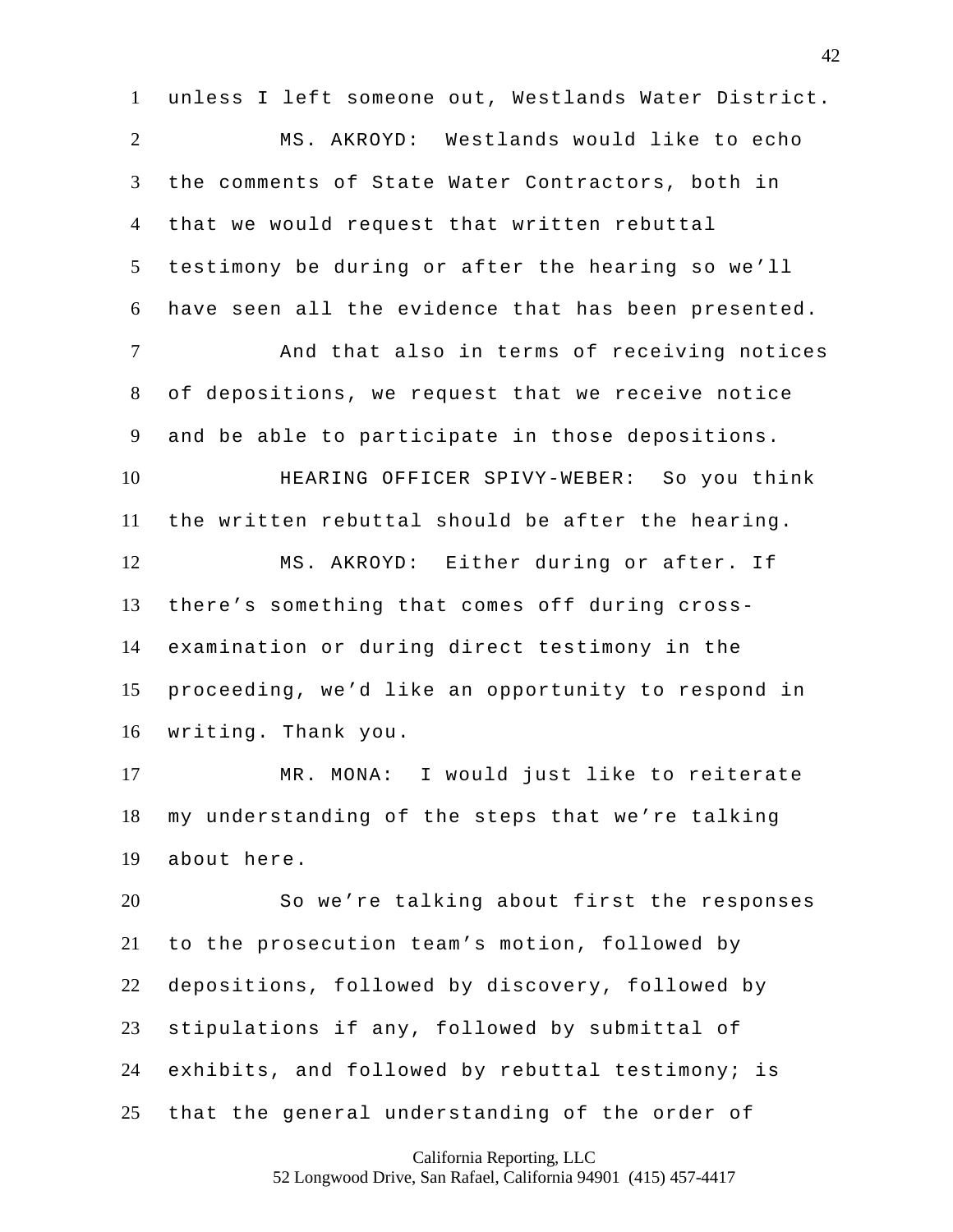things to come?

 MR. TAURIAINEN: I think if I can characterize all the water agencies [skip] Depositions could come at any time, so after submittal, before submittal. [skip] restricted to prior to the parties' submittals of the case in chief.

 MR. KELLY: That's not correct, and I'm not sure I know which water agencies are aligned, so I'll just say on behalf of Byron-Bethany that that's not correct, that's not our position.

 I want to take the depositions prior to the submittal of direct written testimony in this case. I don't intend on asking to depose anybody post submittal of written testimony, with the caveat that if there's something substantially different that we learn during depositions that gets submitted during direct testimony, we may reserve the right to come before you and to request further discovery if for some reason it's entirely inconsistent, but I don't anticipate that happening.

 So I anticipate that discovery for my client would happen before written submittal, and then we would be done.

HEARING OFFICER SPIVY-WEBER: Does anyone

California Reporting, LLC 52 Longwood Drive, San Rafael, California 94901 (415) 457-4417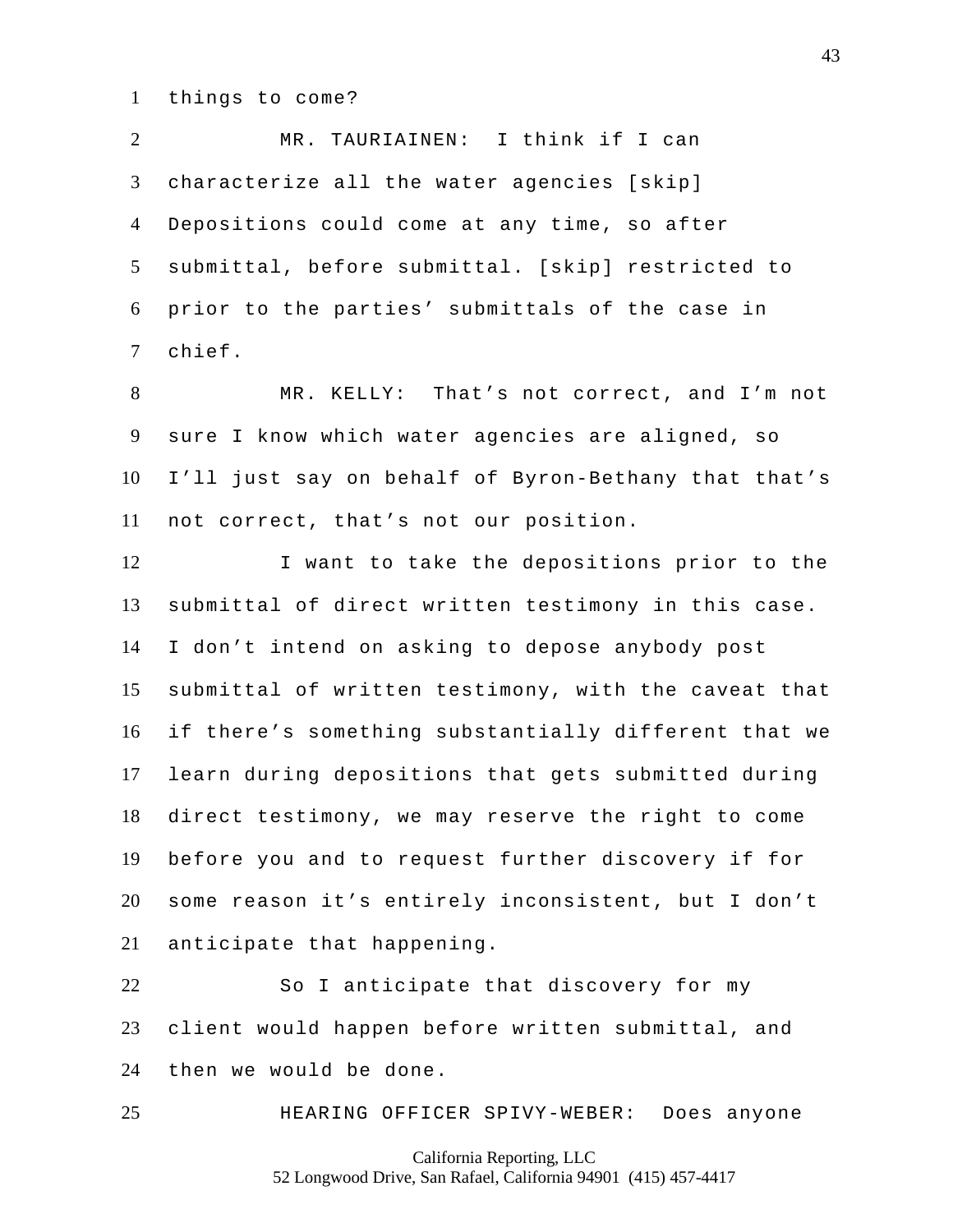need to read through that list that he just outlined? Okay. We have many things to talk about. Next, stipulations, to facilitate the efficient conduct at the hearing, I ask the prosecution team and the West Side Irrigation District to meet and confer regarding stipulations of the material facts not in dispute, and that was mentioned earlier as well.

 Does anyone have comments on this matter, the idea of stipulations?

 MS. ZOLEZZI: Yes, Hearing Officer. We believe that the West Side Irrigation District hearing has a lot of opportunity for stipulations. I have, in fact, drafted a proposal to the prosecution team that we're internally reviewing that he should receive shortly. We believe that we can significantly restrict the hearing issues, the key issues, and reduce them.

 In fact, as Ms. Spaletta mentioned earlier, after discovery we can probably further reduce those, so we think there's a real opportunity here and we'll be conferring this week probably. HEARING OFFICER SPIVY-WEBER: Any comment? MR. TAURIAINEN: We look forward to

conferring.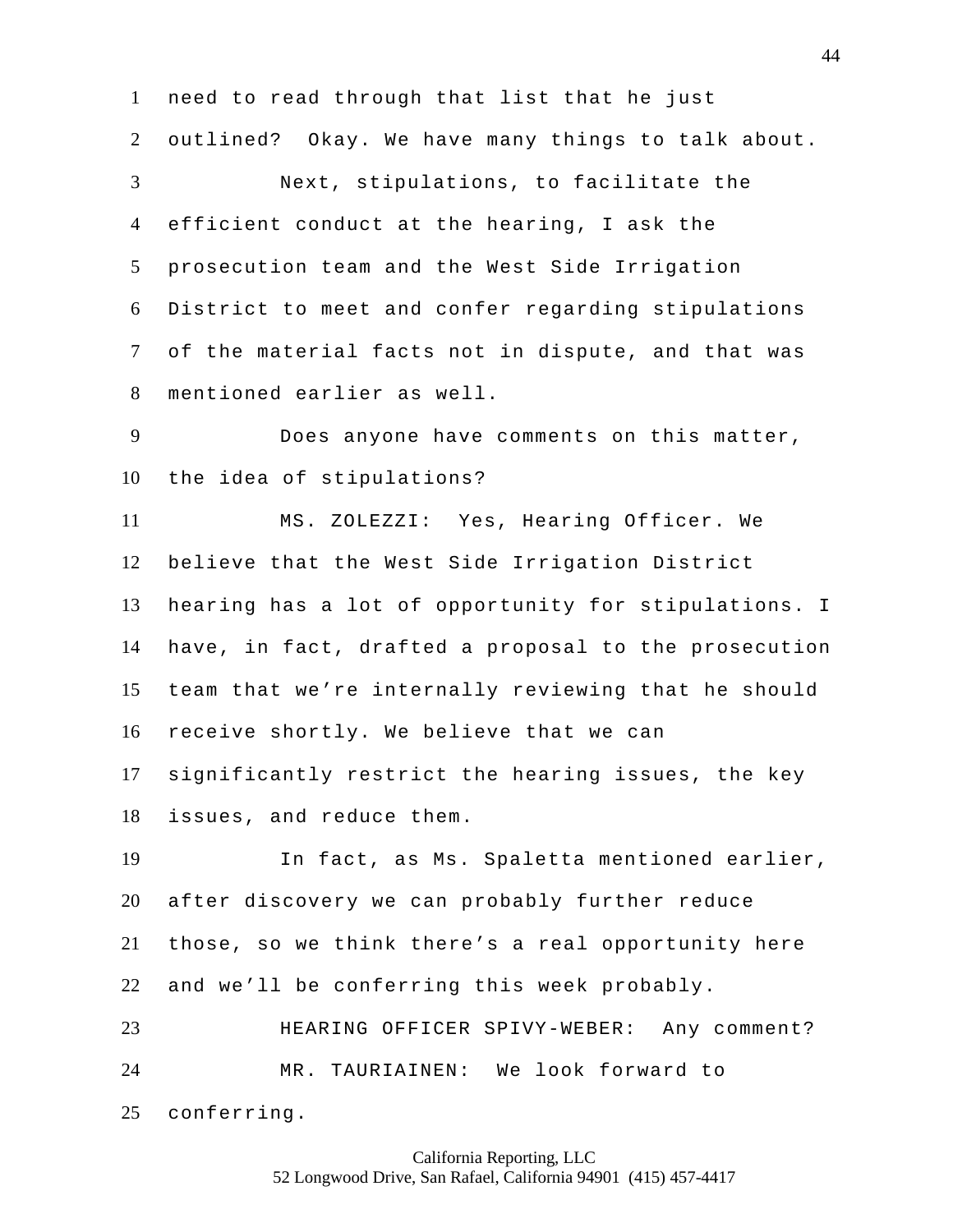HEARING OFFICER SPIVY-WEBER: I'll run through the list, and if anyone has anything in addition to speak to this. DWR? On the stipulations. MS. MCGINNIS: No, thank you. HEARING OFFICER SPIVY-WEBER: Central Delta? MS. SPALETTA: Nothing further. HEARING OFFICER SPIVY-WEBER: Byron- Bethany? MR. KELLY: No, thank you. HEARING OFFICER SPIVY-WEBER: San Joaquin Tributaries Authority. MS. KINCAID: No, although I would be interested to know if the stipulation would be just between West Side and the prosecution team or if it would be among a larger group of parties, and we should think about how that will work if it's going to be among everyone. I would hate to get into a situation where the prosecution team and West Side stipulate to things and the other members don't and that doesn't get us very far, so we should think about that. HEARING OFFICER SPIVY-WEBER: Good point. That's an excellent point, thank you.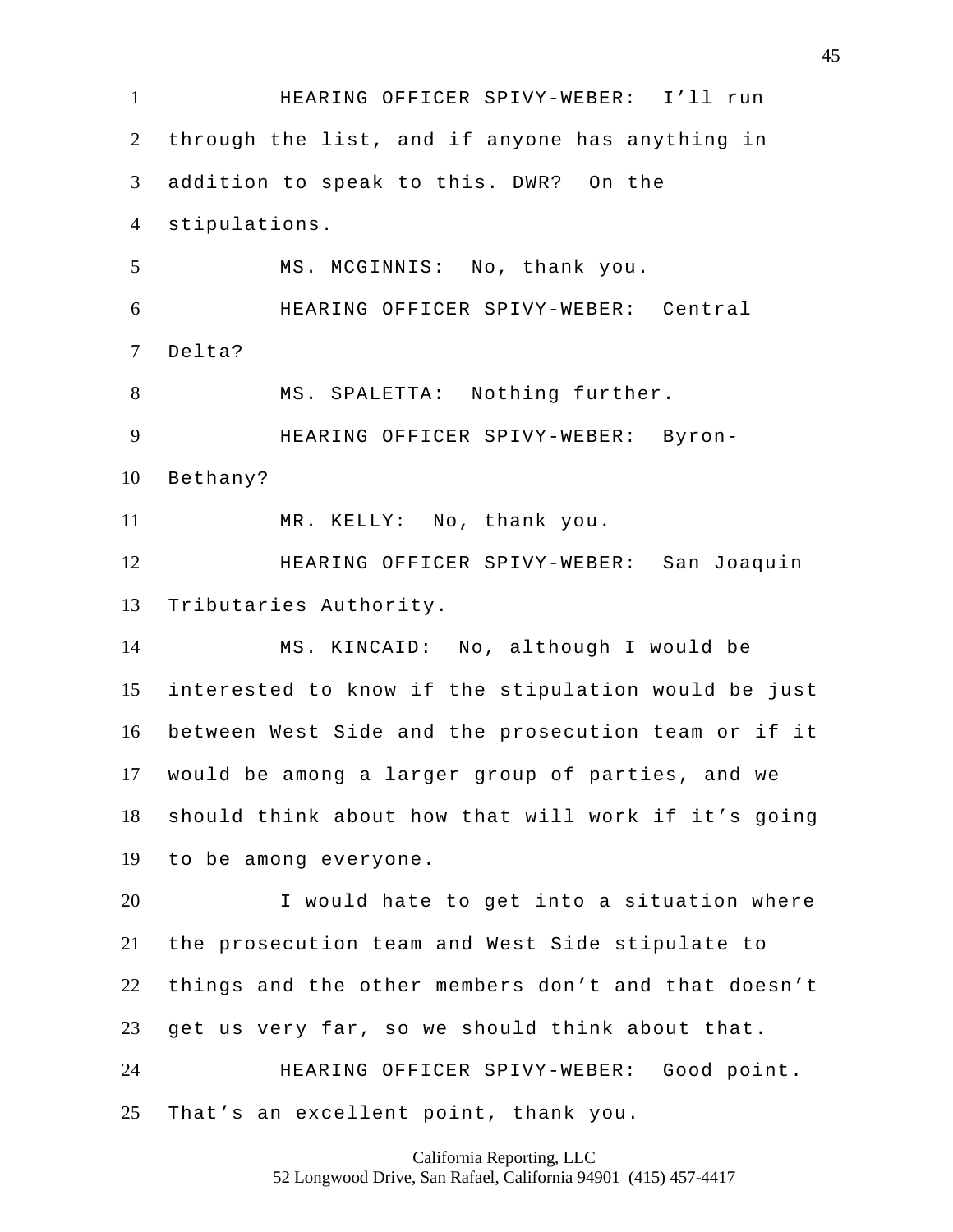State Water Contractors. MS. MORRIS: No, thank you. HEARING OFFICER SPIVY-WEBER: City and County of San Francisco. MR. KNAPP: We have nothing to add, thank you. HEARING OFFICER SPIVY-WEBER: And Westlands. MS. AKROYD: Nothing further. HEARING OFFICER SPIVY-WEBER: Thank you. Okay. In terms of time limits, as stated in my October 8th letter, I intend to impose specific time limits for opening and policy statements, direct testimony and cross-examination. I'm also considering time limits on rebuttal testimony. Again, this is all to make sure we're not saying more than we need to say, but we want to make sure we say what is needed. The parties may choose to combine their allowed time with that of other parties, but will be required to indicate their intent in advance of the hearing. I may alter the time limits at a future date if necessary to ensure that hearing proceeds efficiently.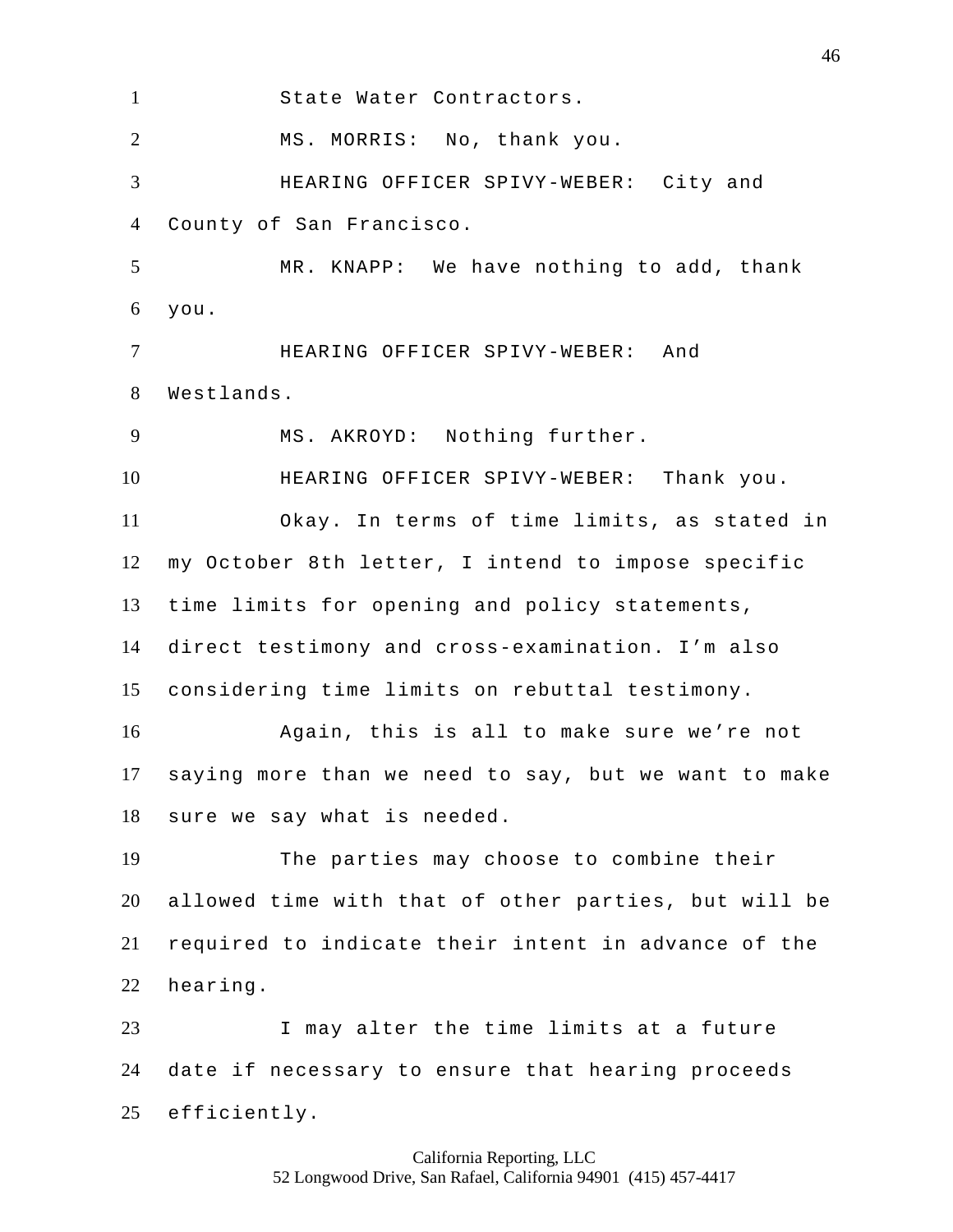Does anyone have comments on this? I'll start with the prosecution team. Time limits. MR. TAURIAINEN: I think we'll likely need to address specific time limits at the hearing either at the commencement of the hearing or maybe in a second prehearing conference. One issue would be that the prosecution team would request that the hearing officer do direct parties to coordinate and group their presentations or cross-examination and rebuttal. As Mr. Kelly with Byron-Bethany questioned, there really are alignments of the parties here, and in Byron-Bethany the hearing officer has instructed the parties to group accordingly, and I would ask that you do the same. HEARING OFFICER SPIVY-WEBER: Okay. West Side. MS. ZOLEZZI: Yes, we do have some comments. First, to reply to the prosecution team. I don't know how you can identify that parties are in alignment before we've made any position statements, but I guess we'll find out. Regarding the specific time limits proposed upon the parties, the twenty minute per witness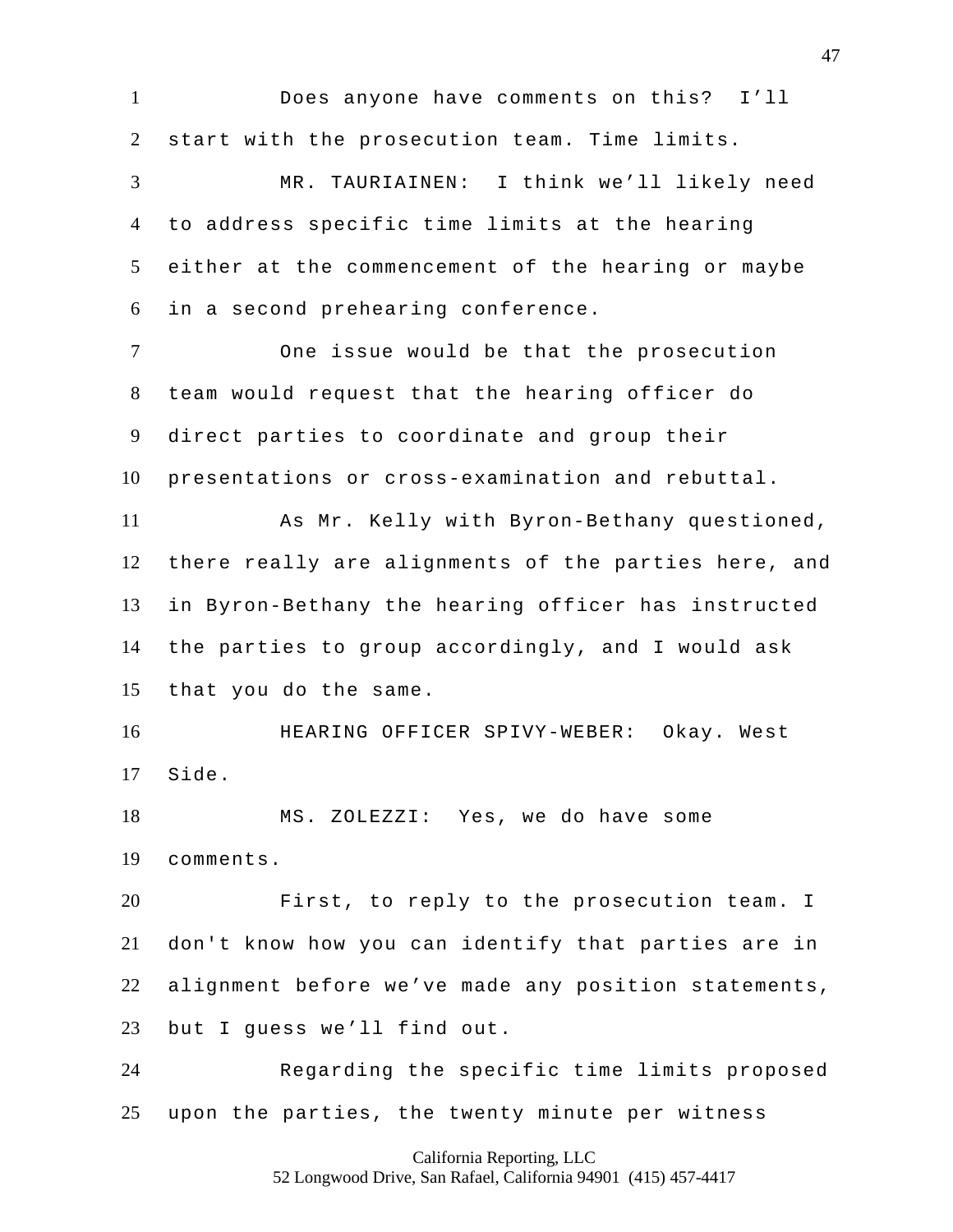that's been thrown out is acceptable for all

 witnesses to the West Side Irrigation District except the parties' experts. We believe the experts will need more time to summarize their statements. We would suggest that the time limit be one hour for experts and twenty minutes for the other parties.

 And we think the total time limit as well is not sufficient and we would respectfully request three hours instead of the one hour.

 Now, this does not mean that the hearing officer can't step in and say this is being duplicative, and that is entirely appropriate, but we would request the opportunity to use that full time period if it's not duplicative and if it is providing new evidence.

 So I think it may also, as the prosecution team mentioned, be easier to set those time limits after discovery, so perhaps we would want to have a post discovery hearing conference to hone in on that. Thank you.

 HEARING OFFICER SPIVY-WEBER: South Delta Water Agency.

 MR. RUIZ: South Delta Water Agency agrees with the comments Ms. Zolezzi just made in terms of the specific time limit, but just emphasizes that I

California Reporting, LLC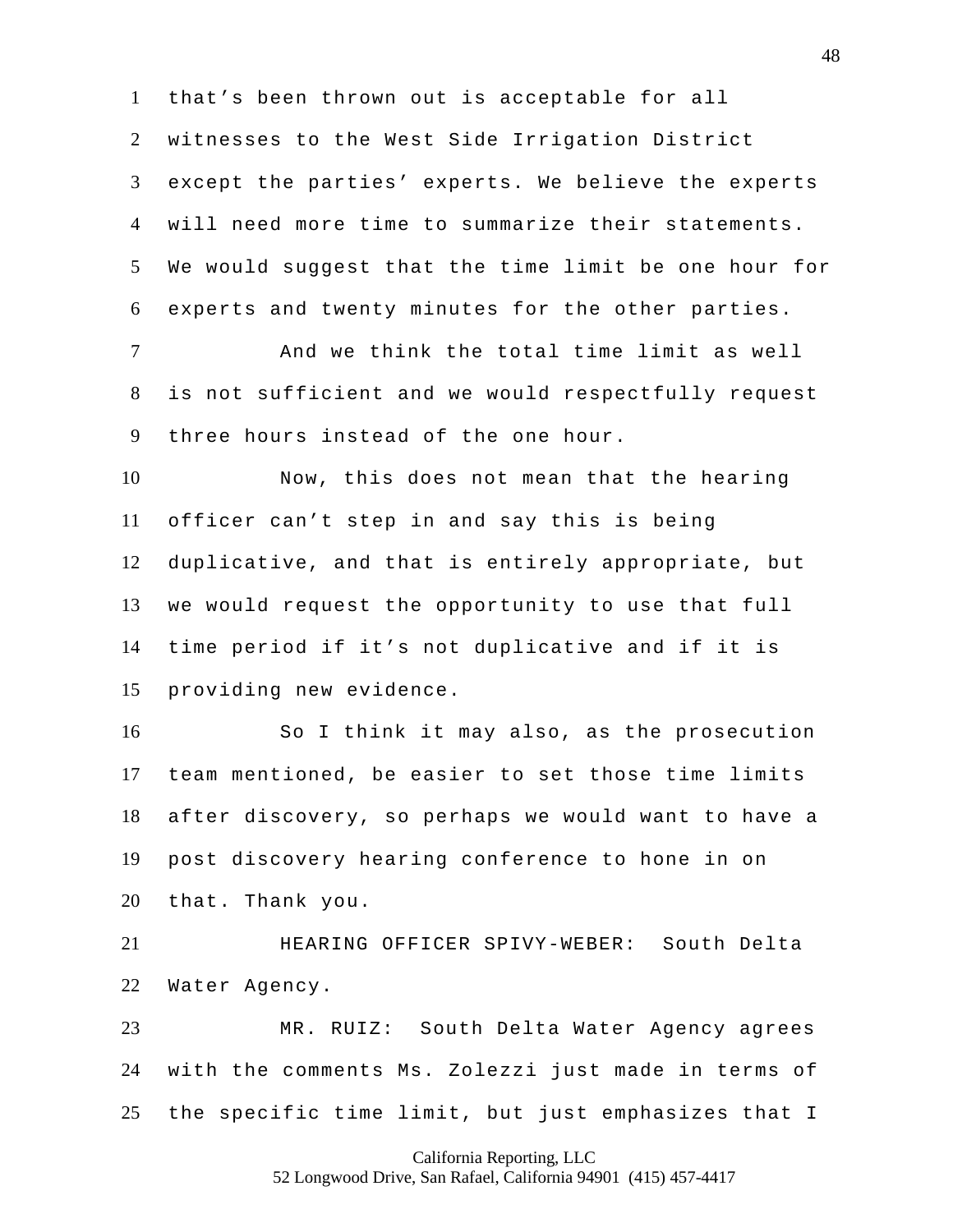don't think we can fully know that until we get done with the discovery in terms of how that's going to shake out or if it's just going to be additional disputes as we go along. Thank you.

 HEARING OFFICER SPIVY-WEBER: Do you think there will need to be a prehearing conference post -  $\overline{7}$ 

 MR. RUIZ: I think after, Yes, I think an additional prehearing conference after the discovery is completed or at least substantially completed is going to help things significantly.

 HEARING OFFICER SPIVY-WEBER: And is that also the time when parties would indicate that they are combining their times if we held this prehearing conference?

 MR. RUIZ: I would think that would be the time parties would be able to understand that after the discovery is completed.

 HEARING OFFICER SPIVY-WEBER: Okay. California Department of Water Resources.

 MS. MCGINNIS: Thank you, Hearing Officer. Given that the evidence that parties are submitting is going to be in a written testimony, DWR agrees with the time limits that are proposed in the -- I can't remember the name of the document, but the

California Reporting, LLC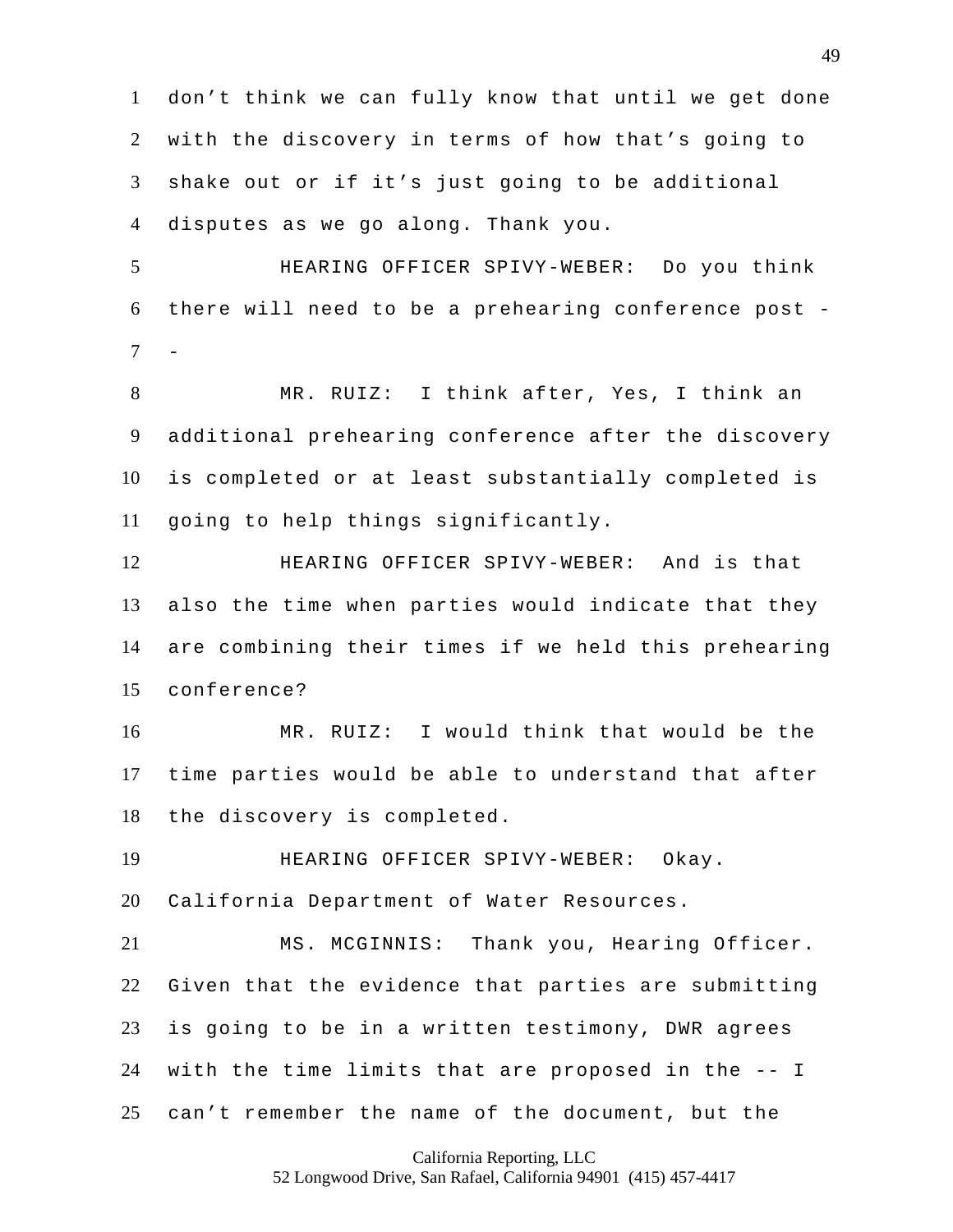document attached to the hearing notice.

2 And then also agree that we can coordinate cross and rebuttal.

 HEARING OFFICER SPIVY-WEBER: South Delta Water Agency?

 MR. RUIZ: I just responded. I think you meant Central Delta.

 HEARING OFFICER SPIVY-WEBER: I'm sorry. Yes, Central Delta. I keep bouncing around you. MS. SPALETTA: Thank you, Hearing Officer. Jennifer Spaletta for Central Delta Water Agency. I would actually suggest that the second prehearing conference occur after the submittal of the written rebuttal testimony. I think that is the point in time in which we will know the scope, particularly of expert testimony.

 I will tell you that I have personally reviewed some of the spreadsheets that the State Board has produced and some of them have more than twenty tabs, so if I were to ask one question per tab of the spreadsheet I would exceed my ten minutes on cross.

 So I am concerned about seeing what we have as far as written submittals, particularly from experts, before we talk about time limits, and I

California Reporting, LLC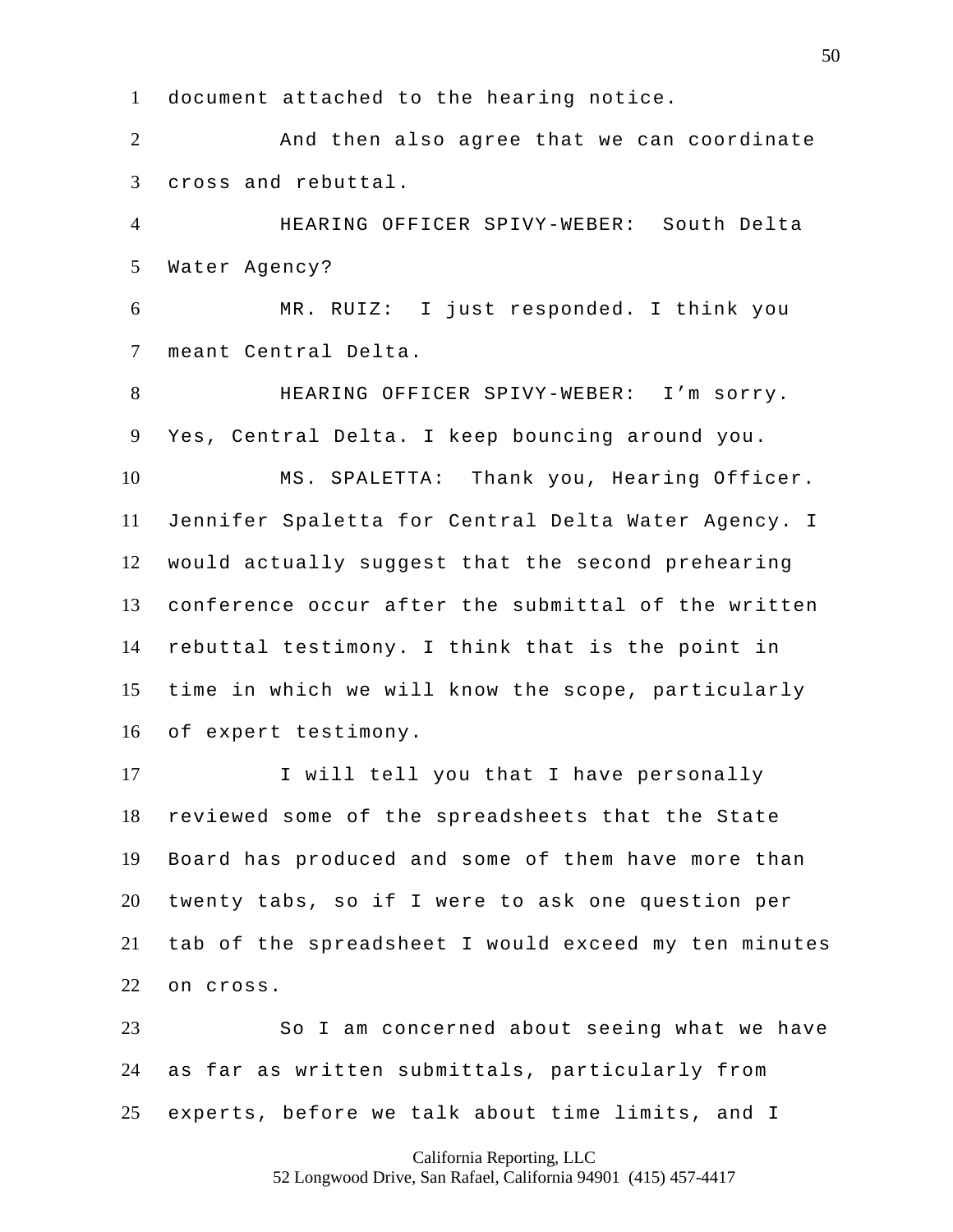think it would be most appropriate after all of the written testimony has been presented.

 HEARING OFFICER SPIVY-WEBER: But you are interested in the combination of the testimonies. MS. SPALETTA: Absolutely. I do not want to be here any longer than necessary, along with everyone else, so we will definitely want to combine but we can't make that decision until we've seen the testimony.

 HEARING OFFICER SPIVY-WEBER: Okay. Thank you. Byron-Bethany.

 MR. KELLY: Yes, thank you. We agree with Central Delta that the second prehearing conference happen after the submittal of written testimony. I think that makes the most sense.

 As for the time limits at the hearing, I think it all depends on how many parties are aligned. If there are two or three parties aligned in cross-examination, it might make sense to limit it to twenty minutes. But if there are eight parties aligned, it wouldn't make sense to give them only twenty minutes; maybe an hour for cross. And so that's the kind of stuff I think we're not going to know maybe until the second prehearing conference. I will say, though, that I think conducting

California Reporting, LLC

52 Longwood Drive, San Rafael, California 94901 (415) 457-4417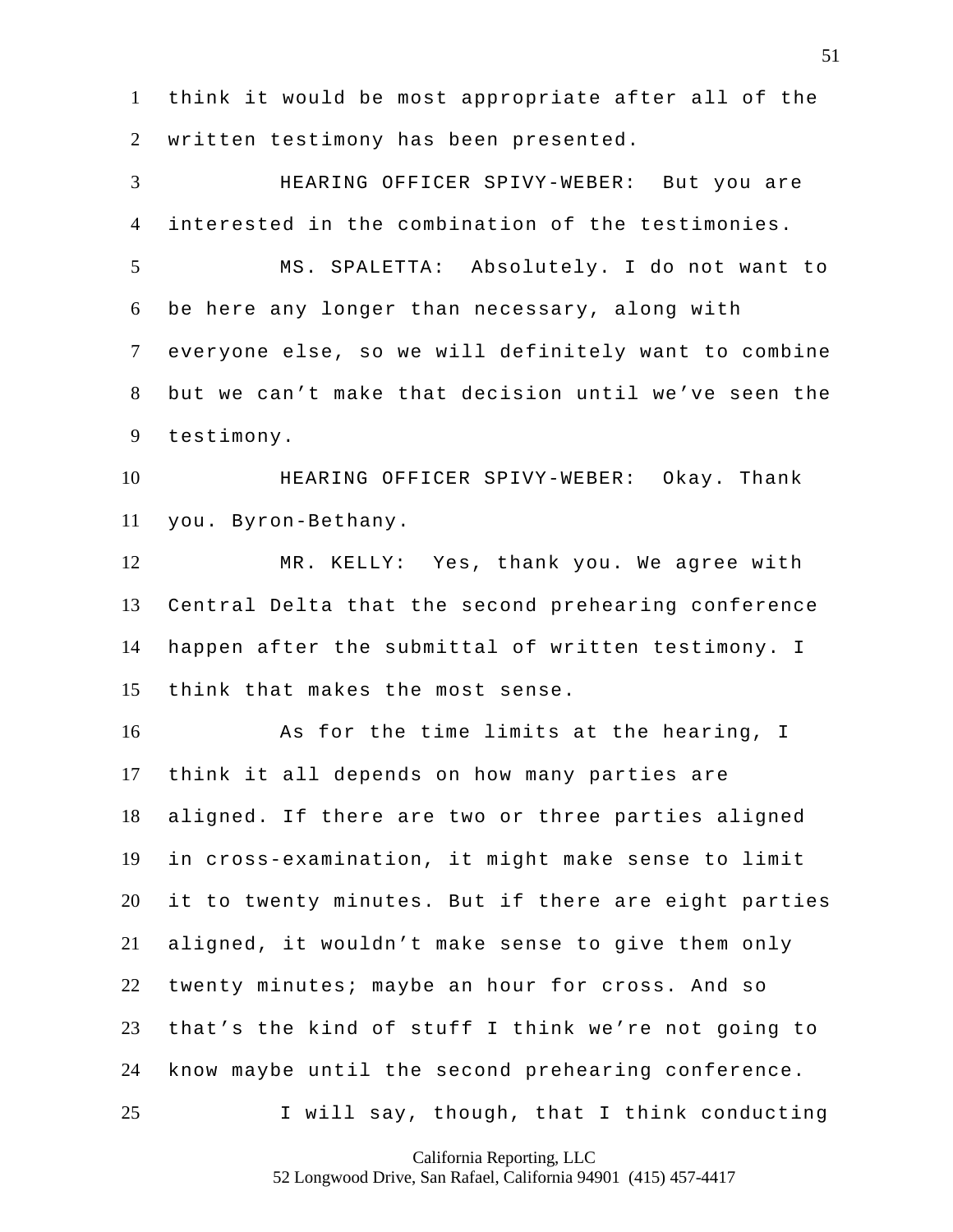discovery will go a long way to providing parties with a good opportunity to limit cross-examination, because that's when we'll really get to be able to get at the real questions we have, figure out where the real controversies are, and then kind of present those to you in a streamlined cross-examination at the hearing.

 And so, again, I just think that the ability to do discovery is going to go a long way to making the hearing a little more streamlined and move a little more quickly, but as for the actual times, I think it's best left until the second prehearing conference to figure out what those should be.

 HEARING OFFICER SPIVY-WEBER: San Joaquin Tributaries Authority.

 MS. KINCAID: We also agree that a second prehearing conference is probably a good idea, and it's probably best to review times at that point.

 The expert testimony time does seem limited. If I had to make a request right now, we would ask for an hour for our experts. But again, I think that's better left to closer to the hearing. Thanks.

HEARING OFFICER SPIVY-WEBER: Now, remind

California Reporting, LLC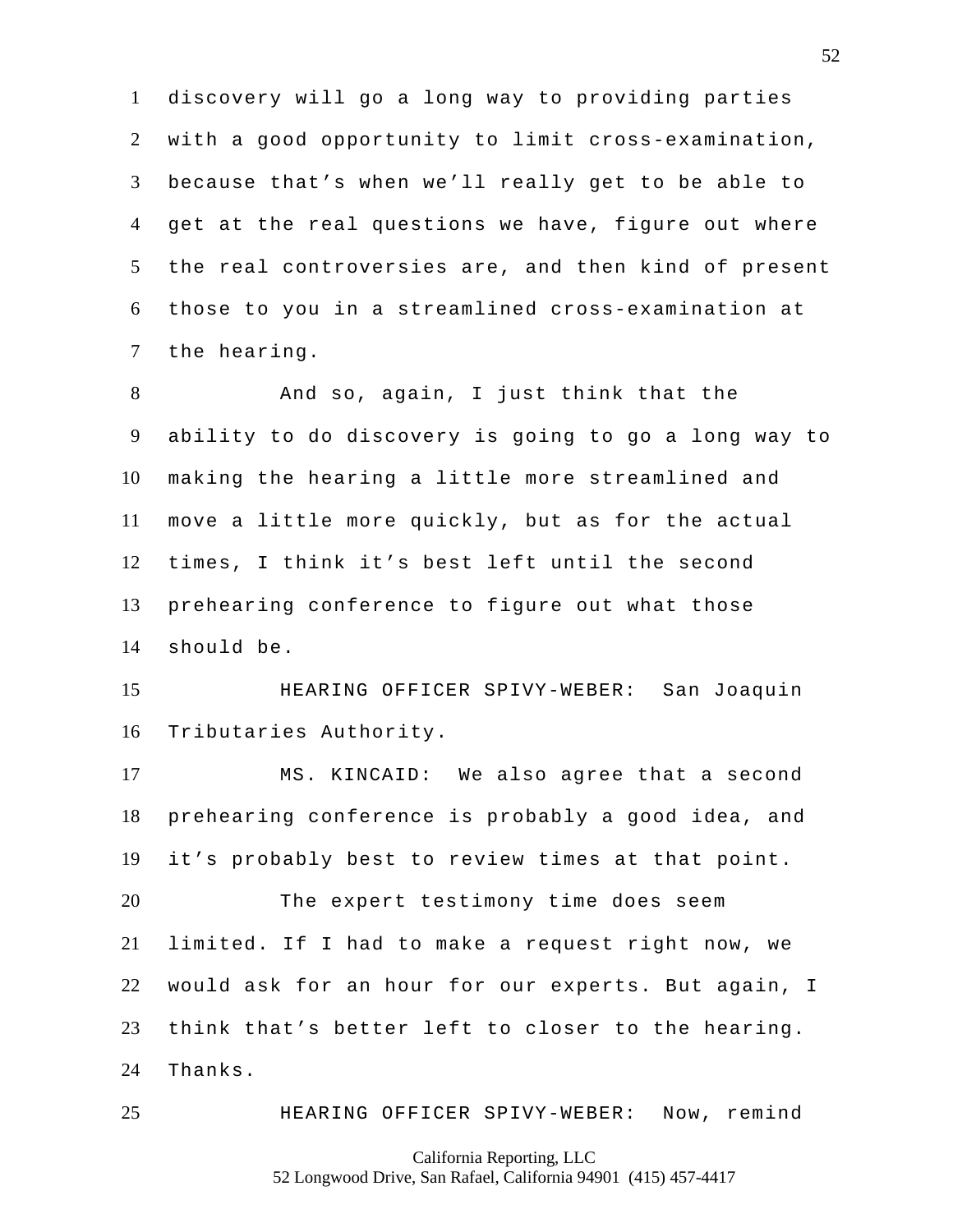me when are the stipulations, where do they fall?

 MR. MONA: I think I heard the parties say that the stipulations could be submitted at any time, but according to my list here, stipulations should come after discovery and before the exhibits and before written testimony.

 And with regards to the prehearing conference, any suggestions as to when you'd like to have the prehearing conference; two weeks after rebuttal testimony is submitted, or two weeks before the hearing, or any suggestions?

 MS. KINCAID: Two weeks before the hearing is probably the best idea. At that point hopefully we'll have all stipulations, all discovery,

 everything will be wrapped up and we can all speak much more intelligently on what we think is going to happen at the hearing. So that sounds appropriate to the San Joaquin Tributaries Authority.

 HEARING OFFICER SPIVY-WEBER: And those who have spoken up earlier, if you disagree with this, raise your hand; otherwise, we'll assume that you agree.

 MR. WILLIAMS: Ma'am, this is Phil Williams with Westland. I would echo that the trigger for a second prehearing conference is most appropriately

California Reporting, LLC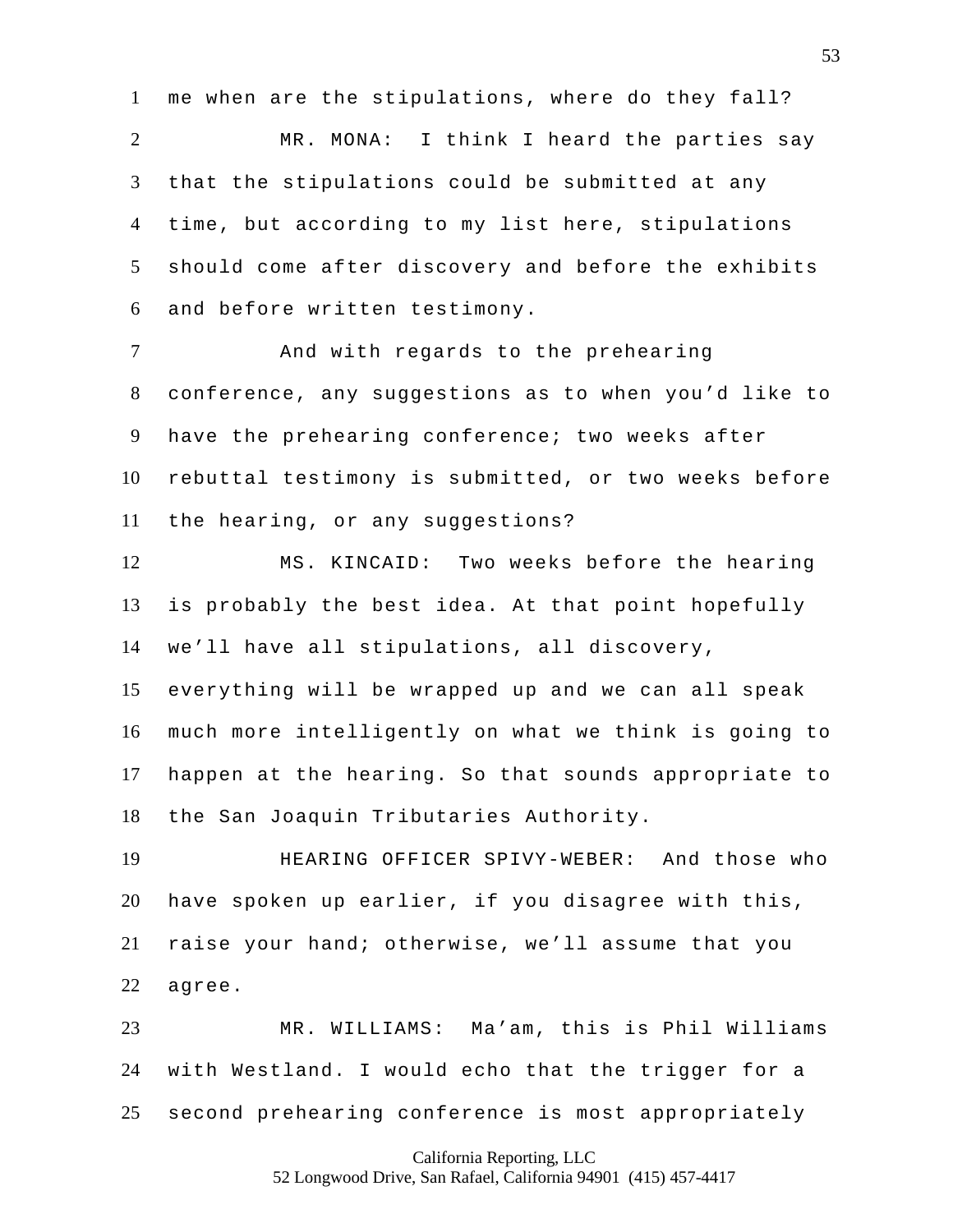the hearing itself and not the submission of any discovery or statements.

 HEARING OFFICER SPIVY-WEBER: State Water Contractors.

 MS. MORRIS: One point of clarification. In terms of the opening or policy statements, the parties who are only participating by rebuttal and cross-examination are limited to five minutes, and I'd like to clarify that we can also submit statements in writing, because it's not exactly clear.

 HEARING OFFICER SPIVY-WEBER: Yes, that was my understanding as well.

 MS. MORRIS: Fantastic. And then in terms of rebuttal, I believe a second prehearing conference after we've seen the evidence and the parties' statements, then I will be able to assess in a much better fashion how much time I would need for rebuttal.

 And I would only point out that if the time limits are expanded for cross-examination, that means there's more material to be covered and they should be correspondingly expanded for cross-examination as well.

HEARING OFFICER SPIVY-WEBER: Finally, City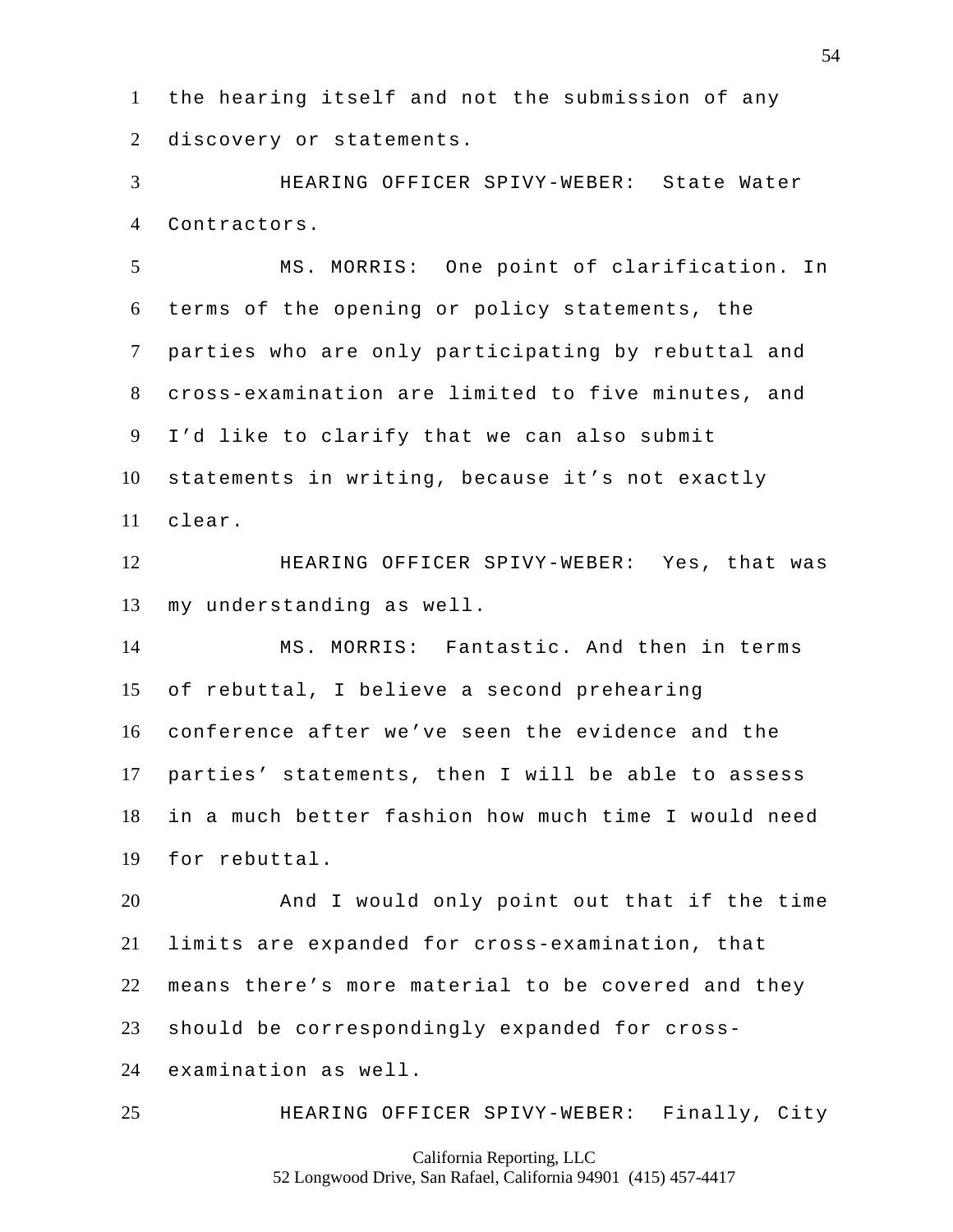and County of San Francisco.

 MR. KNAPP: We agree that a second prehearing conference sounds like the best way to go forward, and that -- HEARING OFFICER SPIVY-WEBER: What do you think about making it part of the hearing itself, is the recommendation from Westlands. MR. KNAPP: I understood the recommendation from Westland was just that the time trigger for when we would have the second prehearing conference should be set in relation to the hearing, so it should be two weeks back from the start of the hearing. HEARING OFFICER SPIVY-WEBER: Is that what you said? I'm sorry, I misunderstood. MR. WILLIAMS: That may not have been what I said but that is what I meant, yes. MR. KNAPP: And we agree with that. HEARING OFFICER SPIVY-WEBER: Good thing it got clarified. Thank you. Okay, the order of presentation, are there any comments on the tentative order of presentation or cross specified in my October 8 letter? Yes. MR. TAURIAINEN: Prosecution team. No specific comments other than the one I made earlier

### California Reporting, LLC

52 Longwood Drive, San Rafael, California 94901 (415) 457-4417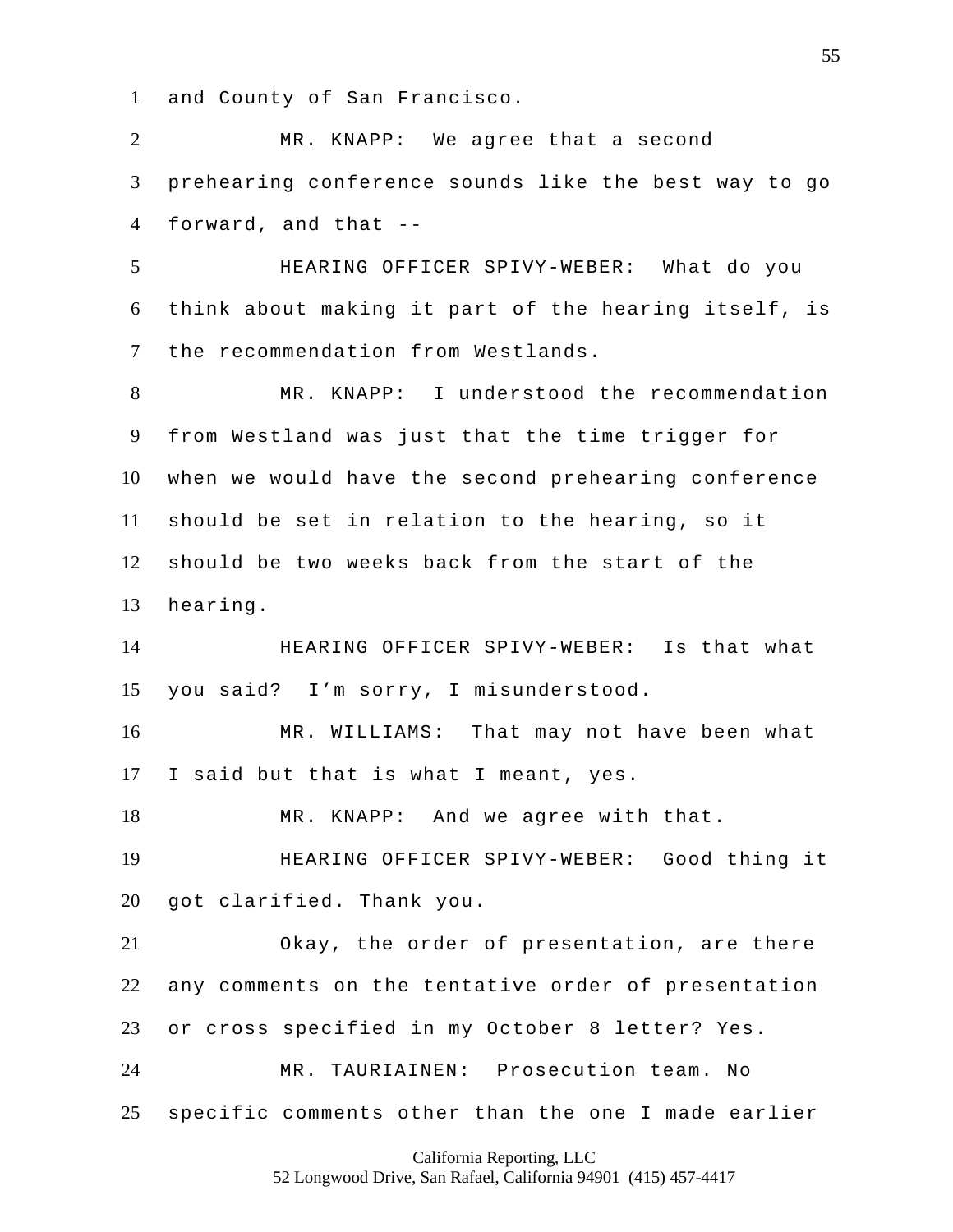about needing to group the parties according to alignment. HEARING OFFICER SPIVY-WEBER: Right. Okay. Absolutely, parties will be encouraged through time limits to do this, because it will give you more time, but we will look at the expert witness time request. Let's see. The West Side? MS. ZOLEZZI: No comments. HEARING OFFICER SPIVY-WEBER: Department of Water Resources? 12 MS. MCGINNIS: No comments. HEARING OFFICER SPIVY-WEBER: South Delta. MR. RUIZ: No comments. HEARING OFFICER SPIVY-WEBER: Central Delta. MS. SPALETTA: No comments. HEARING OFFICER SPIVY-WEBER: Byron- Bethany. MR. KELLY: No comments, thank you. HEARING OFFICER SPIVY-WEBER: San Joaquin Tributaries Authority. MS. KINCAID: Also no comments, thank you. HEARING OFFICER SPIVY-WEBER: State Water Contractors.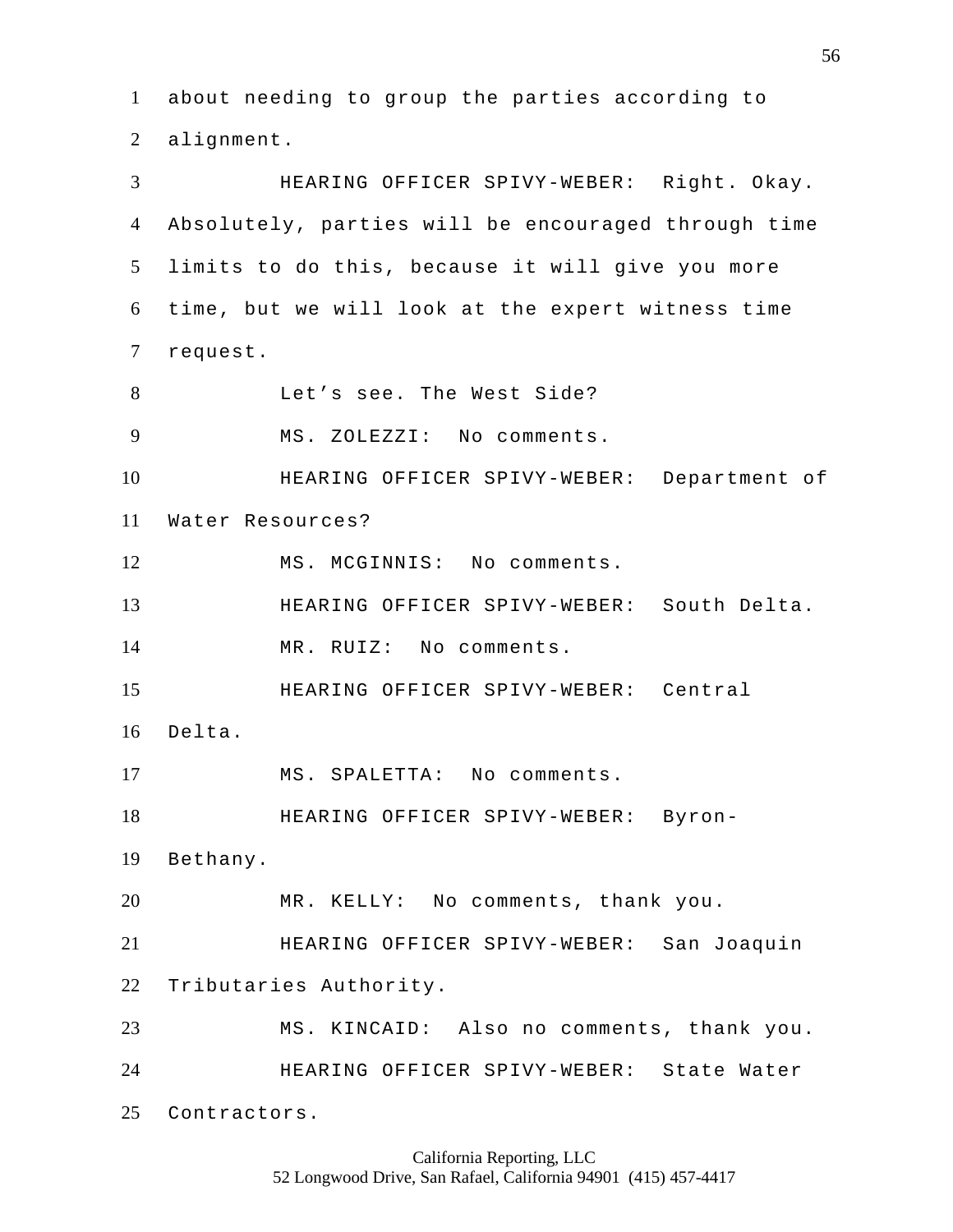MS. MORRIS: A quick clarification. If parties decide to group and combine their times, in particular on cross-examination, I want to make sure that we're able to have two attorneys potentially questioning, because we'd like to be able to coordinate with other parties who may have similar interests but there may be a need for one attorney to ask, you know, some follow-up questions so long as it's within the time limits. HEARING OFFICER SPIVY-WEBER: So you're requesting that there be at least two or a maximum of two. MS. MORRIS: My request is, if parties group, that attorneys from different parties are able, within the timeframe of the grouping, to ask questions. HEARING OFFICER SPIVY-WEBER: Okay. That should be okay. MS. KUENZI: That would be, I think, what we were thinking in terms of combining time, was that the parties, once combined, you could allocate the time among yourselves as you saw fit. HEARING OFFICER SPIVY-WEBER: City and County of San Francisco. MR. KNAPP: No comments.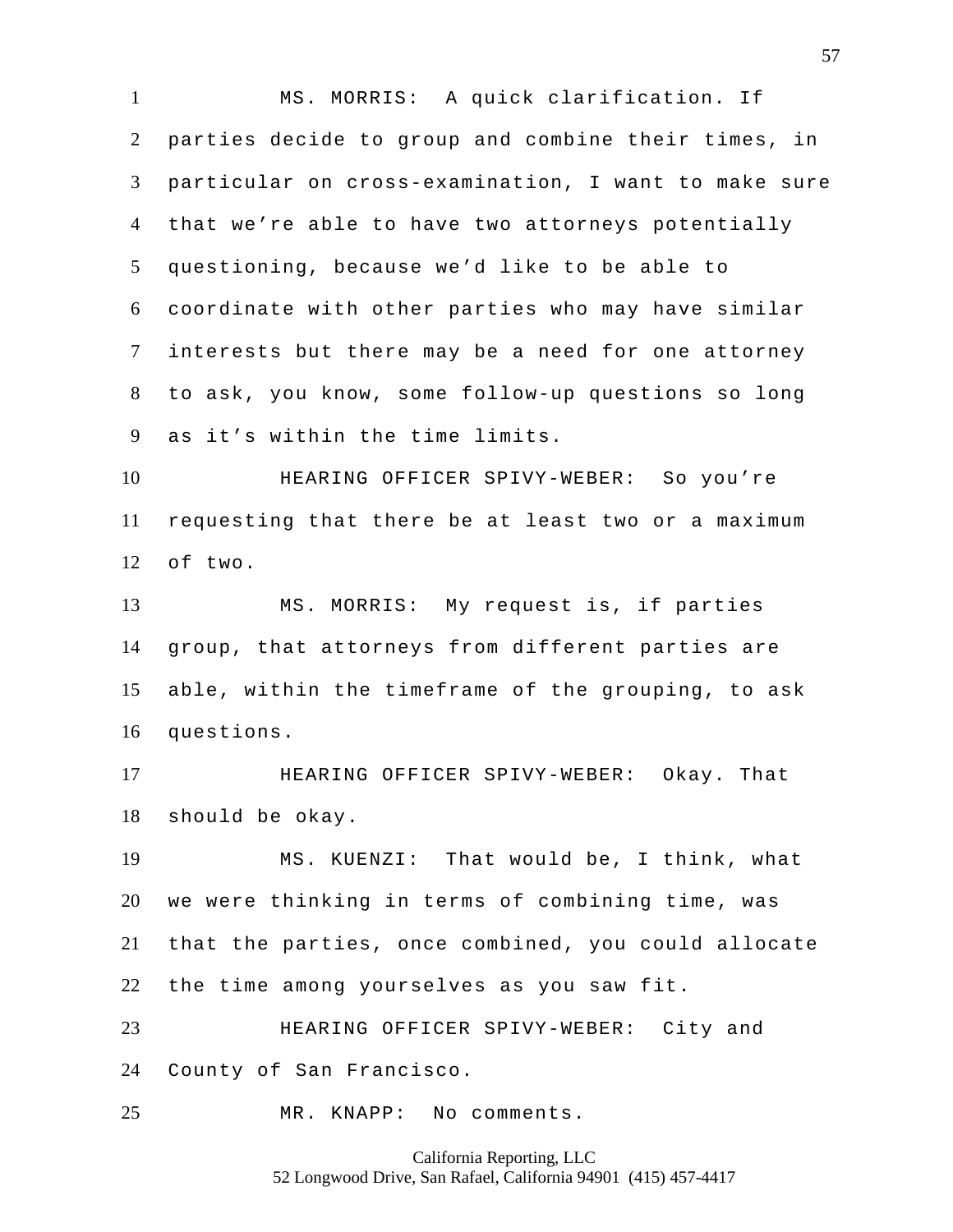HEARING OFFICER SPIVY-WEBER: And Westlands.

 MS. AKROYD: Nothing regarding the order of presentation or cross, but I'd note that it states on here Westlands Water Company and It's Westlands Water District. The October 8th document. HEARING OFFICER SPIVY-WEBER: Oops. I didn't catch that, I'm sorry. I do know that. Okay, redirect and recross examination. At my discretion during the hearing I may allow redirect examination upon an offer of proof as to the substance, purpose, and relevancy of the expected testimony. So this is, I hope there will be very little of this, but it certainly is possible. So does anyone have any questions or comments regarding redirect and recross? Let's start with the prosecution team. MR. TAURIAINEN: No.

HEARING OFFICER SPIVY-WEBER: West Side.

 MS. ZOLEZZI: We don't necessarily disagree with the statement, we just want to make sure that where it is needed it's allowed.

 HEARING OFFICER SPIVY-WEBER: California Department of Water Resources.

MS. MCGINNIS: DWR agrees that it may be

California Reporting, LLC 52 Longwood Drive, San Rafael, California 94901 (415) 457-4417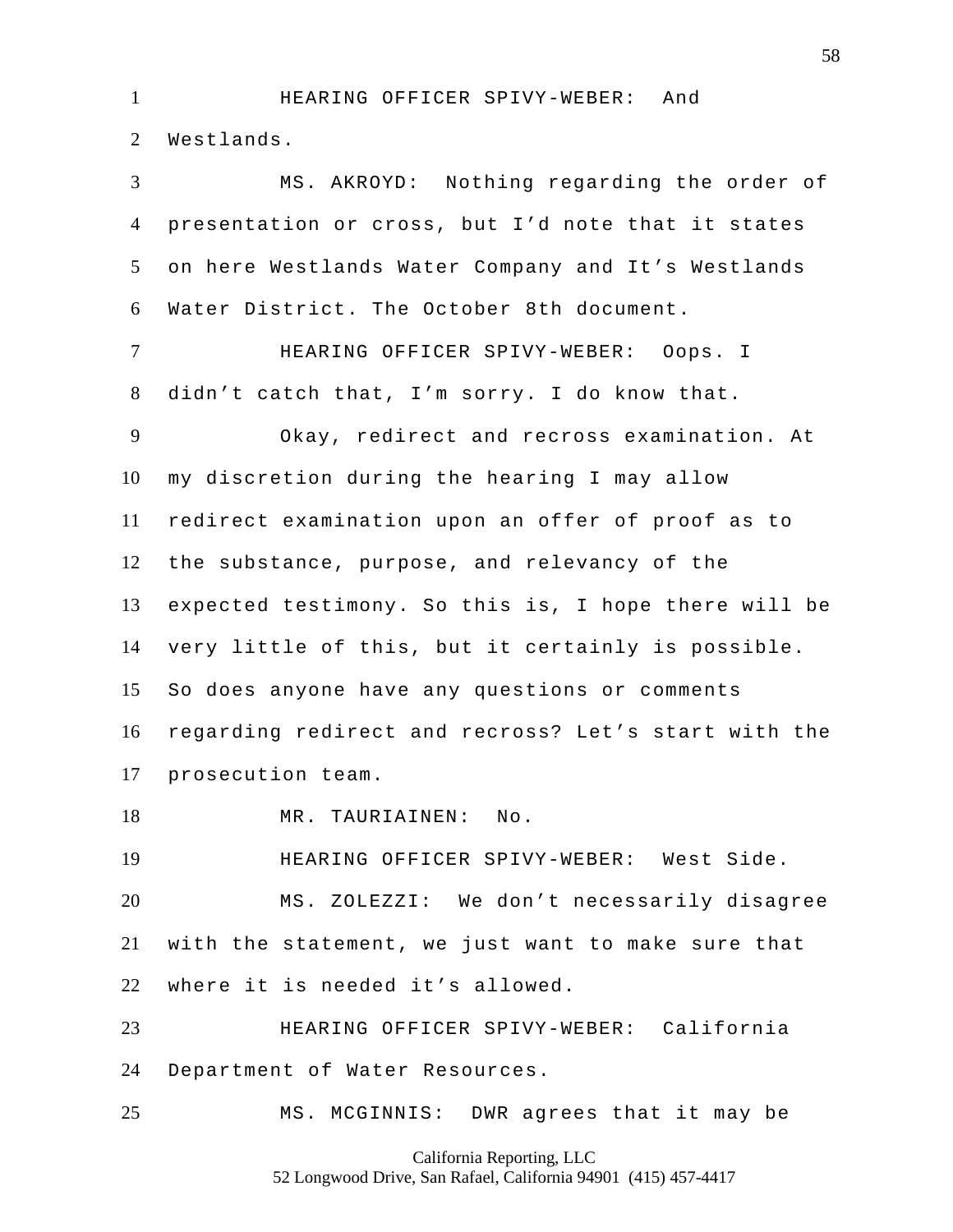necessary to have redirect and recross. HEARING OFFICER SPIVY-WEBER: South Delta. MR. RUIZ: No comments other than it's likely it will be necessary. HEARING OFFICER SPIVY-WEBER: Central Delta. MS. SPALETTA: No further comments. HEARING OFFICER SPIVY-WEBER: Byron- Bethany. MR. KELLY: The only comment is if you're going to allow redirect then we need to have recross, but that's it. HEARING OFFICER SPIVY-WEBER: San Joaquin Tributaries Authority. MS. KINCAID: No comments, thank you. HEARING OFFICER SPIVY-WEBER: State Water Contractors. 18 MS. MORRIS: No comments. HEARING OFFICER SPIVY-WEBER: San Francisco City and County. MR. KNAPP: No comments, thank you. HEARING OFFICER SPIVY-WEBER: Westlands. MS. AKROYD: No comments, thank you. HEARING OFFICER SPIVY-WEBER: Now, we have two more, closing briefs and prehearing briefs. I

California Reporting, LLC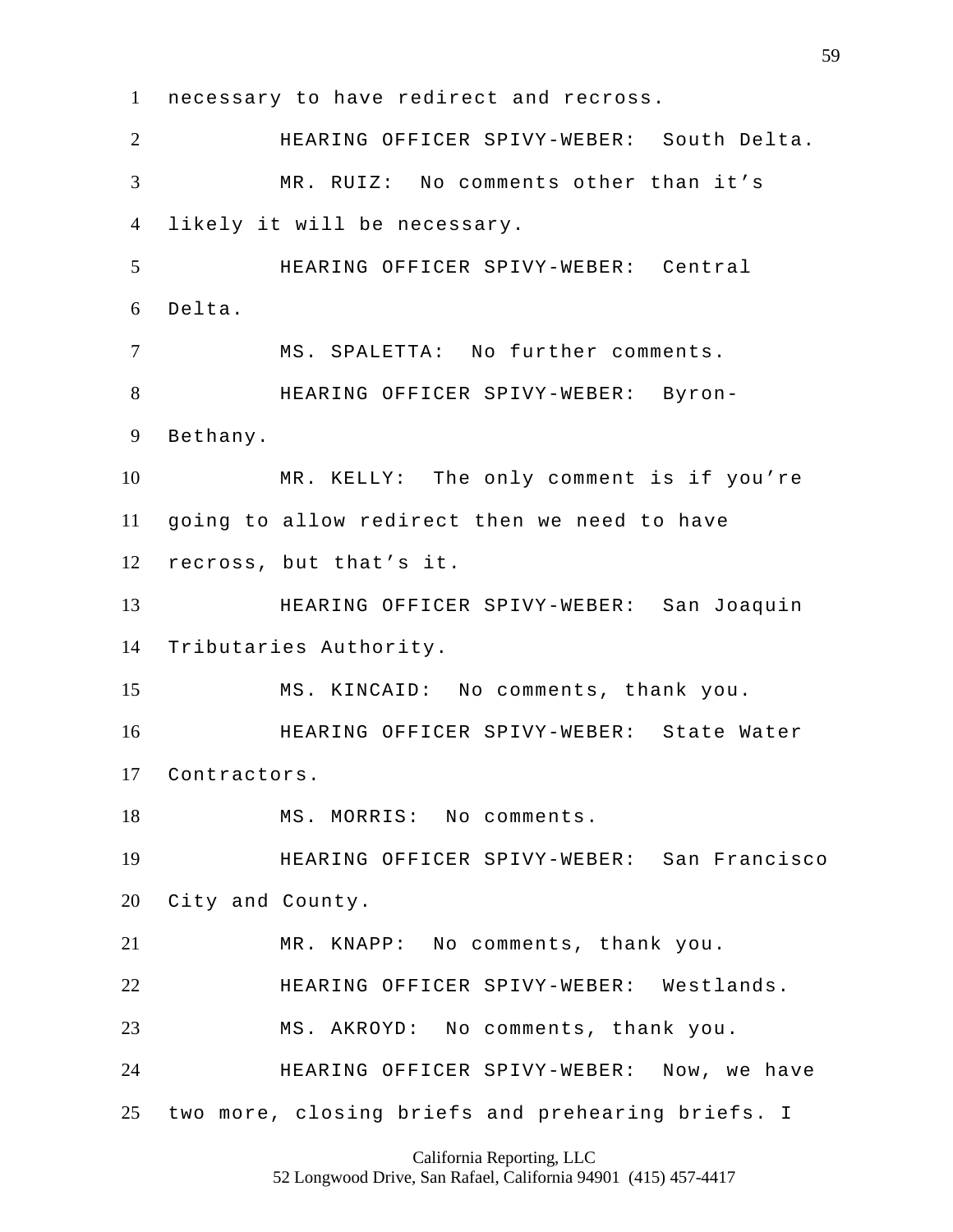plan to allow the submission of closing briefs. I will set the deadline and page limits for closing briefs at the end of the hearing. I'd like to hear from parties as to whether you think submittal of prehearing briefs would be helpful, and the timing of those briefs. So let's start with prosecution team.

 MR. TAURIAINEN: I assume just as an initial matter that prehearing briefs would be limited to the parties who are submitting cases in chief rather than cross or rebuttal parties.

 HEARING OFFICER SPIVY-WEBER: Right. That's my understanding.

 MS. KUENZI: I think actually it depends on what kind of prehearing briefs we would allow. If those are legal briefs on legal issues, I don't think it would be necessarily limited.

 HEARING OFFICER SPIVY-WEBER: Oh, okay. MS. KUENZI: Because there may be relevant comments on that as well. So really I think we're looking for comments on what kind of briefing that you think would be helpful to us.

 MR. TAURIAINEN: Then I think some prehearing briefing will be necessary and will likely be very closely aligned with the prehearing

California Reporting, LLC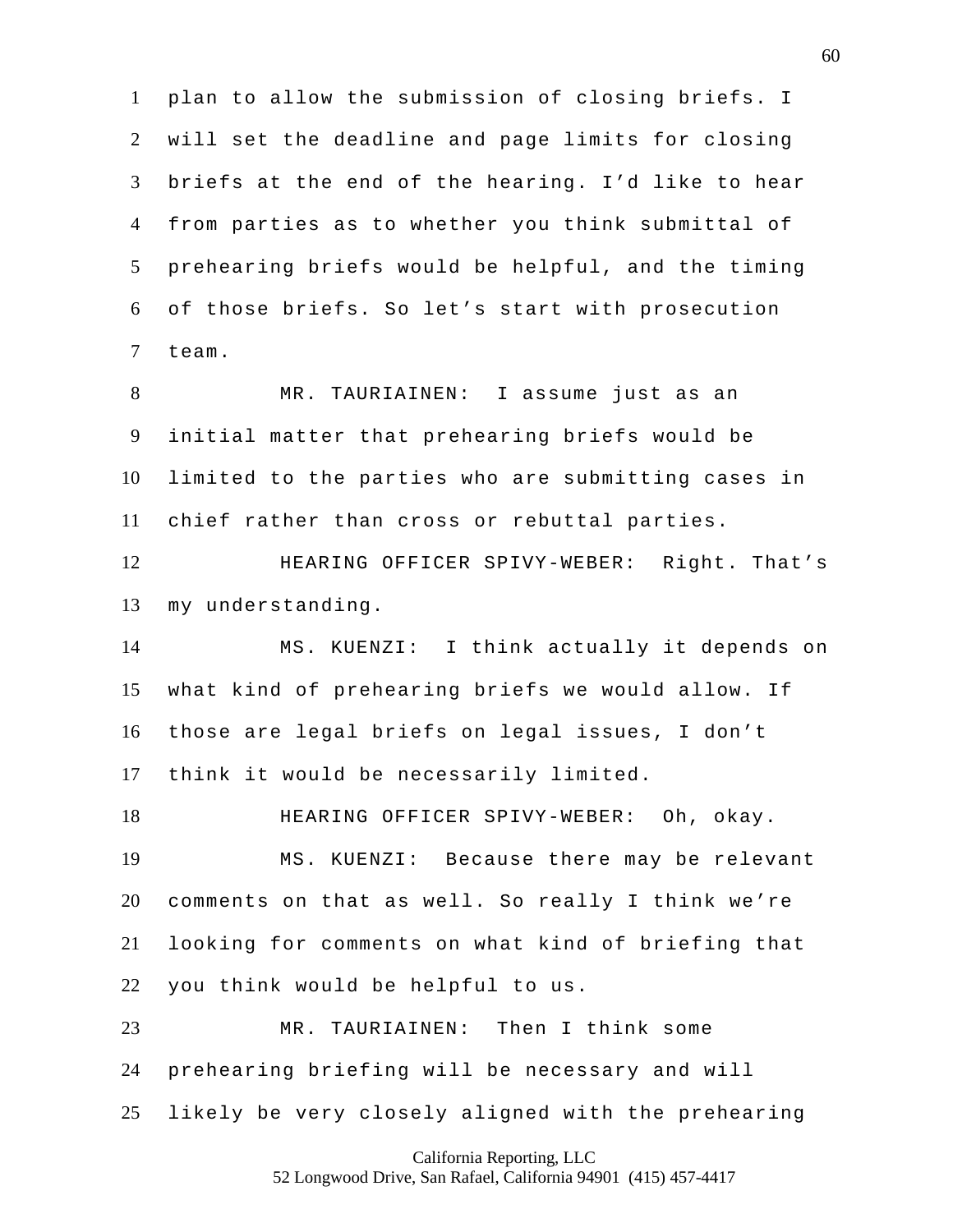briefs that are about to be requested in the Byron- Bethany matter. In that case the parties later this week will be submitting their specific legal issues to be briefed in that case, so the prehearing briefs in that case.

 As far as closing briefs, I think setting time and page limits at the end of the hearing [skip].

 HEARING OFFICER SPIVY-WEBER: West Side. MS. ZOLEZZI: I'm sorry, Hearing Officer, I was taken off guard by the statement about what's happening in the BBID matter since we weren't notified about that.

 HEARING OFFICER SPIVY-WEBER: But we're not talking about that here, right?

 MS. ZOLEZZI: No, we're not talking about that here.

 We do believe it would be helpful to have prehearing briefs. I do believe those would have to be very narrow and very direct. I simply think it would be helpful for each party to have an opportunity to put forward its legal theories. I think that would help the hearing officer in understanding what we're trying to say through putting on our case in chief and our rebuttal

California Reporting, LLC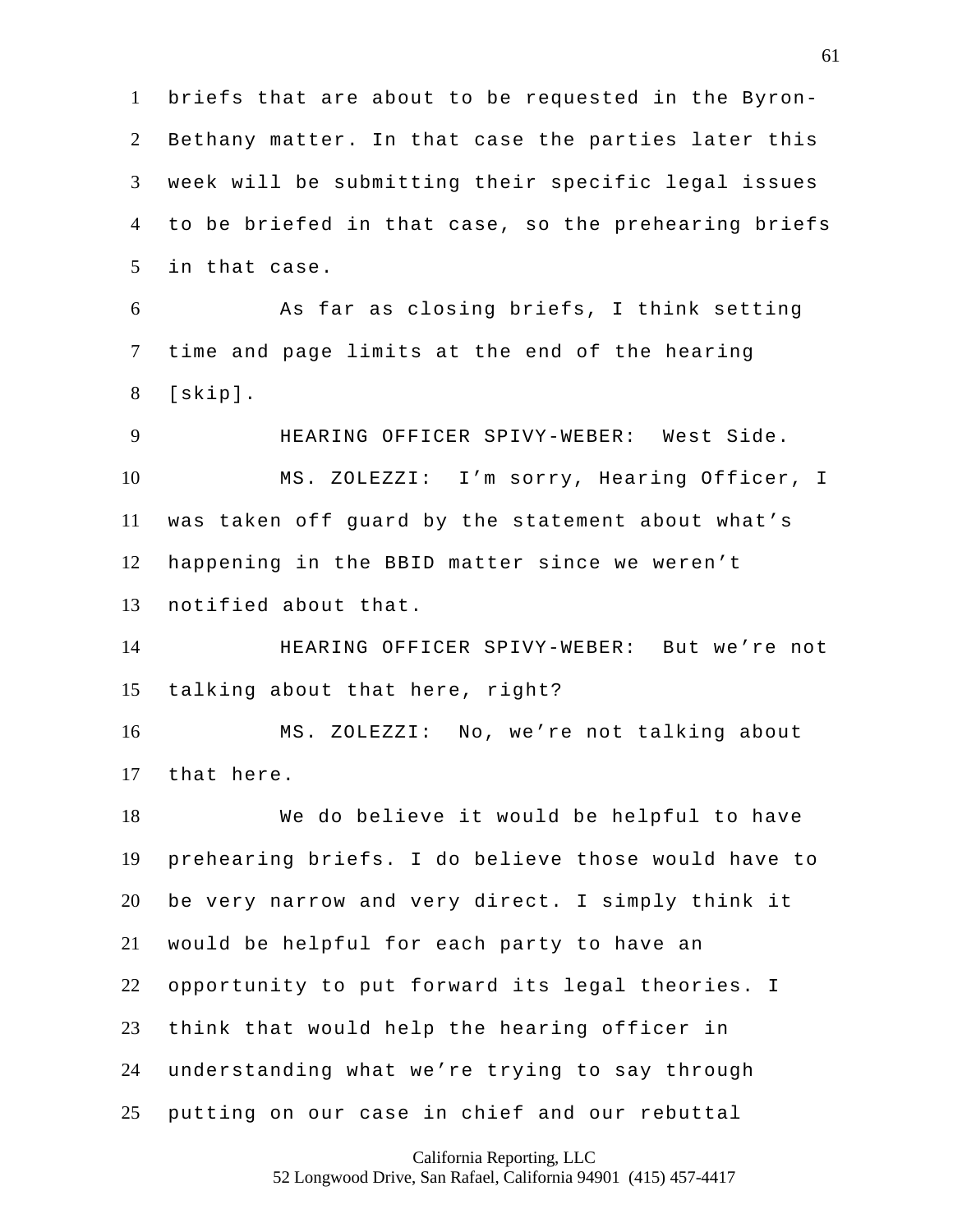evidence, but I don't think they need to be very lengthy.

 And I don't have anything to add as far as timing. It's going to be very difficult to put those together after discovery has been completed, after the parties have submitted their exhibit lists and witnesses and still have enough time to put those together before the hearing, so I think a prehearing conference will help put all that together.

HEARING OFFICER SPIVY-WEBER: DWR.

 MS. MCGINNIS: DWR agrees that closing briefs should be allowed and that prehearing legal briefs to help the hearing team understand the parties' legal theories would be helpful. And that since it's for your benefit, the deadline, I think, is up to you.

 HEARING OFFICER SPIVY-WEBER: Okay. Thank you. South Delta.

 MR. RUIZ: South Delta agrees that prehearing briefs based on legal issues is necessary. And timing, again, I think it going to be very close in time to the hearing just because the reality of how crunched this will be. And also agrees that post hearing briefs are necessary. HEARING OFFICER SPIVY-WEBER: Central

California Reporting, LLC

52 Longwood Drive, San Rafael, California 94901 (415) 457-4417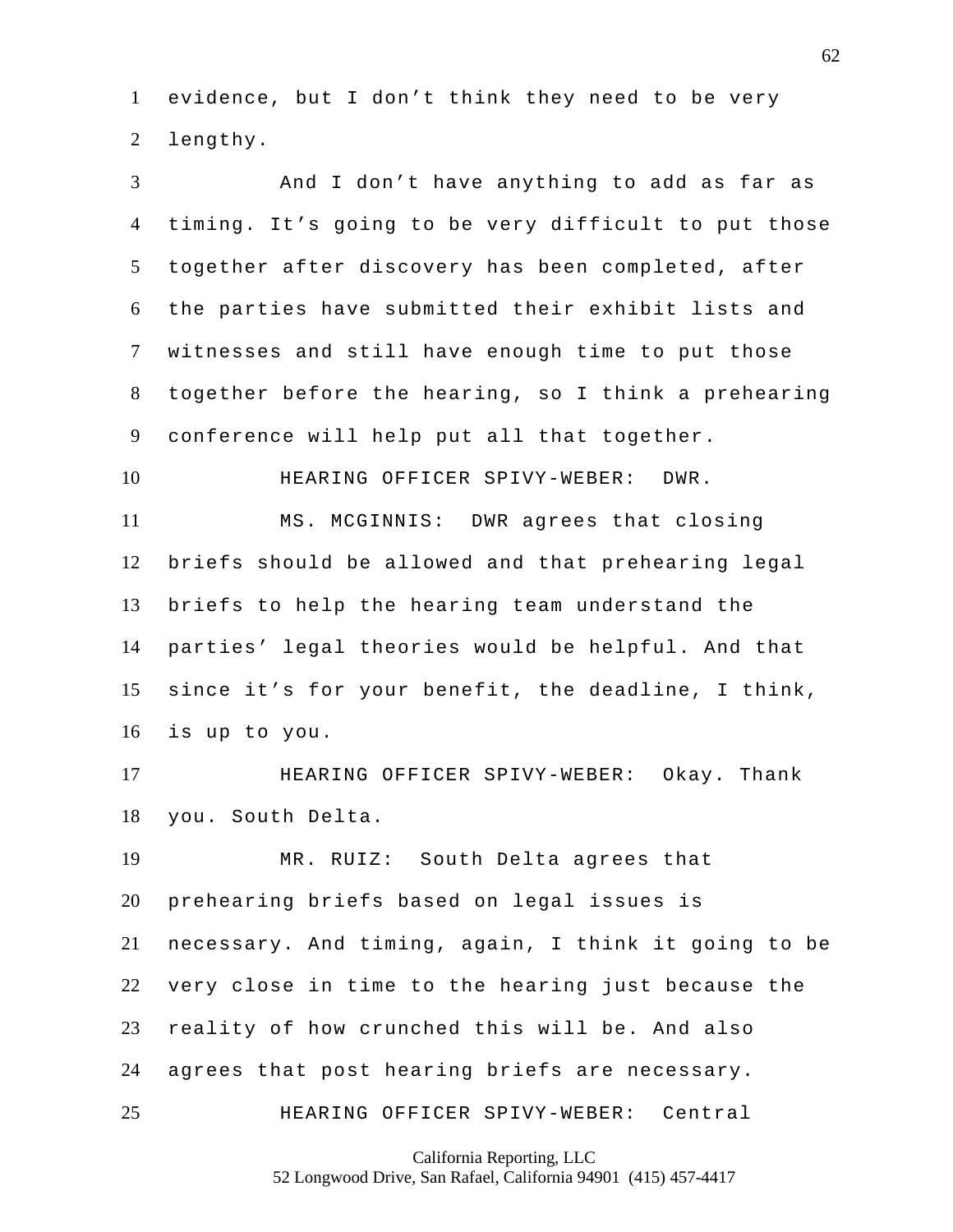Delta.

 MS. SPALETTA: I have nothing to add to that.

 HEARING OFFICER SPIVY-WEBER: Byron-Bethany.

 MR. KELLY: I think prehearing briefs may be useful for legal issues. I think arguing fact issues in prehearing briefs isn't going to be very useful because you don't know what you're going to accept and not accept into evidence, and so I think that's probably best saved for the hearing and for posthearing briefing.

 HEARING OFFICER SPIVY-WEBER: San Joaquin Tributaries Authority.

 MS. KINCAID: The SJTA endorses prehearing briefs. My suggestion would be that they be due about a week before the hearing so folks can read them, depending on the length. I mean, you may need more than a week of you're going to allow fifty pages, but if they're twenty or thirty pages a week before the hearing seems like a prudent approach. Thank you.

 HEARING OFFICER SPIVY-WEBER: And do you think it could be done during the prehearing conference?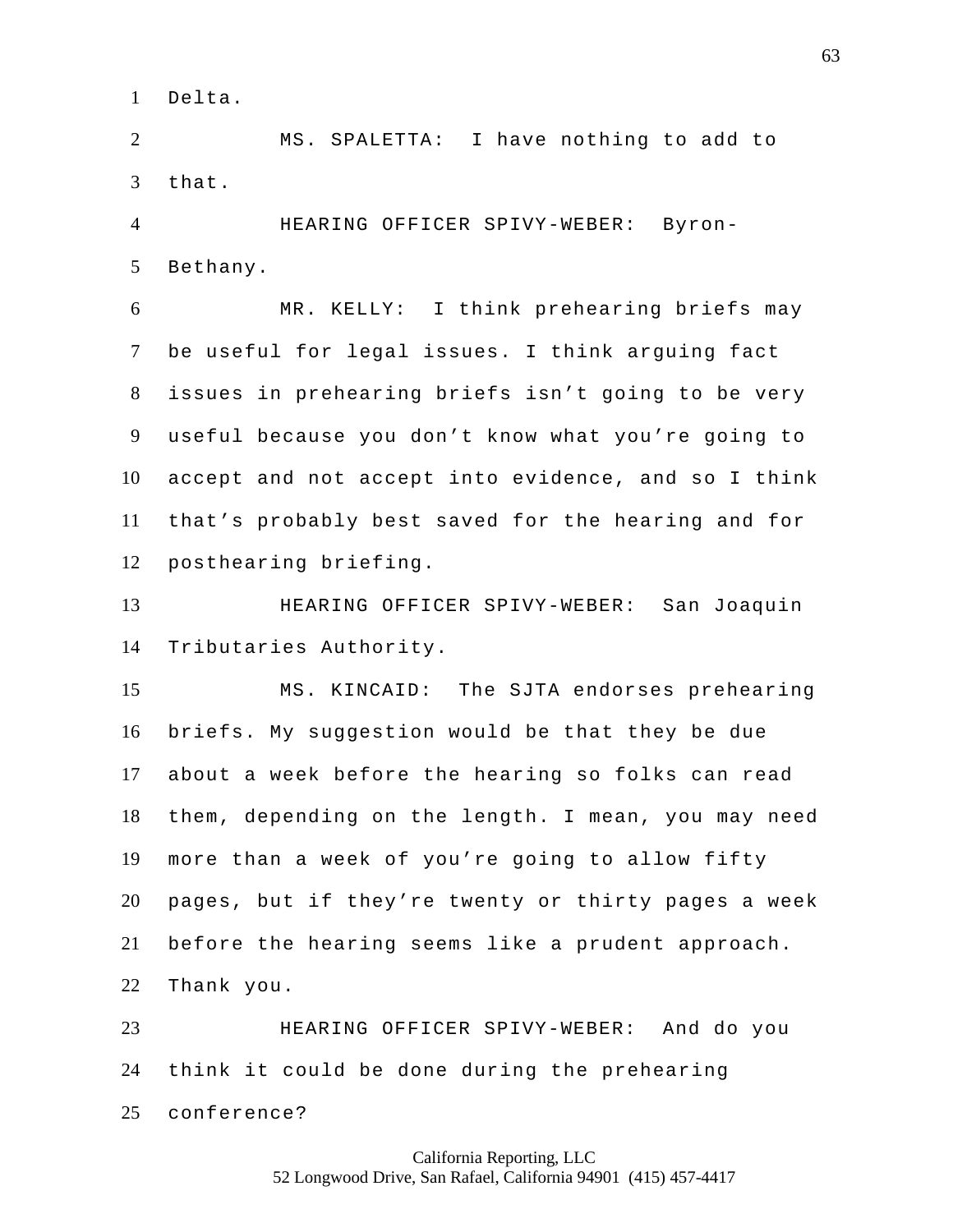MS. KINCAID: You know, I think it's probably smart to have then due just after that. I think certain issues may be teed up if people are not particularly happy with the time limit that they're given and they want to put that in a prehearing brief, you can do that.

 I also think sometimes it's just difficult to provide prehearing briefs at the prehearing conference. My suggestion would be to have the conference two weeks out and then the brief due maybe a week later. That would give us a chance to read it. Thanks.

 HEARING OFFICER SPIVY-WEBER: State Water Contractors.

 MS. MORRIS: State Water Contractors support prebriefing on legal issues that's narrow in scope, preferably with page limitations.

 And in terms of closing briefs, I think closing briefs are a great idea. It seems to me something that the hearing officer might handle at the end of the hearing and may give the parties direction on how it would be helpful for those to be drafted and what questions potentially you would like to have answered.

HEARING OFFICER SPIVY-WEBER: City and

California Reporting, LLC

52 Longwood Drive, San Rafael, California 94901 (415) 457-4417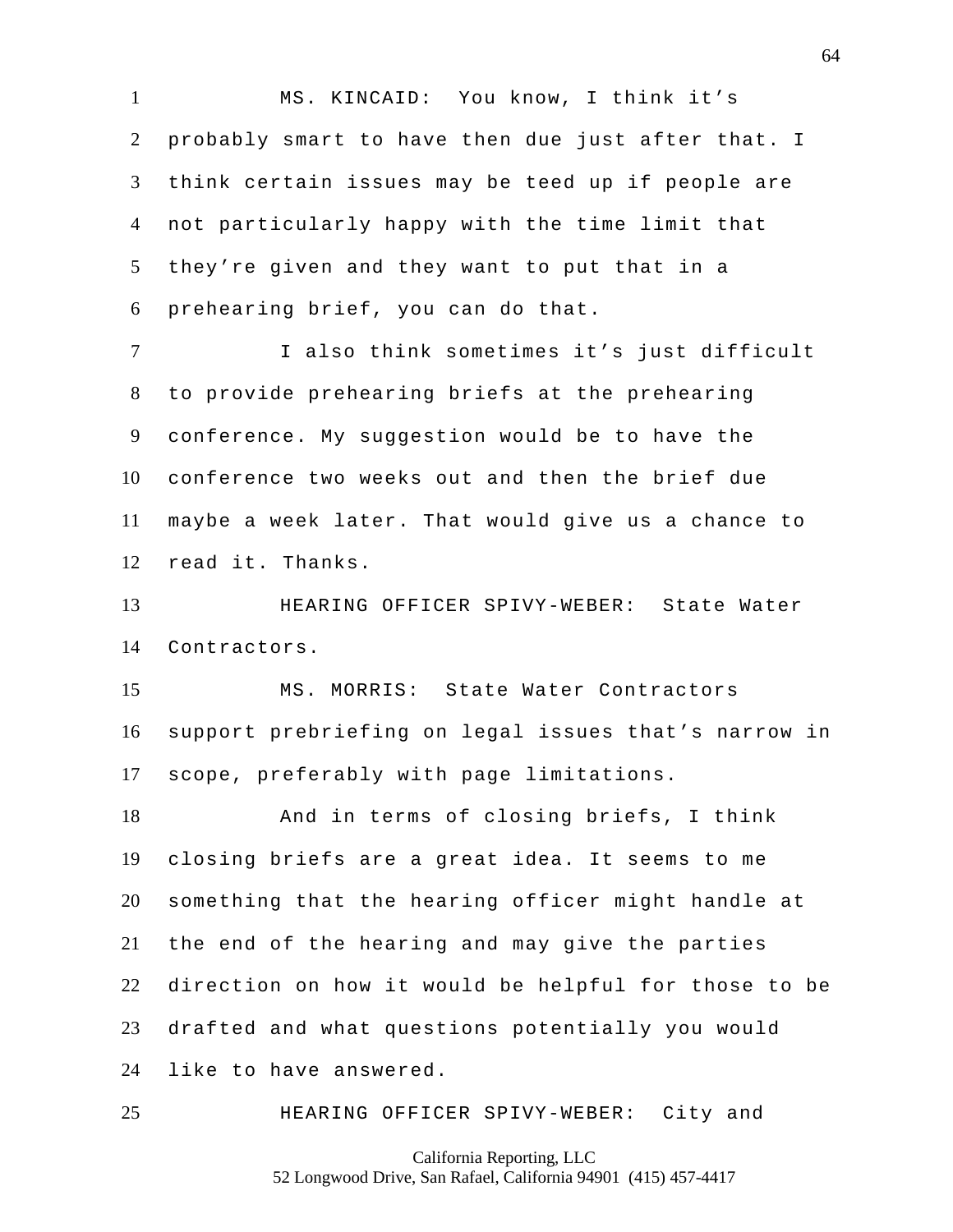County of San Francisco.

 MR. KNAPP: San Francisco supports discreet prehearing legal briefing and agrees with the timeline suggested by the SJTA of a week before the hearing commences. And also supports the closing briefs. Thank you. HEARING OFFICER SPIVY-WEBER: And Westlands. MS. AKROYD: Westlands would support prehearing legal briefs and closing briefs for all parties. MR. KELLY: Hearing Officer Spivy-Weber, can I just clarify perhaps. When I said that I think it's appropriate to do prehearing legal briefing and save the factual issues for what's kind of argued about at the hearing and in closing briefing, I don't want that to preclude any party from being able to submit a brief ahead of the hearing, a motion to dismiss or some other kind of motion that would be based on judicially noticeable facts or facts not in dispute. There may be some procedural motions that folks want to file that may involve facts that are not disputed or judicially noticeable. I just don't want to preclude anybody from doing that.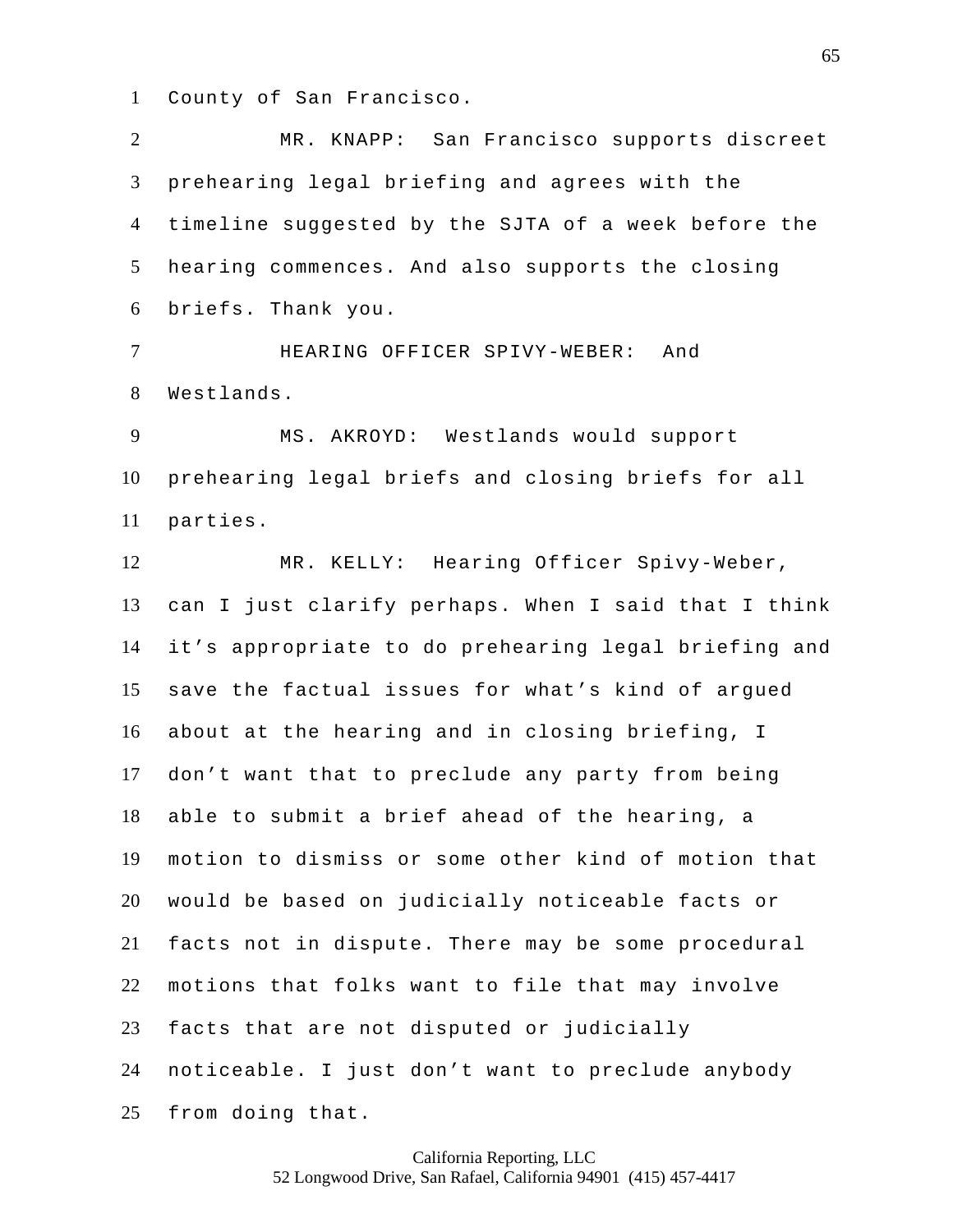HEARING OFFICER SPIVY-WEBER: Okay. Thank you. That's a good clarification, thank you very much.

 MR. KELLY: Thank you. HEARING OFFICER SPIVY-WEBER: Finally, I want to remind the parties with regard to ex parte communications. There will be no ex parte communications with State Board members or State Board hearing team staff and supervisors regarding substantive or controversial procedural issues within the scope of the proceeding.

 Any communications regarding potentially substantive or controversial procedural matters, including but not limited to evidence, briefs, and motions, must demonstrate that all parties were served and the manner of service.

 As we contemplate dates, there are a lot of you, and it's very, very hard to find dates. So in February will you look at your calendars, and when you submit your letters by Wednesday, could you also indicate what your availability is for dates in February and March. And I would say a good three days or four. Probably three, I hope three, but you know, I'm optimistic. We've set aside five initially.

> California Reporting, LLC 52 Longwood Drive, San Rafael, California 94901 (415) 457-4417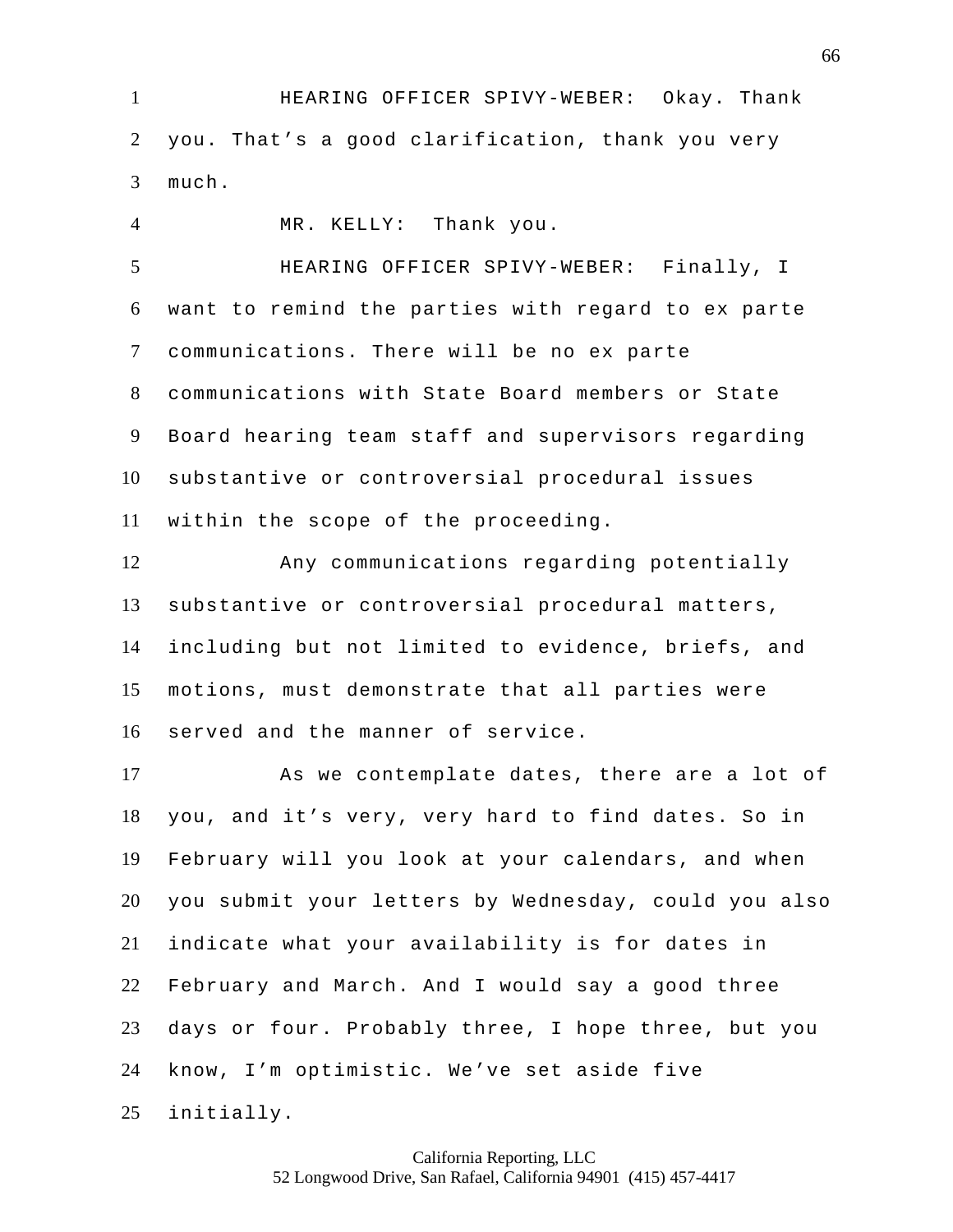Yes.

 MR. TAURIAINEN: Could you clarify what letters on Wednesday. Do you mean oppositions to the motions for protective orders?

 HEARING OFFICER SPIVY-WEBER: Yeah, yeah. So let's just take care of both tasks at one time. Does anyone wish to provide comment or any other procedural matters not previously discussed today? Seeing no one, I will provide a letter regarding the procedural issues that we discussed today after we have -- as soon as possible. I can't guarantee exactly when that will be, but it will be very -- I am very interested in making sure that this moves along as promptly as possible, and so I will get a letter out as soon as I can after Wednesday.

 Thank you all for participating in this prehearing conference. Your participation will assist us in our efforts to ensure that the hearing proceeds smoothly. This has been very, very helpful. Thank you.

 (Adjourned) 23  $-000 -$